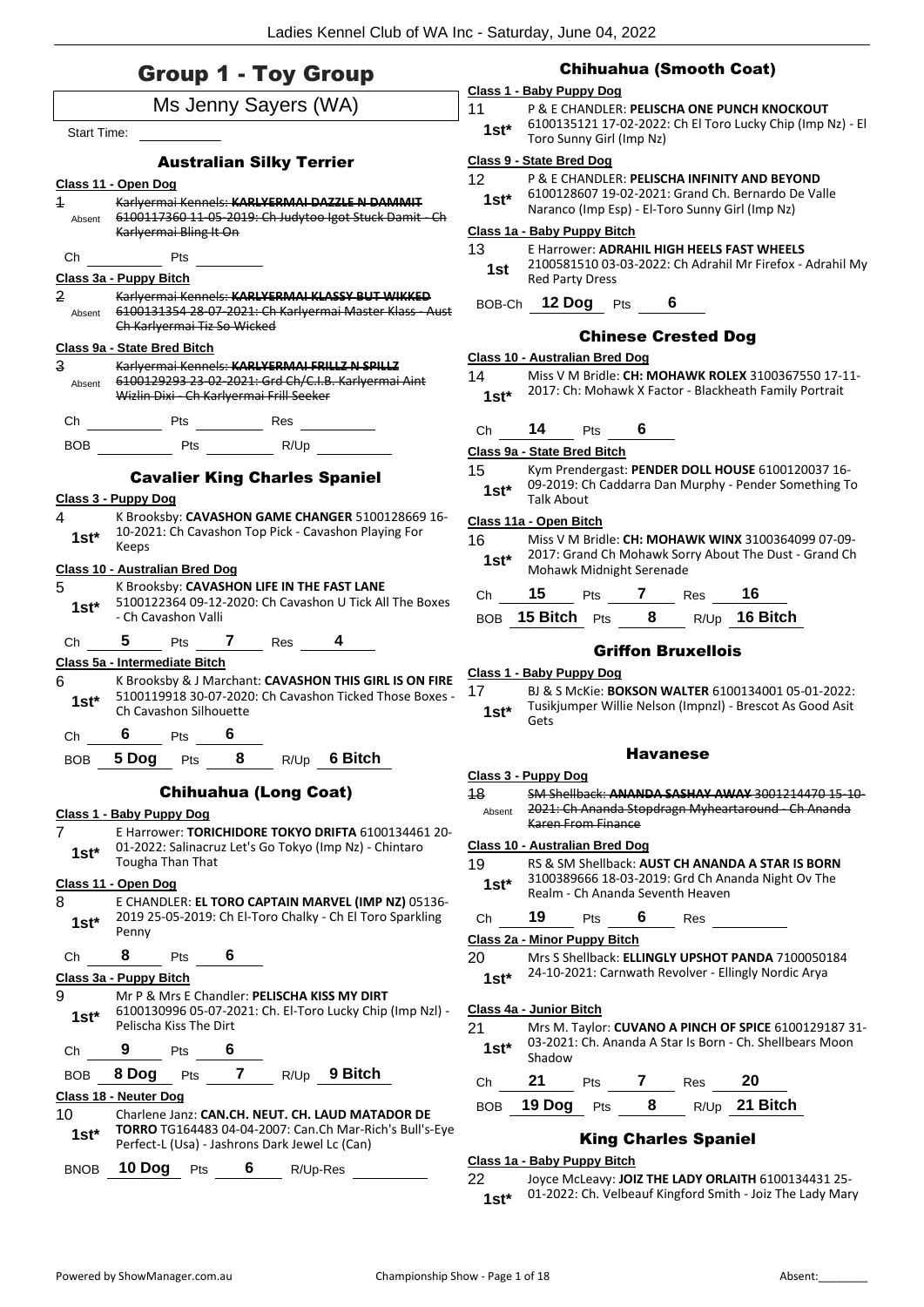**Class 5a - Intermediate Bitch** 23 Joyce McLeavy: **JOIZ THE LADY MARY** 6100121225 21-01- 2020: Ch. Clussex Gumbo And Jambalay At Bonitos Companeros (Imp Deu) - Ch. Joiz Sweet Larken **1st\*** BOB-Ch **23 Bitch** Pts **6** Lowchen **Class 5a - Intermediate Bitch** 24 Ms L Howlett: **WYNTERVALE CADY HERON** 3100415519 26- 08-2020: Ch Lowenhart Wolf Atthedoor - Ch Wyntervale Whats Up Pitches **1st\*** BOB-Ch **24 Bitch** Pts **6** Maltese **Class 5 - Intermediate Dog** 25 Kym Prendergast: **AUST CH PENTACLES ACE OF SNOW COUNTY** ML210174366ROK 30-10-2019: Me Before You Of Snow County - Dorothy Of Snow County **1st\*** Ch **25** Pts **6 Class 1a - Baby Puppy Bitch** 26 Mrs D De Meillon: **BELLATESE BETTY BOOP** 6100135112 05- 02-2022: Paradis Kiss Dream One (Imp Esp) - Bellatese Miss 1st\* <sup>02-2022: P</sup><br>Chatelaine **Class 2a - Minor Puppy Bitch** 27 Mrs D De Meillon: **BELLATESE SUBTLE YET DEADLY** 6100133521 22-11-2021: Aust.Ch. Pender Keep The Flag Flying - Bellatese All About Me **1st\* Class 3a - Puppy Bitch** 28 Kym Prendergast: **PENDER I DELIVER** 6100132839 27-10- 2021: Pentacles Ace Of Snow County Imp Korea - Lustafair **1st**\* <sup>2021: Pentacles *P*<br>Monkey Business</sup> Ch **28** Pts **7** Res **27** BOB **25 Dog** Pts **8** R/Up **28 Bitch** Miniature Pinscher **Class 4 - Junior Dog** 29 callme kennels: **CALLME RESUREXION** 6100129672 03-05- 1st\* 2021: Grd Ch Callme Walk My Way - Callme Lets Move Ch **29** Pts **6 Class 2a - Minor Puppy Bitch** 30 callme kennels: **CALLME CHEEKY BABE** 6100132633 21-10- 2021: Ch Callme Reapeat Offender - Ch Callme Never Miss  $1$  st<sup>\*</sup>  $\frac{202111}{A}$ **Class 9a - State Bred Bitch** 31 callme kennels: **SUPREME CH CALLME I SELECT** 6100109906 20-02-2018: Ch Yalike Just Call Me - Zacjae 1st<sup>\*</sup> b<sup>100109906</sup> <sup>20-02</sup><br>Kissed By An Angel Ch **31** Pts **7** Res **30** BOB **31 Bitch** Pts **8** R/Up **30 Bitch Class 18 - Neuter Dog** 32 callme kennels: **ZACJAE IN THE RED** 2100433816 10-06- 2015: Sup Ch Karaitasilk Elroy - Ch Callme A Little Rippa **1st\*** BNOB **32 Dog** Pts **6** R/Up-Res

## Pekingese

- **Class 10 - Australian Bred Dog**
- 33 Aristic Kennels: **CH ATHALOW RAINING ACES** 2100552970 05-11-2020: Ch.Takeshi One In A Million (Imp Mys) - Ch. **1st** US-11-2020: Cn. Fakesni One in A<br>Athalow Queens R Beta To Open

BOB-Ch **33 Dog** Pts **6**

#### Pomeranian

#### **Class 9 - State Bred Dog**

- 34 AVENTURA KENNELS: **AVENTURA BACK TO THE FUTURE** 6100117353 24-04-2019: Ch Aventura Tabula Rasa -
- Aventura Back To Bedrock **1st\***

#### **Class 10 - Australian Bred Dog**

| 35     | Michele Triplett: CH MMDIVINE FAST AND FURIOUS        |
|--------|-------------------------------------------------------|
| Absent | 3100386044 10-01-2019: Corentine Midnight Dancer - Ch |
|        | Makinart Lil Miss Porcha                              |

#### **Class 11 - Open Dog** 36 Oltenia Kennels: **OLTENIA ROCK MY WORLD** 6100117798

| - OO   | <u>UILEIIIA KEIIIIEIS. <b>ULI LIVIA NUCK IVII VVUNLD</b> U1UU117750</u> |
|--------|-------------------------------------------------------------------------|
| $1st*$ | 15-05-2019: Ch Amorea Red Hot N Reddy To Rock - Ch                      |
|        | Oltenia Lil Miss Glitz                                                  |
|        |                                                                         |

| Ch | 36 | Pts | Res | 34 |
|----|----|-----|-----|----|
|    |    |     |     |    |

**Class 1a - Baby Puppy Bitch**

- 37 AVENTURA KENNELS: **AVENTURA ICE CREAM SUNDAE** 6100134516 14-01-2022: Ch Aristic Fox On The Run - Aventura Titian Flame **2nd**
- 38 AVENTURA KENNELS: **AVENTURA ICE PRINCESS**
- 6100134517 14-01-2022: Ch Aristic Fox On The Run Aventura Titian Flame **1st\***

**Class 9a - State Bred Bitch**

39 MRS MANDY RAMIREZ: **LABELLAPOMS PRINCESSGRACEKELLY** 6100127102 19-11-2020: Ch Pomdotcom Jos Boy - Zeigen Gracious Miss Grace Absent

Ch Pts

BOB **36 Dog** Pts **7** R/Up **34 Dog**

## Pug

- **Class 11 - Open Dog**
- 40 J Whitney: **CH KABOVA ON A ROLL** 2100505556 28-08- 2018: Graffyti Wayward Son (Ai) - Ch Kabova Move Aside **1st**\* <sup>2018: Graffyti Wi<br>Shes Arrived (Ai)</sup>
- Ch **40** Pts **6**

**Class 5a - Intermediate Bitch**

- 41 J Whitney: **KABOVA ALMOST FAMOUS** 2100539276 29-03- 2020: Ch Kabova Yours Truly - Ch Kabova Movin On Up **1st\***
- Ch **41** Pts **6**
- BOB **40 Dog** Pts **7** R/Up **41 Bitch**
- **Class 18 - Neuter Dog**
- 42 Heidi J Ansell: **NEUT. CH. TOORORK BILLYS BOY**
- 6100106199 30-06-2017: Grand Ch Toorork Billy Bob Toorork Friends With Britney **1st\***

BNOB **42 Dog** Pts **6** R/Up-Res

## Russian Toy (Russkiy Toy) (Long Haired)

## **Class 3 - Puppy Dog**

43 Kay Marshall: **NIGHTWOOD CHURCHKHELA** 6100131717

- 02-09-2021: Ch Nightwood Moscow After Dark Vonaachen Abriella **1st\***
- BOB-Ch **43 Dog** Pts **6**

#### Tibetan Spaniel

#### **Class 11 - Open Dog**

- 44 Kay Marshall: **BARRAJY RANT AND RAVE** 3100347630 13-
	- 10-2016: Barrajy Look No Further Thanme Ch Steiner **1st**\* <sup>10-2016: Barrajy<br>Hopes N Dreams</sup>

BOB-Ch **44 Dog** Pts **6**

## Yorkshire Terrier

- **Class 11 - Open Dog**
- 45 Jodie Delaney: **CH.BOZLIWIA LIGHTSOME FIRE AT YETHOLME** 3100362661 25-07-2017: Ch.Affinage My Sweet 1st\* **TETHOLIVIE** 3100362661 25-07-20<br>Hope - Ch.Bozliwia Little Princess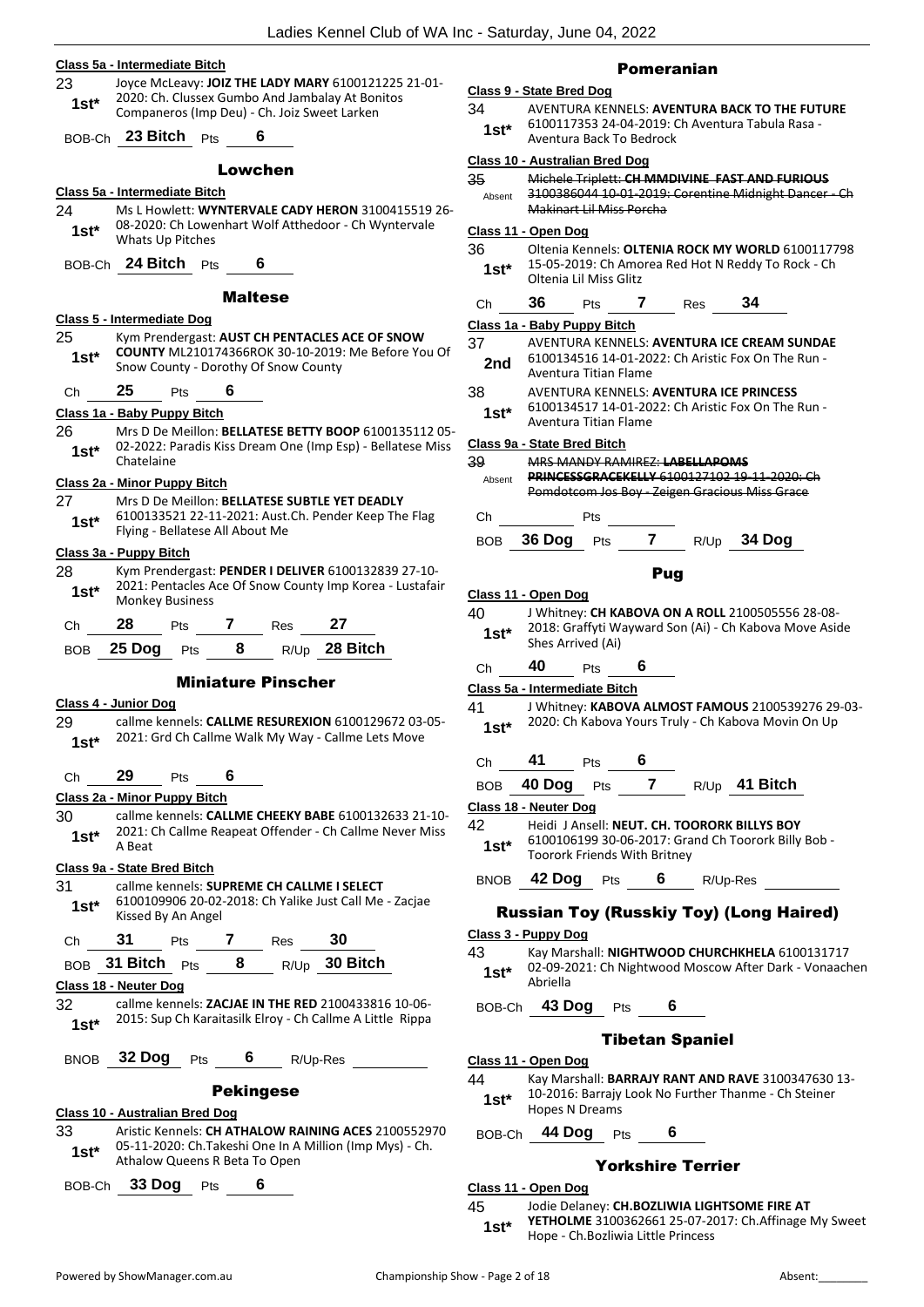Ch **48** Pts **6** Res

|                                                                              | BOB-Ch 45 Dog Pts 6 R/Up-Res                                                            |  |  |  |  |  |  |  |
|------------------------------------------------------------------------------|-----------------------------------------------------------------------------------------|--|--|--|--|--|--|--|
|                                                                              | Class 18 - Neuter Dog                                                                   |  |  |  |  |  |  |  |
| 46.                                                                          | Jodie Delaney: NEUT.CH. YETHOLME LUNAS SNOWPEA                                          |  |  |  |  |  |  |  |
| $1st^*$                                                                      | 2100517250 27-03-2019: Ch Eye Candy Du Domaine Du<br>President - Bozliwia Dreamy Memory |  |  |  |  |  |  |  |
| BNOB                                                                         | 46 Dog Pts 6 R/Up-Res                                                                   |  |  |  |  |  |  |  |
|                                                                              | <b>Group 1 - Specials</b>                                                               |  |  |  |  |  |  |  |
| Best                                                                         | 25<br><b>Maltese</b>                                                                    |  |  |  |  |  |  |  |
| Pts: 25                                                                      | Kym Prendergast: Aust Ch Pentacles Ace Of Snow County                                   |  |  |  |  |  |  |  |
| R/Up                                                                         | 33<br><b>Pekingese</b>                                                                  |  |  |  |  |  |  |  |
| Pts: 15                                                                      | Aristic Kennels: Ch Athalow Raining Aces                                                |  |  |  |  |  |  |  |
| Baby                                                                         | 26.<br><b>Maltese</b><br>Mrs D De Meillon: Bellatese Betty Boop                         |  |  |  |  |  |  |  |
| Minor                                                                        | <b>Miniature Pinscher</b><br>30<br>callme kennels: Callme Cheeky Babe                   |  |  |  |  |  |  |  |
| <b>Puppy</b>                                                                 | 4<br><b>Cavalier King Charles Spaniel</b>                                               |  |  |  |  |  |  |  |
|                                                                              | K Brooksby: Cavashon Game Changer                                                       |  |  |  |  |  |  |  |
| Junior                                                                       | <b>Miniature Pinscher</b><br>29<br>callme kennels: Callme resuREXion                    |  |  |  |  |  |  |  |
| Inter                                                                        | 25<br><b>Maltese</b>                                                                    |  |  |  |  |  |  |  |
|                                                                              | Kym Prendergast: Aust Ch Pentacles Ace Of Snow County                                   |  |  |  |  |  |  |  |
| <b>State Br</b>                                                              | <b>Miniature Pinscher</b><br>31<br>callme kennels: Supreme Ch Callme I Select           |  |  |  |  |  |  |  |
| Aus Br                                                                       | 33<br><b>Pekingese</b><br>Aristic Kennels: Ch Athalow Raining Aces                      |  |  |  |  |  |  |  |
| Open                                                                         | 40 Pug<br>J Whitney: Ch Kabova On A Roll                                                |  |  |  |  |  |  |  |
|                                                                              | Neuter                                                                                  |  |  |  |  |  |  |  |
| Best                                                                         | 42<br>Pug                                                                               |  |  |  |  |  |  |  |
| Pts: 9                                                                       | Heidi J Ansell: NEUT. CH. TOORORK BILLYS BOY                                            |  |  |  |  |  |  |  |
| R/Up<br>32<br><b>Miniature Pinscher</b><br>callme kennels: Zacjae In The Red |                                                                                         |  |  |  |  |  |  |  |
| Finish                                                                       | Absent<br>6                                                                             |  |  |  |  |  |  |  |
| <b>Group 2 - Terrier Group</b>                                               |                                                                                         |  |  |  |  |  |  |  |
|                                                                              | Miss Madeleine Selby (WA)                                                               |  |  |  |  |  |  |  |

Start Time:

## American Staffordshire Terrier

## **Class 3 - Puppy Dog**

| 47<br>Absent | <u> Elisa Lewis: DOGNYTY BEND IT LIKE BECKHAM 6100131454</u><br>04-08-2021: Ch Pawtucket Sudden Impact - Ch Dognyty<br>Poseidons Pearl          |
|--------------|-------------------------------------------------------------------------------------------------------------------------------------------------|
|              | Class 5 - Intermediate Dog                                                                                                                      |
| 48<br>$1st*$ | Mr SV & Mrs M Green: <b>IROQ SOMETHING TO TALK ABOUT</b><br>6100125715 29-10-2020: Ch Irog Code Of Honour - Ch Irog<br><b>Cause For Concern</b> |

## **Class 11 - Open Dog**

| 49     | Mr SV & Mrs M Green: CH IROQ CODE OF HONOUR                             |  |
|--------|-------------------------------------------------------------------------|--|
| Absent | 6100112974 07 09 2018: Ch Irog Trump That (Ai) Gr Ch<br>Irog In Harmony |  |

|     |              | Class 1a - Baby Puppy Bitch                                                                                |                     |               |  |
|-----|--------------|------------------------------------------------------------------------------------------------------------|---------------------|---------------|--|
|     | 50           | Elisa Lewis and Tamara Talbot: PRADAKKA PARTY WITH                                                         |                     |               |  |
|     | 1st*         | DYNAMITE 2100580245 15-02-2022: Dinamyte Let The<br>Party Begin - Pradakka Pure Elegance                   |                     |               |  |
|     |              |                                                                                                            |                     |               |  |
|     |              | Class 9a - State Bred Bitch                                                                                |                     |               |  |
|     | 51<br>Absent | Mr SV & Mrs M Green: IROQ MAGIC HAPPENS 6100125332<br>10-10-2020: Irog Magnum Force (Ai) - Ch Elisabeth Of |                     |               |  |
|     |              | Skywalkeramstaff (Imp Srb)                                                                                 |                     |               |  |
|     |              | Class 10a - Australian Bred Bitch                                                                          |                     |               |  |
|     | 52           | Mr SV & Mrs M Green: CH IROQ MISS INDEPENDENCE                                                             |                     |               |  |
|     | $1st*$       | 6100105958 04-07-2017: Ch Iroq Gladiator Of Longstep                                                       |                     |               |  |
|     |              | (Imp Srb) - Pandora Of Skywalkeramstaff (Imp Srb)                                                          |                     |               |  |
|     | Сh           | 52<br>Pts                                                                                                  | 6                   | Res           |  |
|     | <b>BOB</b>   | 48 Dog<br>Pts                                                                                              | 7                   | R/Up 52 Bitch |  |
|     |              |                                                                                                            |                     |               |  |
|     |              | Australian Terrier                                                                                         |                     |               |  |
|     |              | <b>Class 10 - Australian Bred Dog</b>                                                                      |                     |               |  |
|     | 53           | N Sharrett & S Honnery: ENOMIS TANGLED UP IN BLUE (AI)                                                     |                     |               |  |
|     | $1st*$       | 2100562735 16-01-2021: Ch Tasdale Tie Dyed Trendsetter                                                     |                     |               |  |
|     |              | (Imp Nz) - Enomis Magic Aussie Blend                                                                       |                     |               |  |
|     | Ch           | 53<br>Pts                                                                                                  | 6                   |               |  |
|     |              | Class 1a - Baby Puppy Bitch                                                                                |                     |               |  |
|     | 54           | N Sharrett & S Honnery: ROUGHNUTS DRESSD FOR                                                               |                     |               |  |
|     | 1st*         | <b>COCKTAILS</b> 6100133770 16-12-2021: Ch Tasdale Tie Dyed                                                |                     |               |  |
|     |              | Trendsetter (Imp Nz) - Ch Roughnuts Raggedy Ann                                                            |                     |               |  |
|     |              | Class 4a - Junior Bitch                                                                                    |                     |               |  |
|     | 55           | N Sharrett & S Honnery: ROUGHNUTS SCUTTLEBUTT                                                              |                     |               |  |
|     | $1st*$       | 6100127690 28-01-2021: Am Ch Sup Ch Temora Remember<br>Me (Imp Usa) - Ch Tainquest Its A Kinda Magic       |                     |               |  |
|     |              |                                                                                                            |                     |               |  |
|     | Ch           | 55<br>Pts                                                                                                  | 6                   |               |  |
|     | BOB          | 53 Dog<br>Pts                                                                                              | 7                   | R/Up 55 Bitch |  |
|     |              |                                                                                                            |                     |               |  |
|     |              |                                                                                                            | <b>Bull Terrier</b> |               |  |
|     |              | Class 1 - Baby Puppy Dog                                                                                   |                     |               |  |
|     | 56           | Mrs Leanne Taylor: STAUNCHBULL TAYLOR MADE (AI)                                                            |                     |               |  |
|     | $1st*$       | 6100135151 07-02-2022: Ch. Credem Avenger Atbrasshead<br>(Ai) - Staunchbull California Girl (Ai)           |                     |               |  |
|     |              |                                                                                                            |                     |               |  |
|     | 57           | Class 9 - State Bred Dog<br>N Sharrett & S Honnery: CH STAUNCHBULL QUEST AT                                |                     |               |  |
|     |              | HONHAZSTA (AI) 6100116617 03-05-2019: Bestuvall Too                                                        |                     |               |  |
|     | $1st*$       | Hot To Cross At Moxie (Usa) - Ch Huatare Lady Kumanu                                                       |                     |               |  |
|     | Сh           | 57<br>Pts                                                                                                  | 6                   |               |  |
|     |              | Class 1a - Baby Puppy Bitch                                                                                |                     |               |  |
|     | 58           | Pamela Craige: HONHAZSTA WHITE NILE GOLD                                                                   |                     |               |  |
|     | 1st          | 6100133699 07-12-2021: Staunchbull Quest At Honhazsta -                                                    |                     |               |  |
|     |              | Jocko'S Uptown Girl At Honhazsta                                                                           |                     |               |  |
|     |              | <b>Class 2a - Minor Puppy Bitch</b>                                                                        |                     |               |  |
|     | 59           | Natasha Eremin: BULLARMINE LIL BANDITA 6100132496                                                          |                     |               |  |
|     |              | 09-10-2021: Jacamar West End Boy - Westbul Garnet Lass                                                     |                     |               |  |
|     | 1st*         |                                                                                                            |                     |               |  |
|     |              |                                                                                                            |                     |               |  |
|     |              | Class 3a - Puppy Bitch                                                                                     |                     |               |  |
| 454 | 60           | S Honnery and N Sharrett: HONHAZSTA A FINE TIME                                                            |                     |               |  |
|     | $1st*$       | 6100130991 01-07-2021: Ch Staunchbull Quest At<br>Honhazsta (Ai) - Ch Honhazsta Hells Belle (Ai)           |                     |               |  |
|     |              |                                                                                                            |                     |               |  |
|     |              | Class 5a - Intermediate Bitch                                                                              |                     |               |  |
| UΤ  | 61<br>Absent | Mrs Leanne Taylor: HONHAZSTA MY PRECIOUS AT<br><b>STAUNCHBULL</b> 6100126168 19-10-2020: Ch. Staunchbull   |                     |               |  |
| þo. |              | Quest At Honhazsta (Ai) - Huatare Lady Kerehi                                                              |                     |               |  |
|     |              | Class 10a - Australian Bred Bitch                                                                          |                     |               |  |
|     | 62           | Mrs Leanne Taylor: STAUNCHBULL CALIFORNIA GIRL (AI)                                                        |                     |               |  |
| ł   | $1st*$       | 6100116618 03-05-2019: Bestuvall Too Hot To Cross At<br>Moxie - Huatare Lady Kumanu                        |                     |               |  |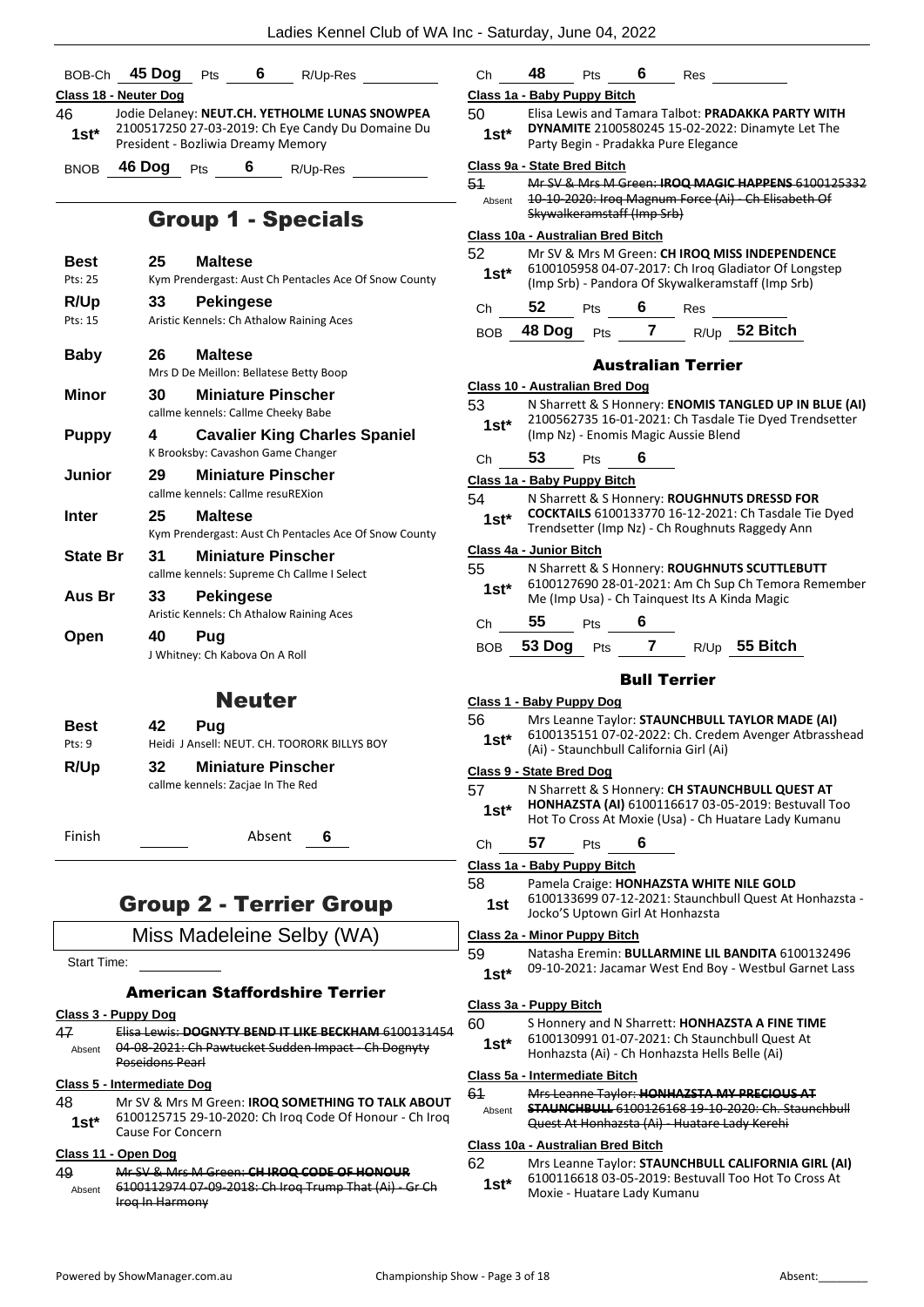| Class 2a - Minor Puppy Bitch<br>9<br>60 Bitch<br>57 Dog<br>Pts<br><b>BOB</b><br>R/Up<br>Mrs C Allen: BULLITPROOF MISS DA MEANA 6100131877<br>73<br>21-09-2021: Ch Castlebar Dark Knight Rises - Ch Bullitproof<br><b>Cairn Terrier</b><br>$1st*$<br>Disturbed<br>Class 3a - Puppy Bitch<br>Class 4a - Junior Bitch<br>63<br>Mrs S L Baile: YARRINARRA MATILDA 4100359845 08-07-<br>74<br>Nicole & Jason Lazzo: BOLDHART THE TRUTH ABOUT LOVE<br>2021: Sup Ch Yarrinarra Kentucky Rancher - Ch Kiatasee<br>$1st*$<br>3100422909 10-12-2020: Ch. Borstaff Thunder Maker - Ch.<br>Disco Dancer<br>1st<br><b>Boldhart One Last Kiss</b><br>Class 5a - Intermediate Bitch<br>Class 10a - Australian Bred Bitch<br>64<br>Mrs S L Baile: YARRINARRA SUMMER BREEZE 4100343137<br>75<br>Nicole & Jason Lazzo: <b>BOLDHART ARMED TO CHARM</b><br>16-09-2020: Sup Ch Yarrinarra Kentucky Rancher - Ch<br>$1st*$<br>3100382815 26-09-2018: Ch. Sookalott Armed N Red E - Ch.<br>Kiatasee Boomaranga Chukka<br>$1st*$<br><b>Boldhart Poetry In Motion</b><br>63 Bitch<br>BOB-Ch 64 Bitch Pts<br>7<br>R/Up-Res<br>Class 11a - Open Bitch<br>76<br>Lorraine Park: STAFFEGAN WILD WEST ROSE 6100118007<br><b>Fox Terrier (Smooth)</b><br>11-07-2019: Ch. Staffegan Bullet Proof - Ch. Staffegan Gems<br>$1st*$<br>Class 4 - Junior Dog<br>Pride<br>65<br>S. Friday: MIROLINDA BIG FREEZE (AI) 6100130711 06-06-<br>73<br>76<br>9<br>Pts<br>Ch<br>Res<br>2021: Ch. Mirolinda Superstar - Ch. Mirolinda Midnight<br>$1st*$<br><b>Kisses</b><br>11<br>73 Bitch Pts<br>71 Dog<br>R/Up<br><b>BOB</b><br>65<br>6<br>Ch<br>Pts<br>Class 3a - Puppy Bitch<br><b>Group 2 - Specials</b><br>66<br>Mrs. S. Friday: MIROLINDA DEEP FREEZE (AI) 6100130710<br>06-06-2021: Ch. Mirolinda Superstar - Ch. Mirolinda<br>$1st*$<br>Midnight Kisses<br><b>Bull Terrier</b><br>Best<br>57<br>N Sharrett & S Honnery: Ch Staunchbull Quest At<br>Pts: 25<br>66<br>6<br>Pts<br>Ch<br>Honhazsta (AI)<br>66 Bitch Pts<br>7<br>65 Dog<br><b>BOB</b><br>R/Up<br><b>Jack Russell Terrier</b><br>R/Up<br>68<br>Ms V E White: Battlestar Hot In The City<br>Pts: 15<br><b>Irish Terrier</b><br>Class 11 - Open Dog<br><b>Baby</b><br>50<br><b>American Staffordshire Terrier</b><br>67<br>N Sharrett & S Honnery: CH ANLUAN HALLELUJAH CHORUS<br>Elisa Lewis and Tamara Talbot: Pradakka Party With<br>6100116865 21-03-2019: Ch Anluan The Prophets Song - Ch<br>$1st^*$<br>Dynamite<br>Anluan Helter Skelter<br><b>Minor</b><br><b>Staffordshire Bull Terrier</b><br>73<br>BOB-Ch 67 Dog<br>6<br>Pts<br>Mrs C Allen: Bullitproof Miss Da Meana<br><b>Jack Russell Terrier</b><br>60<br><b>Bull Terrier</b><br><b>Puppy</b><br>S Honnery and N Sharrett: Honhazsta A Fine Time<br>Class 4 - Junior Dog<br>68<br>Ms V E White: <b>BATTLESTAR HOT IN THE CITY</b> 6100130377<br><b>Jack Russell Terrier</b><br>68<br>Junior<br>27-05-2021: Aust Ch Lemosa Western Star - Aust Ch<br>$1st^*$<br>Ms V E White: Battlestar Hot In The City<br>Battlestar Take Metothe Church<br><b>Inter</b><br><b>Cairn Terrier</b><br>64<br>BOB-Ch 68 Dog Pts<br>6<br>Mrs S L Baile: Yarrinarra Summer Breeze<br><b>Bull Terrier</b><br><b>State Br</b><br>57<br><b>Scottish Terrier</b><br>N Sharrett & S Honnery: Ch Staunchbull Quest At<br>Class 2a - Minor Puppy Bitch<br>Honhazsta (AI)<br>M Appleyard: CALANCLAN LADY ROTHESAY 5100127930<br>69<br>Aus Br<br>53<br><b>Australian Terrier</b><br>21-09-2021: Ch Greatscott Autumn Song - Calanclan<br>$1st^*$<br>Newmilns Ladv<br>N Sharrett & S Honnery: Enomis Tangled Up In Blue (AI)<br>67<br><b>Irish Terrier</b><br>BOB-Ch 69 Bitch Pts<br><b>Open</b><br>6<br>N Sharrett & S Honnery: Ch Anluan Hallelujah Chorus<br><b>Soft Coated Wheaten Terrier</b><br>Class 10 - Australian Bred Dog<br>Finish<br>Absent<br>4<br>D SUE: AUST CH. SHANECA DADZ MASTER PLAN<br>70<br>3100416627 06-09-2020: Am/Aust Ch. Avalon Ridgie Didge<br>$1st^*$<br>Jam-Tart From Kolohe - Aust Ch. Shaneca Burning Red Ca<br><b>Group 3 - Gundog Group</b><br>BOB-Ch 70 Dog Pts<br>6<br>Mr Shamil Kurmaev (WA)<br><b>Staffordshire Bull Terrier</b><br>Class 4 - Junior Dog<br>Start Time:<br>71<br>Sandy Graham: AVONCREST NONCONFORMIST<br><b>Bracco Italiano</b><br>6100130826 14-07-2021: Ch. Artisinal Most Wanted -<br>$1st^*$<br>Westrova Stoic Fare Thee Well<br>Class 2a - Minor Puppy Bitch<br>77<br>S Shields & T Fountaine: ARNKAY DESTINO DEI CINQUE<br><b>Class 5 - Intermediate Dog</b><br>4100363434 21-11-2021: Ch. Arnkay Franco (Ai) - Ch.<br>72<br>Mrs C Allen: <b>BULLITPROOF THE UNDERTAKER</b> 6100125644<br>Absent<br>Fancygun Problem Child (Imp Ita)<br>23-10-2020: Akinos Creating A Storm - Tullabull Sambuca<br>$1st*$ | Ch | 60 | Pts | 8 | Res | 62 | Сh | 71 | Pts | 7 | Res | 72 |
|------------------------------------------------------------------------------------------------------------------------------------------------------------------------------------------------------------------------------------------------------------------------------------------------------------------------------------------------------------------------------------------------------------------------------------------------------------------------------------------------------------------------------------------------------------------------------------------------------------------------------------------------------------------------------------------------------------------------------------------------------------------------------------------------------------------------------------------------------------------------------------------------------------------------------------------------------------------------------------------------------------------------------------------------------------------------------------------------------------------------------------------------------------------------------------------------------------------------------------------------------------------------------------------------------------------------------------------------------------------------------------------------------------------------------------------------------------------------------------------------------------------------------------------------------------------------------------------------------------------------------------------------------------------------------------------------------------------------------------------------------------------------------------------------------------------------------------------------------------------------------------------------------------------------------------------------------------------------------------------------------------------------------------------------------------------------------------------------------------------------------------------------------------------------------------------------------------------------------------------------------------------------------------------------------------------------------------------------------------------------------------------------------------------------------------------------------------------------------------------------------------------------------------------------------------------------------------------------------------------------------------------------------------------------------------------------------------------------------------------------------------------------------------------------------------------------------------------------------------------------------------------------------------------------------------------------------------------------------------------------------------------------------------------------------------------------------------------------------------------------------------------------------------------------------------------------------------------------------------------------------------------------------------------------------------------------------------------------------------------------------------------------------------------------------------------------------------------------------------------------------------------------------------------------------------------------------------------------------------------------------------------------------------------------------------------------------------------------------------------------------------------------------------------------------------------------------------------------------------------------------------------------------------------------------------------------------------------------------------------------------------------------------------------------------------------------------------------------------------------------------------------------------------------------------------------------------------------------------------------------------------------------------------------------------------------------------------------------------------------------------------------------------------------------------------------------------------------------------------------------------------------------------------------------------------------------------------------------------------------------------------------------------------------------------------------------------------------------------|----|----|-----|---|-----|----|----|----|-----|---|-----|----|
|                                                                                                                                                                                                                                                                                                                                                                                                                                                                                                                                                                                                                                                                                                                                                                                                                                                                                                                                                                                                                                                                                                                                                                                                                                                                                                                                                                                                                                                                                                                                                                                                                                                                                                                                                                                                                                                                                                                                                                                                                                                                                                                                                                                                                                                                                                                                                                                                                                                                                                                                                                                                                                                                                                                                                                                                                                                                                                                                                                                                                                                                                                                                                                                                                                                                                                                                                                                                                                                                                                                                                                                                                                                                                                                                                                                                                                                                                                                                                                                                                                                                                                                                                                                                                                                                                                                                                                                                                                                                                                                                                                                                                                                                                                                              |    |    |     |   |     |    |    |    |     |   |     |    |
|                                                                                                                                                                                                                                                                                                                                                                                                                                                                                                                                                                                                                                                                                                                                                                                                                                                                                                                                                                                                                                                                                                                                                                                                                                                                                                                                                                                                                                                                                                                                                                                                                                                                                                                                                                                                                                                                                                                                                                                                                                                                                                                                                                                                                                                                                                                                                                                                                                                                                                                                                                                                                                                                                                                                                                                                                                                                                                                                                                                                                                                                                                                                                                                                                                                                                                                                                                                                                                                                                                                                                                                                                                                                                                                                                                                                                                                                                                                                                                                                                                                                                                                                                                                                                                                                                                                                                                                                                                                                                                                                                                                                                                                                                                                              |    |    |     |   |     |    |    |    |     |   |     |    |
|                                                                                                                                                                                                                                                                                                                                                                                                                                                                                                                                                                                                                                                                                                                                                                                                                                                                                                                                                                                                                                                                                                                                                                                                                                                                                                                                                                                                                                                                                                                                                                                                                                                                                                                                                                                                                                                                                                                                                                                                                                                                                                                                                                                                                                                                                                                                                                                                                                                                                                                                                                                                                                                                                                                                                                                                                                                                                                                                                                                                                                                                                                                                                                                                                                                                                                                                                                                                                                                                                                                                                                                                                                                                                                                                                                                                                                                                                                                                                                                                                                                                                                                                                                                                                                                                                                                                                                                                                                                                                                                                                                                                                                                                                                                              |    |    |     |   |     |    |    |    |     |   |     |    |
|                                                                                                                                                                                                                                                                                                                                                                                                                                                                                                                                                                                                                                                                                                                                                                                                                                                                                                                                                                                                                                                                                                                                                                                                                                                                                                                                                                                                                                                                                                                                                                                                                                                                                                                                                                                                                                                                                                                                                                                                                                                                                                                                                                                                                                                                                                                                                                                                                                                                                                                                                                                                                                                                                                                                                                                                                                                                                                                                                                                                                                                                                                                                                                                                                                                                                                                                                                                                                                                                                                                                                                                                                                                                                                                                                                                                                                                                                                                                                                                                                                                                                                                                                                                                                                                                                                                                                                                                                                                                                                                                                                                                                                                                                                                              |    |    |     |   |     |    |    |    |     |   |     |    |
|                                                                                                                                                                                                                                                                                                                                                                                                                                                                                                                                                                                                                                                                                                                                                                                                                                                                                                                                                                                                                                                                                                                                                                                                                                                                                                                                                                                                                                                                                                                                                                                                                                                                                                                                                                                                                                                                                                                                                                                                                                                                                                                                                                                                                                                                                                                                                                                                                                                                                                                                                                                                                                                                                                                                                                                                                                                                                                                                                                                                                                                                                                                                                                                                                                                                                                                                                                                                                                                                                                                                                                                                                                                                                                                                                                                                                                                                                                                                                                                                                                                                                                                                                                                                                                                                                                                                                                                                                                                                                                                                                                                                                                                                                                                              |    |    |     |   |     |    |    |    |     |   |     |    |
|                                                                                                                                                                                                                                                                                                                                                                                                                                                                                                                                                                                                                                                                                                                                                                                                                                                                                                                                                                                                                                                                                                                                                                                                                                                                                                                                                                                                                                                                                                                                                                                                                                                                                                                                                                                                                                                                                                                                                                                                                                                                                                                                                                                                                                                                                                                                                                                                                                                                                                                                                                                                                                                                                                                                                                                                                                                                                                                                                                                                                                                                                                                                                                                                                                                                                                                                                                                                                                                                                                                                                                                                                                                                                                                                                                                                                                                                                                                                                                                                                                                                                                                                                                                                                                                                                                                                                                                                                                                                                                                                                                                                                                                                                                                              |    |    |     |   |     |    |    |    |     |   |     |    |
|                                                                                                                                                                                                                                                                                                                                                                                                                                                                                                                                                                                                                                                                                                                                                                                                                                                                                                                                                                                                                                                                                                                                                                                                                                                                                                                                                                                                                                                                                                                                                                                                                                                                                                                                                                                                                                                                                                                                                                                                                                                                                                                                                                                                                                                                                                                                                                                                                                                                                                                                                                                                                                                                                                                                                                                                                                                                                                                                                                                                                                                                                                                                                                                                                                                                                                                                                                                                                                                                                                                                                                                                                                                                                                                                                                                                                                                                                                                                                                                                                                                                                                                                                                                                                                                                                                                                                                                                                                                                                                                                                                                                                                                                                                                              |    |    |     |   |     |    |    |    |     |   |     |    |
|                                                                                                                                                                                                                                                                                                                                                                                                                                                                                                                                                                                                                                                                                                                                                                                                                                                                                                                                                                                                                                                                                                                                                                                                                                                                                                                                                                                                                                                                                                                                                                                                                                                                                                                                                                                                                                                                                                                                                                                                                                                                                                                                                                                                                                                                                                                                                                                                                                                                                                                                                                                                                                                                                                                                                                                                                                                                                                                                                                                                                                                                                                                                                                                                                                                                                                                                                                                                                                                                                                                                                                                                                                                                                                                                                                                                                                                                                                                                                                                                                                                                                                                                                                                                                                                                                                                                                                                                                                                                                                                                                                                                                                                                                                                              |    |    |     |   |     |    |    |    |     |   |     |    |
|                                                                                                                                                                                                                                                                                                                                                                                                                                                                                                                                                                                                                                                                                                                                                                                                                                                                                                                                                                                                                                                                                                                                                                                                                                                                                                                                                                                                                                                                                                                                                                                                                                                                                                                                                                                                                                                                                                                                                                                                                                                                                                                                                                                                                                                                                                                                                                                                                                                                                                                                                                                                                                                                                                                                                                                                                                                                                                                                                                                                                                                                                                                                                                                                                                                                                                                                                                                                                                                                                                                                                                                                                                                                                                                                                                                                                                                                                                                                                                                                                                                                                                                                                                                                                                                                                                                                                                                                                                                                                                                                                                                                                                                                                                                              |    |    |     |   |     |    |    |    |     |   |     |    |
|                                                                                                                                                                                                                                                                                                                                                                                                                                                                                                                                                                                                                                                                                                                                                                                                                                                                                                                                                                                                                                                                                                                                                                                                                                                                                                                                                                                                                                                                                                                                                                                                                                                                                                                                                                                                                                                                                                                                                                                                                                                                                                                                                                                                                                                                                                                                                                                                                                                                                                                                                                                                                                                                                                                                                                                                                                                                                                                                                                                                                                                                                                                                                                                                                                                                                                                                                                                                                                                                                                                                                                                                                                                                                                                                                                                                                                                                                                                                                                                                                                                                                                                                                                                                                                                                                                                                                                                                                                                                                                                                                                                                                                                                                                                              |    |    |     |   |     |    |    |    |     |   |     |    |
|                                                                                                                                                                                                                                                                                                                                                                                                                                                                                                                                                                                                                                                                                                                                                                                                                                                                                                                                                                                                                                                                                                                                                                                                                                                                                                                                                                                                                                                                                                                                                                                                                                                                                                                                                                                                                                                                                                                                                                                                                                                                                                                                                                                                                                                                                                                                                                                                                                                                                                                                                                                                                                                                                                                                                                                                                                                                                                                                                                                                                                                                                                                                                                                                                                                                                                                                                                                                                                                                                                                                                                                                                                                                                                                                                                                                                                                                                                                                                                                                                                                                                                                                                                                                                                                                                                                                                                                                                                                                                                                                                                                                                                                                                                                              |    |    |     |   |     |    |    |    |     |   |     |    |
|                                                                                                                                                                                                                                                                                                                                                                                                                                                                                                                                                                                                                                                                                                                                                                                                                                                                                                                                                                                                                                                                                                                                                                                                                                                                                                                                                                                                                                                                                                                                                                                                                                                                                                                                                                                                                                                                                                                                                                                                                                                                                                                                                                                                                                                                                                                                                                                                                                                                                                                                                                                                                                                                                                                                                                                                                                                                                                                                                                                                                                                                                                                                                                                                                                                                                                                                                                                                                                                                                                                                                                                                                                                                                                                                                                                                                                                                                                                                                                                                                                                                                                                                                                                                                                                                                                                                                                                                                                                                                                                                                                                                                                                                                                                              |    |    |     |   |     |    |    |    |     |   |     |    |
|                                                                                                                                                                                                                                                                                                                                                                                                                                                                                                                                                                                                                                                                                                                                                                                                                                                                                                                                                                                                                                                                                                                                                                                                                                                                                                                                                                                                                                                                                                                                                                                                                                                                                                                                                                                                                                                                                                                                                                                                                                                                                                                                                                                                                                                                                                                                                                                                                                                                                                                                                                                                                                                                                                                                                                                                                                                                                                                                                                                                                                                                                                                                                                                                                                                                                                                                                                                                                                                                                                                                                                                                                                                                                                                                                                                                                                                                                                                                                                                                                                                                                                                                                                                                                                                                                                                                                                                                                                                                                                                                                                                                                                                                                                                              |    |    |     |   |     |    |    |    |     |   |     |    |
|                                                                                                                                                                                                                                                                                                                                                                                                                                                                                                                                                                                                                                                                                                                                                                                                                                                                                                                                                                                                                                                                                                                                                                                                                                                                                                                                                                                                                                                                                                                                                                                                                                                                                                                                                                                                                                                                                                                                                                                                                                                                                                                                                                                                                                                                                                                                                                                                                                                                                                                                                                                                                                                                                                                                                                                                                                                                                                                                                                                                                                                                                                                                                                                                                                                                                                                                                                                                                                                                                                                                                                                                                                                                                                                                                                                                                                                                                                                                                                                                                                                                                                                                                                                                                                                                                                                                                                                                                                                                                                                                                                                                                                                                                                                              |    |    |     |   |     |    |    |    |     |   |     |    |
|                                                                                                                                                                                                                                                                                                                                                                                                                                                                                                                                                                                                                                                                                                                                                                                                                                                                                                                                                                                                                                                                                                                                                                                                                                                                                                                                                                                                                                                                                                                                                                                                                                                                                                                                                                                                                                                                                                                                                                                                                                                                                                                                                                                                                                                                                                                                                                                                                                                                                                                                                                                                                                                                                                                                                                                                                                                                                                                                                                                                                                                                                                                                                                                                                                                                                                                                                                                                                                                                                                                                                                                                                                                                                                                                                                                                                                                                                                                                                                                                                                                                                                                                                                                                                                                                                                                                                                                                                                                                                                                                                                                                                                                                                                                              |    |    |     |   |     |    |    |    |     |   |     |    |
|                                                                                                                                                                                                                                                                                                                                                                                                                                                                                                                                                                                                                                                                                                                                                                                                                                                                                                                                                                                                                                                                                                                                                                                                                                                                                                                                                                                                                                                                                                                                                                                                                                                                                                                                                                                                                                                                                                                                                                                                                                                                                                                                                                                                                                                                                                                                                                                                                                                                                                                                                                                                                                                                                                                                                                                                                                                                                                                                                                                                                                                                                                                                                                                                                                                                                                                                                                                                                                                                                                                                                                                                                                                                                                                                                                                                                                                                                                                                                                                                                                                                                                                                                                                                                                                                                                                                                                                                                                                                                                                                                                                                                                                                                                                              |    |    |     |   |     |    |    |    |     |   |     |    |
|                                                                                                                                                                                                                                                                                                                                                                                                                                                                                                                                                                                                                                                                                                                                                                                                                                                                                                                                                                                                                                                                                                                                                                                                                                                                                                                                                                                                                                                                                                                                                                                                                                                                                                                                                                                                                                                                                                                                                                                                                                                                                                                                                                                                                                                                                                                                                                                                                                                                                                                                                                                                                                                                                                                                                                                                                                                                                                                                                                                                                                                                                                                                                                                                                                                                                                                                                                                                                                                                                                                                                                                                                                                                                                                                                                                                                                                                                                                                                                                                                                                                                                                                                                                                                                                                                                                                                                                                                                                                                                                                                                                                                                                                                                                              |    |    |     |   |     |    |    |    |     |   |     |    |
|                                                                                                                                                                                                                                                                                                                                                                                                                                                                                                                                                                                                                                                                                                                                                                                                                                                                                                                                                                                                                                                                                                                                                                                                                                                                                                                                                                                                                                                                                                                                                                                                                                                                                                                                                                                                                                                                                                                                                                                                                                                                                                                                                                                                                                                                                                                                                                                                                                                                                                                                                                                                                                                                                                                                                                                                                                                                                                                                                                                                                                                                                                                                                                                                                                                                                                                                                                                                                                                                                                                                                                                                                                                                                                                                                                                                                                                                                                                                                                                                                                                                                                                                                                                                                                                                                                                                                                                                                                                                                                                                                                                                                                                                                                                              |    |    |     |   |     |    |    |    |     |   |     |    |
|                                                                                                                                                                                                                                                                                                                                                                                                                                                                                                                                                                                                                                                                                                                                                                                                                                                                                                                                                                                                                                                                                                                                                                                                                                                                                                                                                                                                                                                                                                                                                                                                                                                                                                                                                                                                                                                                                                                                                                                                                                                                                                                                                                                                                                                                                                                                                                                                                                                                                                                                                                                                                                                                                                                                                                                                                                                                                                                                                                                                                                                                                                                                                                                                                                                                                                                                                                                                                                                                                                                                                                                                                                                                                                                                                                                                                                                                                                                                                                                                                                                                                                                                                                                                                                                                                                                                                                                                                                                                                                                                                                                                                                                                                                                              |    |    |     |   |     |    |    |    |     |   |     |    |
|                                                                                                                                                                                                                                                                                                                                                                                                                                                                                                                                                                                                                                                                                                                                                                                                                                                                                                                                                                                                                                                                                                                                                                                                                                                                                                                                                                                                                                                                                                                                                                                                                                                                                                                                                                                                                                                                                                                                                                                                                                                                                                                                                                                                                                                                                                                                                                                                                                                                                                                                                                                                                                                                                                                                                                                                                                                                                                                                                                                                                                                                                                                                                                                                                                                                                                                                                                                                                                                                                                                                                                                                                                                                                                                                                                                                                                                                                                                                                                                                                                                                                                                                                                                                                                                                                                                                                                                                                                                                                                                                                                                                                                                                                                                              |    |    |     |   |     |    |    |    |     |   |     |    |
|                                                                                                                                                                                                                                                                                                                                                                                                                                                                                                                                                                                                                                                                                                                                                                                                                                                                                                                                                                                                                                                                                                                                                                                                                                                                                                                                                                                                                                                                                                                                                                                                                                                                                                                                                                                                                                                                                                                                                                                                                                                                                                                                                                                                                                                                                                                                                                                                                                                                                                                                                                                                                                                                                                                                                                                                                                                                                                                                                                                                                                                                                                                                                                                                                                                                                                                                                                                                                                                                                                                                                                                                                                                                                                                                                                                                                                                                                                                                                                                                                                                                                                                                                                                                                                                                                                                                                                                                                                                                                                                                                                                                                                                                                                                              |    |    |     |   |     |    |    |    |     |   |     |    |
|                                                                                                                                                                                                                                                                                                                                                                                                                                                                                                                                                                                                                                                                                                                                                                                                                                                                                                                                                                                                                                                                                                                                                                                                                                                                                                                                                                                                                                                                                                                                                                                                                                                                                                                                                                                                                                                                                                                                                                                                                                                                                                                                                                                                                                                                                                                                                                                                                                                                                                                                                                                                                                                                                                                                                                                                                                                                                                                                                                                                                                                                                                                                                                                                                                                                                                                                                                                                                                                                                                                                                                                                                                                                                                                                                                                                                                                                                                                                                                                                                                                                                                                                                                                                                                                                                                                                                                                                                                                                                                                                                                                                                                                                                                                              |    |    |     |   |     |    |    |    |     |   |     |    |
|                                                                                                                                                                                                                                                                                                                                                                                                                                                                                                                                                                                                                                                                                                                                                                                                                                                                                                                                                                                                                                                                                                                                                                                                                                                                                                                                                                                                                                                                                                                                                                                                                                                                                                                                                                                                                                                                                                                                                                                                                                                                                                                                                                                                                                                                                                                                                                                                                                                                                                                                                                                                                                                                                                                                                                                                                                                                                                                                                                                                                                                                                                                                                                                                                                                                                                                                                                                                                                                                                                                                                                                                                                                                                                                                                                                                                                                                                                                                                                                                                                                                                                                                                                                                                                                                                                                                                                                                                                                                                                                                                                                                                                                                                                                              |    |    |     |   |     |    |    |    |     |   |     |    |
|                                                                                                                                                                                                                                                                                                                                                                                                                                                                                                                                                                                                                                                                                                                                                                                                                                                                                                                                                                                                                                                                                                                                                                                                                                                                                                                                                                                                                                                                                                                                                                                                                                                                                                                                                                                                                                                                                                                                                                                                                                                                                                                                                                                                                                                                                                                                                                                                                                                                                                                                                                                                                                                                                                                                                                                                                                                                                                                                                                                                                                                                                                                                                                                                                                                                                                                                                                                                                                                                                                                                                                                                                                                                                                                                                                                                                                                                                                                                                                                                                                                                                                                                                                                                                                                                                                                                                                                                                                                                                                                                                                                                                                                                                                                              |    |    |     |   |     |    |    |    |     |   |     |    |
|                                                                                                                                                                                                                                                                                                                                                                                                                                                                                                                                                                                                                                                                                                                                                                                                                                                                                                                                                                                                                                                                                                                                                                                                                                                                                                                                                                                                                                                                                                                                                                                                                                                                                                                                                                                                                                                                                                                                                                                                                                                                                                                                                                                                                                                                                                                                                                                                                                                                                                                                                                                                                                                                                                                                                                                                                                                                                                                                                                                                                                                                                                                                                                                                                                                                                                                                                                                                                                                                                                                                                                                                                                                                                                                                                                                                                                                                                                                                                                                                                                                                                                                                                                                                                                                                                                                                                                                                                                                                                                                                                                                                                                                                                                                              |    |    |     |   |     |    |    |    |     |   |     |    |
|                                                                                                                                                                                                                                                                                                                                                                                                                                                                                                                                                                                                                                                                                                                                                                                                                                                                                                                                                                                                                                                                                                                                                                                                                                                                                                                                                                                                                                                                                                                                                                                                                                                                                                                                                                                                                                                                                                                                                                                                                                                                                                                                                                                                                                                                                                                                                                                                                                                                                                                                                                                                                                                                                                                                                                                                                                                                                                                                                                                                                                                                                                                                                                                                                                                                                                                                                                                                                                                                                                                                                                                                                                                                                                                                                                                                                                                                                                                                                                                                                                                                                                                                                                                                                                                                                                                                                                                                                                                                                                                                                                                                                                                                                                                              |    |    |     |   |     |    |    |    |     |   |     |    |
|                                                                                                                                                                                                                                                                                                                                                                                                                                                                                                                                                                                                                                                                                                                                                                                                                                                                                                                                                                                                                                                                                                                                                                                                                                                                                                                                                                                                                                                                                                                                                                                                                                                                                                                                                                                                                                                                                                                                                                                                                                                                                                                                                                                                                                                                                                                                                                                                                                                                                                                                                                                                                                                                                                                                                                                                                                                                                                                                                                                                                                                                                                                                                                                                                                                                                                                                                                                                                                                                                                                                                                                                                                                                                                                                                                                                                                                                                                                                                                                                                                                                                                                                                                                                                                                                                                                                                                                                                                                                                                                                                                                                                                                                                                                              |    |    |     |   |     |    |    |    |     |   |     |    |
|                                                                                                                                                                                                                                                                                                                                                                                                                                                                                                                                                                                                                                                                                                                                                                                                                                                                                                                                                                                                                                                                                                                                                                                                                                                                                                                                                                                                                                                                                                                                                                                                                                                                                                                                                                                                                                                                                                                                                                                                                                                                                                                                                                                                                                                                                                                                                                                                                                                                                                                                                                                                                                                                                                                                                                                                                                                                                                                                                                                                                                                                                                                                                                                                                                                                                                                                                                                                                                                                                                                                                                                                                                                                                                                                                                                                                                                                                                                                                                                                                                                                                                                                                                                                                                                                                                                                                                                                                                                                                                                                                                                                                                                                                                                              |    |    |     |   |     |    |    |    |     |   |     |    |
|                                                                                                                                                                                                                                                                                                                                                                                                                                                                                                                                                                                                                                                                                                                                                                                                                                                                                                                                                                                                                                                                                                                                                                                                                                                                                                                                                                                                                                                                                                                                                                                                                                                                                                                                                                                                                                                                                                                                                                                                                                                                                                                                                                                                                                                                                                                                                                                                                                                                                                                                                                                                                                                                                                                                                                                                                                                                                                                                                                                                                                                                                                                                                                                                                                                                                                                                                                                                                                                                                                                                                                                                                                                                                                                                                                                                                                                                                                                                                                                                                                                                                                                                                                                                                                                                                                                                                                                                                                                                                                                                                                                                                                                                                                                              |    |    |     |   |     |    |    |    |     |   |     |    |
|                                                                                                                                                                                                                                                                                                                                                                                                                                                                                                                                                                                                                                                                                                                                                                                                                                                                                                                                                                                                                                                                                                                                                                                                                                                                                                                                                                                                                                                                                                                                                                                                                                                                                                                                                                                                                                                                                                                                                                                                                                                                                                                                                                                                                                                                                                                                                                                                                                                                                                                                                                                                                                                                                                                                                                                                                                                                                                                                                                                                                                                                                                                                                                                                                                                                                                                                                                                                                                                                                                                                                                                                                                                                                                                                                                                                                                                                                                                                                                                                                                                                                                                                                                                                                                                                                                                                                                                                                                                                                                                                                                                                                                                                                                                              |    |    |     |   |     |    |    |    |     |   |     |    |
|                                                                                                                                                                                                                                                                                                                                                                                                                                                                                                                                                                                                                                                                                                                                                                                                                                                                                                                                                                                                                                                                                                                                                                                                                                                                                                                                                                                                                                                                                                                                                                                                                                                                                                                                                                                                                                                                                                                                                                                                                                                                                                                                                                                                                                                                                                                                                                                                                                                                                                                                                                                                                                                                                                                                                                                                                                                                                                                                                                                                                                                                                                                                                                                                                                                                                                                                                                                                                                                                                                                                                                                                                                                                                                                                                                                                                                                                                                                                                                                                                                                                                                                                                                                                                                                                                                                                                                                                                                                                                                                                                                                                                                                                                                                              |    |    |     |   |     |    |    |    |     |   |     |    |
|                                                                                                                                                                                                                                                                                                                                                                                                                                                                                                                                                                                                                                                                                                                                                                                                                                                                                                                                                                                                                                                                                                                                                                                                                                                                                                                                                                                                                                                                                                                                                                                                                                                                                                                                                                                                                                                                                                                                                                                                                                                                                                                                                                                                                                                                                                                                                                                                                                                                                                                                                                                                                                                                                                                                                                                                                                                                                                                                                                                                                                                                                                                                                                                                                                                                                                                                                                                                                                                                                                                                                                                                                                                                                                                                                                                                                                                                                                                                                                                                                                                                                                                                                                                                                                                                                                                                                                                                                                                                                                                                                                                                                                                                                                                              |    |    |     |   |     |    |    |    |     |   |     |    |
|                                                                                                                                                                                                                                                                                                                                                                                                                                                                                                                                                                                                                                                                                                                                                                                                                                                                                                                                                                                                                                                                                                                                                                                                                                                                                                                                                                                                                                                                                                                                                                                                                                                                                                                                                                                                                                                                                                                                                                                                                                                                                                                                                                                                                                                                                                                                                                                                                                                                                                                                                                                                                                                                                                                                                                                                                                                                                                                                                                                                                                                                                                                                                                                                                                                                                                                                                                                                                                                                                                                                                                                                                                                                                                                                                                                                                                                                                                                                                                                                                                                                                                                                                                                                                                                                                                                                                                                                                                                                                                                                                                                                                                                                                                                              |    |    |     |   |     |    |    |    |     |   |     |    |
|                                                                                                                                                                                                                                                                                                                                                                                                                                                                                                                                                                                                                                                                                                                                                                                                                                                                                                                                                                                                                                                                                                                                                                                                                                                                                                                                                                                                                                                                                                                                                                                                                                                                                                                                                                                                                                                                                                                                                                                                                                                                                                                                                                                                                                                                                                                                                                                                                                                                                                                                                                                                                                                                                                                                                                                                                                                                                                                                                                                                                                                                                                                                                                                                                                                                                                                                                                                                                                                                                                                                                                                                                                                                                                                                                                                                                                                                                                                                                                                                                                                                                                                                                                                                                                                                                                                                                                                                                                                                                                                                                                                                                                                                                                                              |    |    |     |   |     |    |    |    |     |   |     |    |
|                                                                                                                                                                                                                                                                                                                                                                                                                                                                                                                                                                                                                                                                                                                                                                                                                                                                                                                                                                                                                                                                                                                                                                                                                                                                                                                                                                                                                                                                                                                                                                                                                                                                                                                                                                                                                                                                                                                                                                                                                                                                                                                                                                                                                                                                                                                                                                                                                                                                                                                                                                                                                                                                                                                                                                                                                                                                                                                                                                                                                                                                                                                                                                                                                                                                                                                                                                                                                                                                                                                                                                                                                                                                                                                                                                                                                                                                                                                                                                                                                                                                                                                                                                                                                                                                                                                                                                                                                                                                                                                                                                                                                                                                                                                              |    |    |     |   |     |    |    |    |     |   |     |    |
|                                                                                                                                                                                                                                                                                                                                                                                                                                                                                                                                                                                                                                                                                                                                                                                                                                                                                                                                                                                                                                                                                                                                                                                                                                                                                                                                                                                                                                                                                                                                                                                                                                                                                                                                                                                                                                                                                                                                                                                                                                                                                                                                                                                                                                                                                                                                                                                                                                                                                                                                                                                                                                                                                                                                                                                                                                                                                                                                                                                                                                                                                                                                                                                                                                                                                                                                                                                                                                                                                                                                                                                                                                                                                                                                                                                                                                                                                                                                                                                                                                                                                                                                                                                                                                                                                                                                                                                                                                                                                                                                                                                                                                                                                                                              |    |    |     |   |     |    |    |    |     |   |     |    |
|                                                                                                                                                                                                                                                                                                                                                                                                                                                                                                                                                                                                                                                                                                                                                                                                                                                                                                                                                                                                                                                                                                                                                                                                                                                                                                                                                                                                                                                                                                                                                                                                                                                                                                                                                                                                                                                                                                                                                                                                                                                                                                                                                                                                                                                                                                                                                                                                                                                                                                                                                                                                                                                                                                                                                                                                                                                                                                                                                                                                                                                                                                                                                                                                                                                                                                                                                                                                                                                                                                                                                                                                                                                                                                                                                                                                                                                                                                                                                                                                                                                                                                                                                                                                                                                                                                                                                                                                                                                                                                                                                                                                                                                                                                                              |    |    |     |   |     |    |    |    |     |   |     |    |
|                                                                                                                                                                                                                                                                                                                                                                                                                                                                                                                                                                                                                                                                                                                                                                                                                                                                                                                                                                                                                                                                                                                                                                                                                                                                                                                                                                                                                                                                                                                                                                                                                                                                                                                                                                                                                                                                                                                                                                                                                                                                                                                                                                                                                                                                                                                                                                                                                                                                                                                                                                                                                                                                                                                                                                                                                                                                                                                                                                                                                                                                                                                                                                                                                                                                                                                                                                                                                                                                                                                                                                                                                                                                                                                                                                                                                                                                                                                                                                                                                                                                                                                                                                                                                                                                                                                                                                                                                                                                                                                                                                                                                                                                                                                              |    |    |     |   |     |    |    |    |     |   |     |    |

BOB-Ch Pts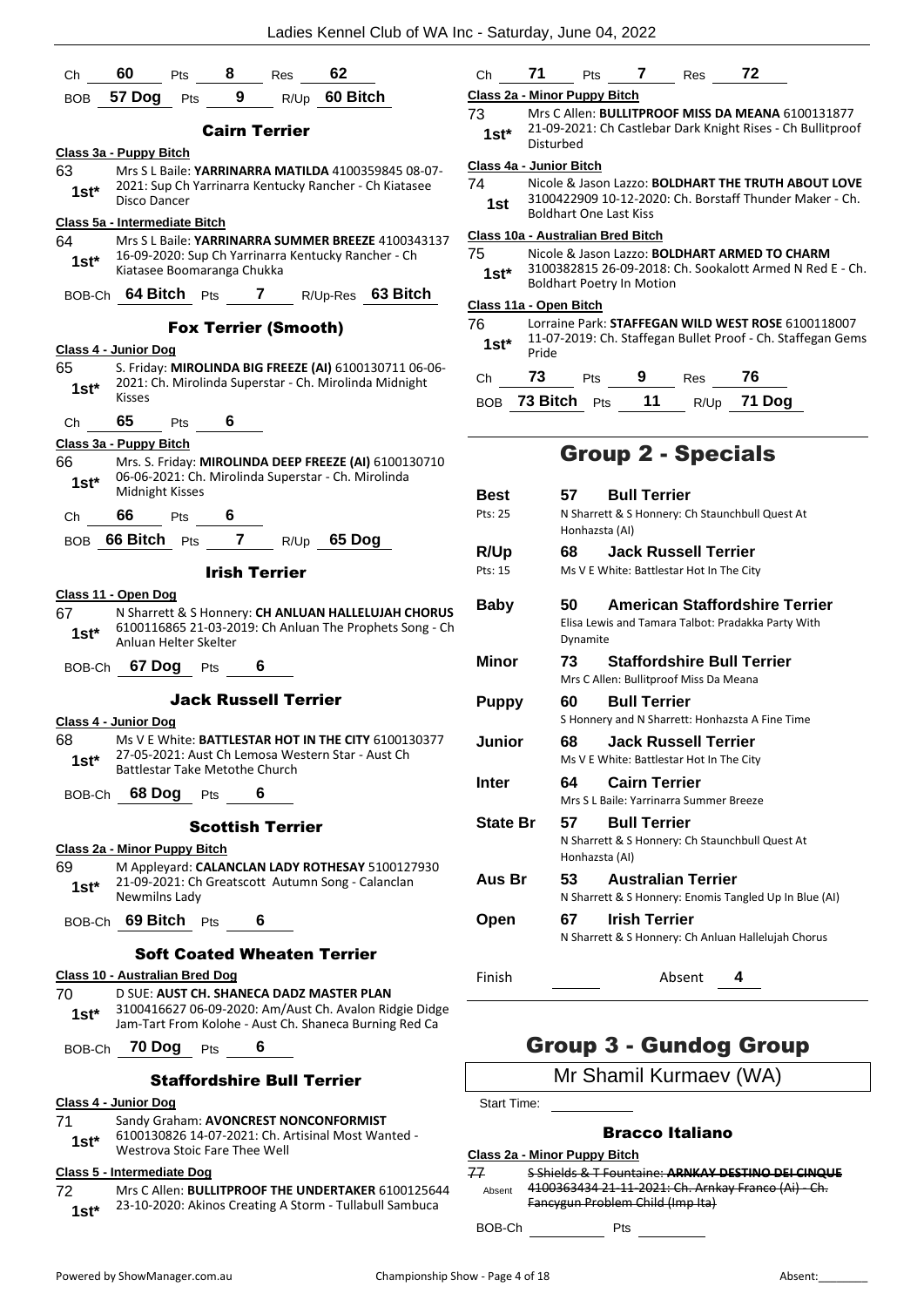## Clumber Spaniel

## **Class 9a - State Bred Bitch** 78 Dr L Brain & Miss A Keulen-Brain: **MAKAPOYNT BETTE DAVIES** 6100130387 30-05-2021: Ch Taniwha Kaimata - Ch Westobro Paris (Ai) **1st\*** BOB-Ch **78 Bitch** Pts **6** Cocker Spaniel **Class 2 - Minor Puppy Dog** 79 Mrs M Riley & Mr H Dunstan: **WAWAGSTAR AUGUSTUS CAESARS SON** 6100133338 24-11-2021: Ch. Irishclan Empires Sun - Irishclan Amazing Grace Absent **Class 10 - Australian Bred Dog** 80 Mrs J Maunder: **CH WATERVAAL JUST IN TIME** 4100313006 28-09-2018: Ch Watervaalfire Inth Sky - Acijay Ready For 1st <sup>28-U9-24</sup> **Class 11 - Open Dog** 81 Mrs M Riley & Mr H Dunstan: **CH IRISHCLAN EMPIRES SUN** 2100504634 20-07-2018: Amamoor Solar Eclipse - Irishclan Ivy Clover **1st\*** Ch **81** Pts **7** Res **80 Class 2a - Minor Puppy Bitch** 82 M. Riley & H. Dunstan: **WAWAGSTAR AMETHEST GRACE** 6100133342 24-11-2021: Ch. Irishclan Empires Sun - **2nd DIUUL33342 24-11-2021 2nd Irishclan Amazing Grace** 83 Mrs M Riley & Mr H Dunstan: **WAWAGSTAR DIAMOND GRACE** 6100133343 24-11-2021: Ch. Irishclan Empires Sun - **3rd GRACE** 6100133343 24-3<br>**Irishclan Amazing Grace** 84 Mrs M Riley & Mr H Dunstan: **WAWAGSTAR TOPAZ GRACE** 6100133340 24-11-2021: Irishclan Empires Sun - Irishclan Amazing Grace **1st\* Class 4a - Junior Bitch** 85 M & C Trinder: **APELDOORN UNCONDITIONAL LOVE** 2100563228 24-04-2021: Ch. Occuli Distinctive Look Occuli Midnight Blues Absent **Class 10a - Australian Bred Bitch** 86 Mrs JL and Miss SL Sewell: **AUST. CH. BIFIELD KEEPSAKE AT REGENCYBLUE (AI)** 4100304901 13-03-2018: Uk Sh Ch Veratey Vincenzo At Cassom (Jw) (Imp Uk) - Belcroft Mad About Diamonds **1st\* Class 11a - Open Bitch** 87 Mrs Jody Maunder: **CH SANDTOYS SWEET INDULGENCE** 2100526748 28-08-2019: Francinis Valentino Rossi From Bencleuchfrom - Ch Watervaal Demilitian **1st** Ch **86** Pts **10** Res **84** BOB **86 Bitch** Pts **12** R/Up **81 Dog** Cocker Spaniel (American) **Class 5 - Intermediate Dog** 88 Mrs D Wilkes & Mrs P Clarke: **STARYANKS THE PERFECT**  Usa) - Ch Light Dream's Enchanted (Imp Swd) **1st** Ch **88** Pts **6 Class 1a - Baby Puppy Bitch** 89 Mrs D Wilkes & Mrs P Clarke: **STARYANKS SHAPE OF MY HEART** 6100134597 24-01-2022: Supreme Ch Staryanks Heir Apparent - Ch Staryanks Eclipsing My Heart **1st\* Class 5a - Intermediate Bitch** 90 FD & HA Hawkins: **AUST CH YAMBARI YOULL NEVER WALK ALONE** 6100123687 06-06-2020: Am/ Aust Ch Scottfree The Wizard Of Wall Street (Imp Usa) - Aust Ch Heyyou What Happens In Vegas **1st\***

| Ch | $90$ Pts                       |  |  |
|----|--------------------------------|--|--|
|    | BOB 90 Bitch Pts 7 R/Up 88 Dog |  |  |

## English Springer Spaniel

#### **Class 4 - Junior Dog**

91 Mrs L & Mr W Loftus: **MAKETAWA IM YOUR MAN** 3100427728 13-01-2021: Ch Maketawa Wicked Wish - Ch **1st**\*  $\frac{3100427728}{3100100}$  The Money (Ai)

#### **Class 10 - Australian Bred Dog**

| 92      | C Curtis & D Nicholson: WYTCHER ANGEL EYES 6100119988 |
|---------|-------------------------------------------------------|
| $1st^*$ | 01-11-2019: Ch. Barecho Custom Made - Ch. Barecho B   |
|         | Witched                                               |

| Ch | 92 | Pts | Res | 91 |
|----|----|-----|-----|----|
|    |    |     |     |    |

#### **Class 4a - Junior Bitch**

93 MRS G WILSON: **BRIABRAE MOON OVER ALDERAAN** 6100129583 09-04-2021: Cardhu Dare To Chase - Larona Whisper My Name Absent

#### **Class 5a - Intermediate Bitch**

94 C Curtis & D Nicholson: **CH. WYTCHER DANCING QUEEN** 6100119991 01-11-2019: Ch. Barecho Custom Made - Ch. Barecho B Witched **1st\***

#### **Class 9a - State Bred Bitch**

- 95 Mrs L & Mr W Loftus: **AUST CH OLBAH DUCHESS OF THE**
- **DUNES** 6100121704 08-03-2020: Sup. Ch. Cardhu Dare To **1st\* DUNES** BLUULZITU4 U8-U3-2020: Sup. Ch. Card Dream (Ai) - Ch. Card hu On The Money (Ai)

#### **Class 11a - Open Bitch**

96 C Curtis & D Nicholson: **CH. BARECHO B WITCHED (IMP SWE)** SE47518/2017 15-08-2017: Bimbik's Finch - Barecho 1st<sup>\*</sup> SWEJ SE4/51

| Ch — | 94 | <b>Pts</b> | 8 | $Res$ 96 |                               |
|------|----|------------|---|----------|-------------------------------|
|      |    |            |   |          | BOB 92 Dog Pts 10 R/Up 91 Dog |

#### German Shorthaired Pointer

### **Class 1 - Baby Puppy Dog**

- 97 Miss A Keulen-Brain: **GILLBRAE VALENTINO** 4100367517 14-02-2022: Eltriste Among The Bold (Ai) - Ch Gillbrae Hi **2nd** 14-02-2022: Eltrist<br>Calypsoangle (Ai)
- 98 W Bond: **ROOOBLUU REBEL ROUSER** 6100134075 27-12- 2021: Benanee Justa Highlander - Rooobluu Moon Hopper **1st\***

#### **Class 3 - Puppy Dog**

99 DR G & MRS S KOUTSANTONIS: **DURERS ORPHEUS** 6100131433 18-08-2021: Legacyk Freiheit Turn Up The

**1st** bluurs 1433 18-08-2021: Legacyk Frei<br>Heat (Imp Usa0 - Ch Durers Angel Fair

#### **Class 11 - Open Dog**

- 100 DR G & MRS S KOUTSANTONIS: **CH SEVOIER TAG YOUR IT AT DURERS** 5100109715 16-12-2018: Ch Sevoier Hot N
- Dangerous Ch Sevoier Wish O Wish (Ai) **1st\***

| $\epsilon$ | 00 | τs | 'es | 99 |
|------------|----|----|-----|----|
|            |    |    |     |    |

## **Class 4a - Junior Bitch**

| 404        | DR G & MRS S KOUTSANTONIS: DURERS ANGELS PLAYING       |
|------------|--------------------------------------------------------|
| Absent     | 6100131434 18-08-2021: Legacyk Freiheit Turn Up The    |
|            | Heat (Imp Usa0 - Ch Durers Angel Fair                  |
| $\sqrt{2}$ | $111.5 - 1.5$ BENIANEE BODN TO BOOCHE CARRAGARD ARE OF |

<sup>102</sup> W Bond: **BENANEE BORN TO BOOGIE** 6100129497 19-05-

#### **Class 11a - Open Bitch**

#### 103 DR G & MRS S KOUTSANTONIS: **CH DURERS ANGEL FAIR** 6100117045 21-05-2019: Supreme Ch Sevoier Breakon Thru **1st 1000117045** 21-05-2019:<br>Otha Side - Ch Durers Eve

| Ch | 102             | <b>Pts</b> |    | Res | 103         |
|----|-----------------|------------|----|-----|-------------|
|    | BOB 100 Dog Pts |            | -9 |     | R/Up 99 Dog |

## Golden Retriever

#### **Class 1 - Baby Puppy Dog**

104 Ms N Ryan & Mr D Nadebaum: **HAPPYBEAR FINISHING TOUCH** 6100133802 06-12-2021: Ch Giltedge Do You Like Apples( Ai) - Ch Ralun Lasting Touch( Ai) **1st\***

- 
- **STORM** 6100120999 21-12-2019: Am/Can/Nz Supreme Ch Aust Supreme Ch Mar-K N Parkavon's Midnight Eclipse (Imp

<sup>2021:</sup> Ciccio (Imp Italy) - Benanee Justa Rambling Rose **1st\***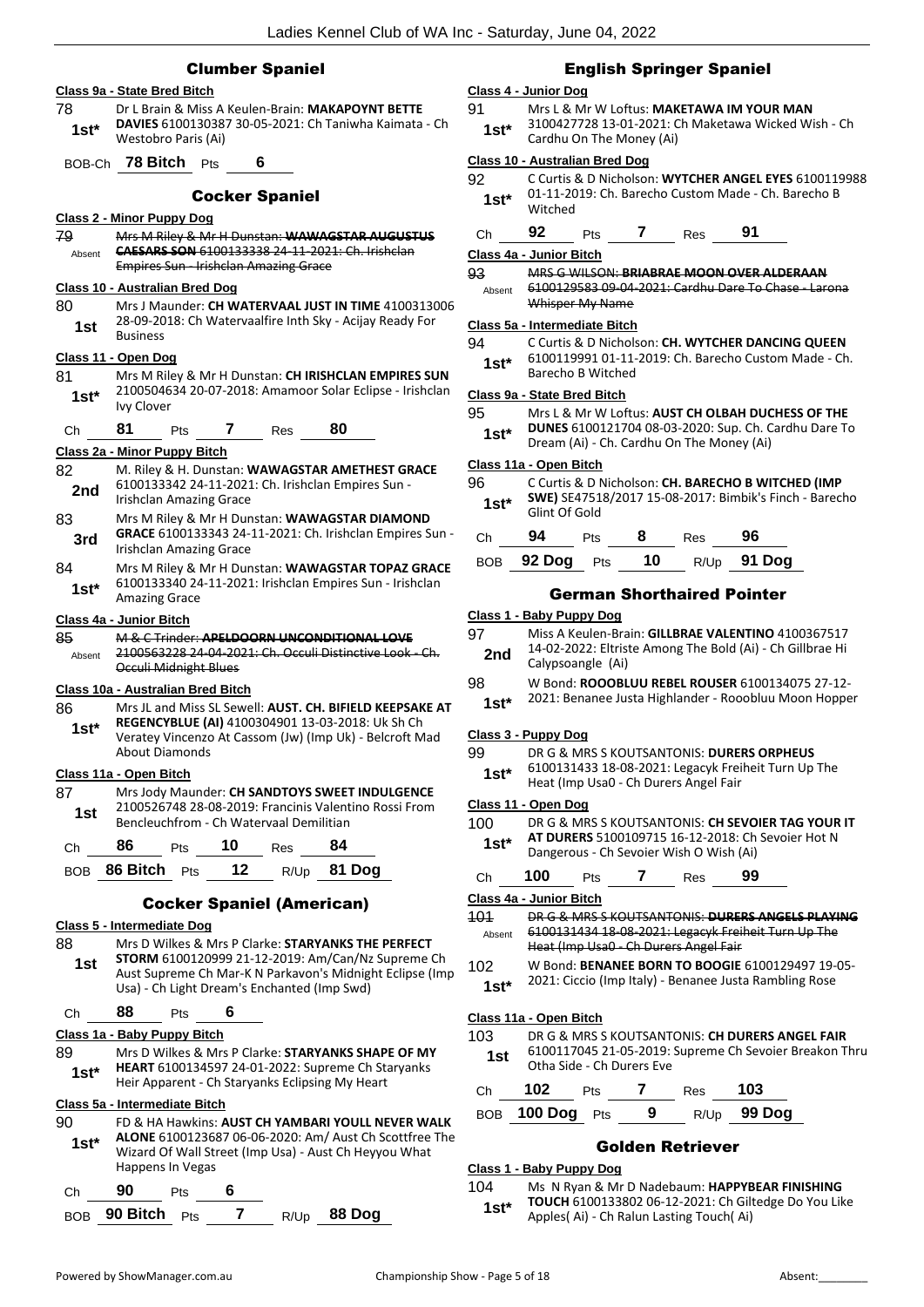|               | Class 5 - Intermediate Dog                                                                                                                                         |                         |
|---------------|--------------------------------------------------------------------------------------------------------------------------------------------------------------------|-------------------------|
| 105           | Dr Carla O'Donnell: ANEIRABY LAUGH IT UP FUZZBALL                                                                                                                  |                         |
| 2nd           | 6100124683 18-08-2020: Aneiraby Yule Be Stellar - Ch<br>Aneieraby Its Electrifying (Ai)                                                                            | $\overline{\mathbf{C}}$ |
| 106           | J Crawford: THORNYWAIT RAPHAEL (IMP UK) AX00240505                                                                                                                 |                         |
| $1st*$        | 22-12-2019: Olvinglay Soothsayer - Sh Ch Thornywait<br>Cinzano                                                                                                     |                         |
|               | Class 10 - Australian Bred Dog                                                                                                                                     | $\overline{\mathbf{r}}$ |
| 107           | Peter F Andrew: AUSTRALIAN CHAMPION BLUEBREEZE                                                                                                                     |                         |
| $1st*$        | BEHIND THE LEGEND 2100501297 11-07-2018: Aust. Sup.<br>Ch. Bluebreeze Hero Of Never Land - Ch Bluebreeze Nine<br>Pieces O Eight                                    | $\overline{\mathbf{c}}$ |
|               | Class 11 - Open Dog                                                                                                                                                |                         |
| 108<br>1st*   | Miss N Ryan: SUP. CH HAPPYBEAR A NEW BEGINNING(AI)<br>6100107710 03-10-2017: Ch Giltedge Cat Got Your Tongue<br>Et - Ch Ralun Lasting Touch(Ai)                    | $\overline{\mathbf{C}}$ |
| 109           | Mrs J Maidens: KERRIEN WICKET KEEPER AT04250601 10-                                                                                                                |                         |
| 2nd           | 11-2016: Linirgor Spin The Bottle - Kerrien Christmas Dream                                                                                                        |                         |
| Сh            | 108<br>10<br>107<br>Pts<br>Res                                                                                                                                     |                         |
|               | Class 1a - Baby Puppy Bitch                                                                                                                                        |                         |
| 110<br>1st    | C Browne & V Browne & D Turner: AMBERMIST WALKING<br><b>ON SUNSHINE 6100135038 27-02-2022: Oceanviews Louis</b><br>Roderer - Grand. Ch. Parkridge Its All About Me |                         |
| 111           | Peter F Andrew: BLUEBREEZE CARPE DIEM 2100576494 08-                                                                                                               |                         |
| 2nd           | 12-2021: Alubyc Tsunami (Ai) - Ch. Bluebreeze Romeos<br>Passion (Ai)                                                                                               |                         |
|               | <u> Class 3a - Puppy Bitch</u>                                                                                                                                     |                         |
| 112           | Miss N Ryan & Miss S Stephens & Ms T Platt: FETCHNPOINT                                                                                                            |                         |
| $1st*$        | SHAKE RATTLE NROLL AT HAPPYBEAR(AI) 2100568936 04-<br>08-2021: Mon Moriani Galileo(Imp Ndl) - Fetchnpoint<br>Ready To Roll Gigi                                    | <u>(</u>                |
|               | Class 5a - Intermediate Bitch                                                                                                                                      |                         |
| 113           | Dr Carla O'Donnell: ANEIRABY EE CHEE WA MAA<br>6100124682 18-08-2020: Aneiraby Yule Be Stellar - Ch                                                                |                         |
| 1st           | Aneiraby Its Electrifying                                                                                                                                          |                         |
|               | Class 9a - State Bred Bitch                                                                                                                                        |                         |
| 114           | Dr Carla O'Donnell: ANEIRABY AIR OF MYSTERY                                                                                                                        | <u>(</u>                |
| $1st*$        | 6100119787 08-08-2019: Ch Fantango Here Comes The Sun<br>(Ai) - Ch Aneiraby Ohm Cant Resist                                                                        |                         |
|               | Class 11a - Open Bitch                                                                                                                                             |                         |
| 115<br>2nd    | Dr Carla O'Donnell: ANEIRABY NINIANES CHARM (AI)<br>6100110817 11-04-2018: Ch Xanthas Fletcher Christian Jw<br>(Imp Uk) - Ch Aneiraby Its Electrifying (Ai)        | <u>(</u>                |
| 116           | R SPENCER & MISS N RYAN: <b>HAPPYBEAR BLANC DE BLANC</b>                                                                                                           |                         |
| 1st           | 6100116437 07-04-2019: Ch Giltedge Cat Got Your Tongue<br>Et - Ch Ralun Lasting Touch                                                                              | C                       |
| Ch            | 116<br>10<br>112<br><b>Pts</b><br>Res                                                                                                                              |                         |
| <b>BOB</b>    | 15 <sub>1</sub><br>R/Up 116 Bitch<br>108 $\log$ Pts                                                                                                                |                         |
|               | Class 18 - Neuter Dog                                                                                                                                              |                         |
| 117<br>Absent | Marnie Hall: PARKRIDGE JACK HALL 3100325828 09-06-<br>2015: Sup. Ch. Chaleur Hilfiger - Ch. Parkridge Legally<br>Blonde                                            | Ω                       |
| <b>BNOB</b>   | R/Up-Res<br>Pts                                                                                                                                                    | Ç                       |
|               | <b>Labrador Retriever</b>                                                                                                                                          |                         |
|               | Class 1 - Baby Puppy Dog                                                                                                                                           |                         |
| 118           | CR Purdy: BRUMFITT VIKTORY IN THE DUST 6100133406                                                                                                                  |                         |
| Absent        | 06-12-2021: Blackboy Absolut Viktor (Ai) - Loxo Storm Girl                                                                                                         |                         |
| 119           | D & G Scanlon: RONDELAY MASTERMIND 6100134689 05-                                                                                                                  |                         |
| 1st           | 02-2022: Ch Driftway Super Mario (Ai) - Ch Rondelay Rock                                                                                                           |                         |
|               | Legend                                                                                                                                                             |                         |

#### **Class 5 - Intermediate Dog**

120 Blackboy Kennels: **CH.BLACKBOY ABSOLUT VIKTOR (AI)** 6100119744 05-11-2019: Rkf Ch Rus Ch Bravo Messi (Rus) - **1st**\* **DIVULLY/44 US-11-20**<br>Ch Eraky Intuitive (Ai)

## Ch **120** Pts **6**

## **Class 1a - Baby Puppy Bitch**

121 D & G Scanlon: **RONDELAY MELODY** 6100134693 05-02- 2022: Ch Driftway Super Mario (Ai) - Ch Rondelay Rock 1st<sup>\*</sup> <sup>2022:</sup>

#### **Class 3a - Puppy Bitch**

122 Blackboy Kennels: **BLACKBOY RUSSIAN ROULETTE** 6100130722 09-07-2021: Ch Blackboy Absolut Viktor (Ai) - Ch Blackboy Dancing Upa Storm At Sangate Absent

#### **Class 4a - Junior Bitch**

123 Blackboy Kennels: **BLACKBOY CRUELLA (AI)** 6100130820 09-07-2021: Ch Blackboy Aint No Saint - Blackboy Absolut Viktoria **1st\***

#### **Class 9a - State Bred Bitch**

124 Blackboy Kennels: **BLACKBOY BURNT CINNAMON (AI)** 6100129232 18-04-2021: Nz Ch Blackhills Calm The Farm 1st\* **DIOULESE 18-04-2021:** NZ<br>(Nz) - Ch Blackboy Caramello

#### **Class 10a - Australian Bred Bitch**

125 C R Purdy: **LOXO STORM GIRL** 6100113797 05-11-2018: Sup Absent **Ch Blackboy Storm In A Teacup** Ch Loxo Hearts On Fire

| 126<br>$1st*$ |         | Ch. Blackboy Diamonds R Forever |   |     | Mrs L Fowler: BLACKBOY DIAMONDS AINT BLUE (AI)<br>6100126744 06-12-2020: Wynstream Limited Edition (Ai) - |  |
|---------------|---------|---------------------------------|---|-----|-----------------------------------------------------------------------------------------------------------|--|
| Сh            | 123     | <b>Pts</b>                      | 8 | Res | 124                                                                                                       |  |
| <b>BOB</b>    | 120 Dog | Pts                             | 9 |     | $R/Up$ 123 Bitch                                                                                          |  |

## Nova Scotia Duck Tolling Retriever

#### **Class 4a - Junior Bitch**

127 Sandi Gee: **ZIRIUS AVATAR** 6100129285 11-02-2021: Glenmave Mission Impossible - Zirius Poetry In Motion **1st\***

## BOB-Ch **127 Bitch** Pts **6**

## Pointer

#### **Class 2 - Minor Puppy Dog**

| 128 | J & Mrs J Ridgewell: ATSIRA GRANTS TANGELO (AI)         |
|-----|---------------------------------------------------------|
|     | $610012252510102021$ , Sun Ch. Ateira Grant, At Notting |

#### 6100132525 19-10-2021: Sup Ch.Atsira Grant At Nottinghill (Imp Nz) - Ch Atsira Serious Sassanach **1st\***

## **Class 3 - Puppy Dog**

|        | J & Mrs J Ridgewell: ATSIRA GRANTS LEGACY (AI)            |
|--------|-----------------------------------------------------------|
| Absent | 6100132528 19 10 2021: Sup Ch.Atsira Grant At Nottinghill |
|        | (Imp Nz) - Ch Atsira Serious Sassanach                    |
|        | Class 5 - Intermediate Dog                                |
| 130    | Anne Mountier: SANMARLITCH CHASE 4100326355 15-09-        |
| $1st*$ | 2019: Ch.Tamard Buster Onth Ute - Ch. Daykeyne Come       |
|        | Out To Play                                               |

## Ch **128** Pts **7** Res **130**

#### **Class 3a - Puppy Bitch**

131 J & Mrs J Ridgewell: **ATSIRA GRANTS LADY LIVVY (AI)** 6100132524 19-10-2021: Sup Ch.Atsira Grant At Nottinghill (Imp Nz) - Ch Atsira Serious Sassanach Absent

### **Class 4a - Junior Bitch**

132 Dr L Brain & Miss A Keulen-Brain: **TYPHOONE MAKING A POINT** 4100350311 14-01-2021: Ch Rhyll Hats Off Calvin - **1st\*** PUINT 4100350311 14-0<br>Ch Rhyll Stormy Chanel

| C <sub>h</sub> | $-$ |  | Kes. |  |
|----------------|-----|--|------|--|
|                |     |  |      |  |

## BOB **128 Dog** Pts **8** R/Up **132 Bitch**

#### Weimaraner

#### **Class 4 - Junior Dog**

## 133 Teresa and Ian Warman: **GHOSTWIND LUCIFER TH STAR**

**DANCER** 7100049387 29-05-2021: Ch Waldo At Bromhund Atria Cordis (Imp Pol) - Ch Ghostwind Dancin With Th Devil **1st\***

BOB-Ch **133 Dog** Pts **6**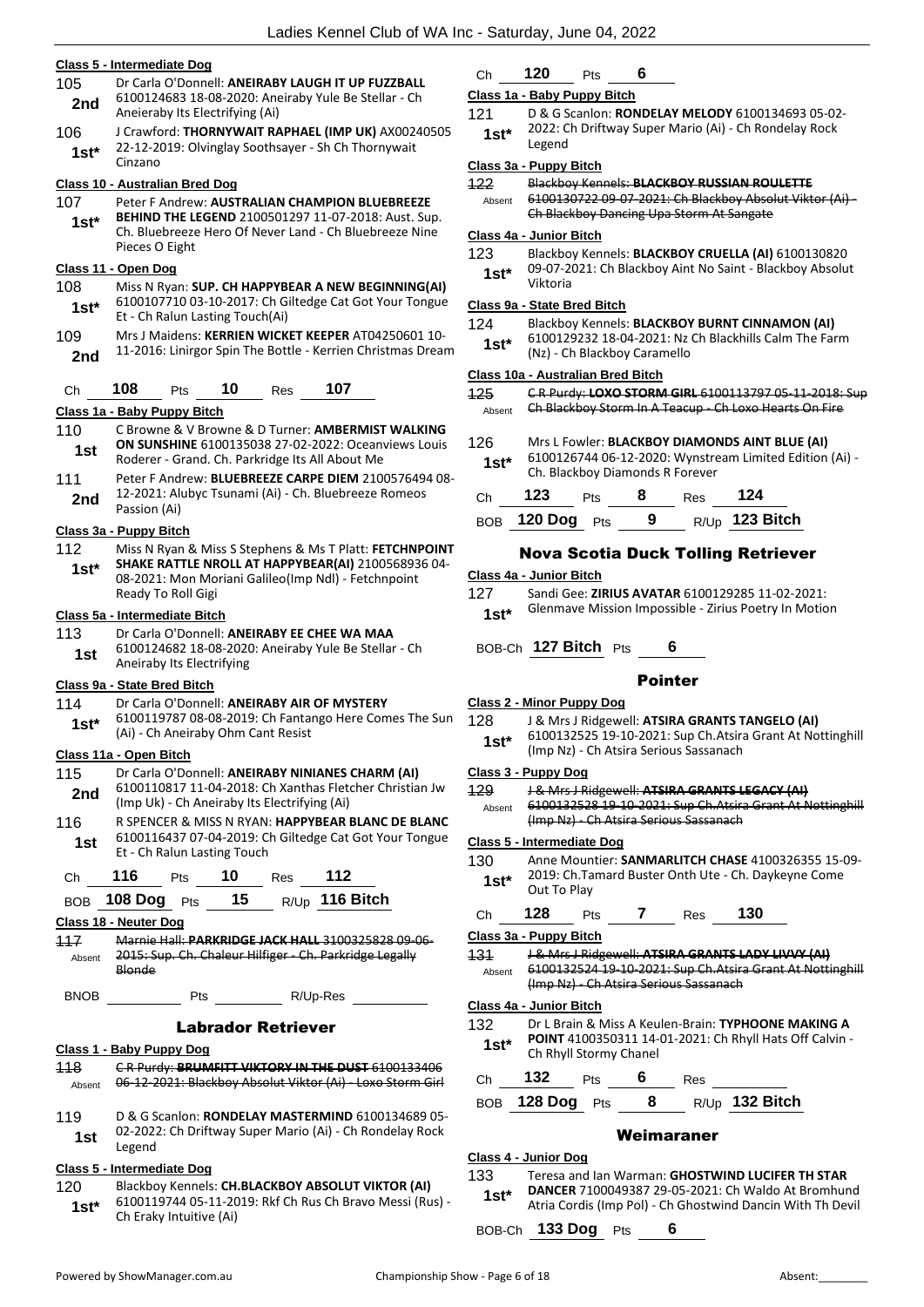# Group 3 - Specials

| Best            | 108                    | <b>Golden Retriever</b>                                                              |
|-----------------|------------------------|--------------------------------------------------------------------------------------|
| Pts: 25         |                        | Miss N Ryan: SUP. CH Happybear A New Beginning(AI)                                   |
| R/Up<br>Pts: 15 | 86                     | <b>Cocker Spaniel</b><br>Mrs JL and Miss SL Sewell: Aust. Ch. Bifield Keepsake At    |
|                 | Regencyblue (AI)       |                                                                                      |
| <b>Baby</b>     | 104                    | Golden Retriever<br>Ms N Ryan & Mr D Nadebaum: Happybear Finishing Touch             |
| Minor           | 128                    | <b>Pointer</b>                                                                       |
|                 |                        | J & Mrs J Ridgewell: Atsira Grants Tangelo (AI)                                      |
| <b>Puppy</b>    | 99                     | <b>German Shorthaired Pointer</b><br>DR G & MRS S KOUTSANTONIS: DURERS ORPHEUS       |
| Junior          | 132<br><b>POINT</b>    | Pointer<br>Dr L Brain & Miss A Keulen-Brain: TYPHOONE MAKING A                       |
| Inter           | 94                     | <b>English Springer Spaniel</b><br>C Curtis & D Nicholson: CH. Wytcher Dancing Queen |
| State Br        | 78<br><b>DAVIES</b>    | <b>Clumber Spaniel</b><br>Dr L Brain & Miss A Keulen-Brain: MAKAPOYNT BETTE          |
| Aus Br          | 86<br>Regencyblue (AI) | <b>Cocker Spaniel</b><br>Mrs JL and Miss SL Sewell: Aust. Ch. Bifield Keepsake At    |
| Open            | 108                    | Golden Retriever                                                                     |
|                 |                        | Miss N Ryan: SUP. CH Happybear A New Beginning(AI)                                   |
|                 |                        | <b>Neuter</b>                                                                        |
| Best            |                        |                                                                                      |
| R/Up            |                        |                                                                                      |
| Finish          |                        | 11<br>Absent                                                                         |
|                 | um a                   | Ылшад<br>Л<br>r=                                                                     |

## Group 4 - Hound Group

## Mrs Elizabeth Walmsley (WA)

Start Time:

## Afghan Hound

- **Class 2 - Minor Puppy Dog** 134 P & RM Bacich: **AVIVA VAMPIRE TETRA (AI)** 2100578054 19-11-2021: Ch Qashmir Tick Tick Boom (Ai) - Sup Ch Aviva **1st**\*  $\frac{19-11-202}{\text{Therea (Ai)}}$
- **Class 4 - Junior Dog**
- 135 Ra& Lm Fenwick: **BAYAN ODIN'S STORM** 4100348554 12- 12-2020: Sup Ch Tahkira Firestorm - Sup Ch Balance Norse Maiden **1st\***

Ch **135** Pts **7** Res **134**

BOB **135 Dog** Pts **8** R/Up **134 Dog**

## **Class 3a - Puppy Bitch**

136 Ra& Lm Fenwick: **TAHKIRA SASSITUDE AI** 5100127633 02- 09-2021: Sup Ch Gengala Super Trooper - Tahkira Summer Breeze **1st\***

## Basenji

|                                |                      |                                                                                               | <b>Basenji</b> |                |          |                                                                                                                 |
|--------------------------------|----------------------|-----------------------------------------------------------------------------------------------|----------------|----------------|----------|-----------------------------------------------------------------------------------------------------------------|
|                                |                      | <b>Class 10 - Australian Bred Dog</b>                                                         |                |                |          |                                                                                                                 |
| 137<br>Absent                  |                      |                                                                                               |                |                |          | Mrs L. Cooper: CH. EURABBIE KATOS 2100453537 01-06-<br>2016: Ch. Baagna Jiminy Cricket - Tamard Thundabird      |
| Сh                             |                      | Pts                                                                                           |                |                |          |                                                                                                                 |
| Class 3a - Puppy Bitch         |                      |                                                                                               |                |                |          |                                                                                                                 |
| 138                            |                      | Ms N Maassen: ZANDEENA U CAN'T SAY NO TO ME                                                   |                |                |          |                                                                                                                 |
| Absent                         |                      | Fate - Ch. Diwali Pajurio Akordas (Imp Ltu)                                                   |                |                |          | 2100571113 25 07 2021: Sup. Ch. Zandeena A Twist Of                                                             |
|                                |                      | Class 5a - Intermediate Bitch                                                                 |                |                |          |                                                                                                                 |
| 139                            |                      |                                                                                               |                |                |          | Mrs L. Cooper: REMWIN SOLATAIRE 2100540166 12-05-                                                               |
| Absent                         | <b>Itsallaboutme</b> | 2020: Ch. Remwin Wrinkle In Time Ch. Remwin                                                   |                |                |          |                                                                                                                 |
| Сh                             |                      | Pts                                                                                           |                | Res            |          |                                                                                                                 |
| BOB                            |                      |                                                                                               |                | Pts R/Up       |          |                                                                                                                 |
|                                |                      |                                                                                               | <b>Beagle</b>  |                |          |                                                                                                                 |
| Class 3 - Puppy Dog            |                      |                                                                                               |                |                |          |                                                                                                                 |
| 140                            |                      |                                                                                               |                |                |          | Sligrachan Kennels: SLIGRACHAN MINIS BEN LOMOND                                                                 |
| 1st*                           |                      | 6100132470 20-09-2021: Ch Sligrachan Argylls Braw<br>Weelad - Ch Sligrachan Pearls Image      |                |                |          |                                                                                                                 |
| Class 4 - Junior Dog           |                      |                                                                                               |                |                |          |                                                                                                                 |
| 141                            |                      |                                                                                               |                |                |          | Sligrachan Kennels: SLIGRACHAN NORTHERN LIGHTS                                                                  |
| 1st*                           |                      | 6100131725 18-08-2021: Ch Sligrachan Argylls Braw<br>Weelad - Ch Sligrachan Desis Constlation |                |                |          |                                                                                                                 |
| Ch                             | - 140                | <b>Pts</b>                                                                                    |                | 7 Res 141      |          |                                                                                                                 |
|                                |                      | Class 9a - State Bred Bitch                                                                   |                |                |          |                                                                                                                 |
| 142                            |                      |                                                                                               |                |                |          | Sligrachan Kennels: SLIGRACHAN YER A WEE SMASHER<br>6100128028 20-01-2021: Sligrachan Argylls Braw Weelad       |
| 1st*                           |                      | (Ai) - Sligrachan Desis Paradidle (Ai)                                                        |                |                |          |                                                                                                                 |
| Class 11a - Open Bitch         |                      |                                                                                               |                |                |          |                                                                                                                 |
| 143<br>1st*                    |                      | Sligrachan Kennels: AUST CHAMPION SLIGRACHAN<br>Sligrachan Pearls Argyll                      |                |                |          | ARGYLLS BLACK ROSE (AI) 6100121523 31-01-2020: Nz Ch<br>Supreme Ch Karakush Happy Little Vegemite (Ai) - Ch     |
| Сh                             | 143                  | <b>Pts</b>                                                                                    | 7              | <b>Res</b>     | 142      |                                                                                                                 |
|                                | BOB 143 Bitch Pts    |                                                                                               |                | 9 R/Up 140 Dog |          |                                                                                                                 |
| Class 18 - Neuter Dog          |                      |                                                                                               |                |                |          |                                                                                                                 |
| 144                            |                      | Sligrachan Kennels & Miss A Jones: NEUTER CH                                                  |                |                |          |                                                                                                                 |
| $1st^*$                        | Image                |                                                                                               |                |                |          | SLIGRACHAN LUCS MAGIC HAPPENS 6100118174 02-07-<br>2019: Sligrachan Jean Luc Picard - Aust Ch Sligrachan Pearls |
| <b>BNOB</b>                    |                      | 144 Dog Pts                                                                                   | 6.             |                | R/Up-Res |                                                                                                                 |
|                                |                      |                                                                                               |                |                |          | <b>Dachshund Miniature (Smooth Haired)</b>                                                                      |
|                                |                      | Class 1 - Baby Puppy Dog                                                                      |                |                |          |                                                                                                                 |
| 145                            |                      | Judith Gibson: DACLOW WALKING ON SUNSHINE                                                     |                |                |          |                                                                                                                 |
| 1st                            |                      | Daclow Poket Full Of Sunshine                                                                 |                |                |          | 2100581661 18-02-2022: Dachimmil Good Vibration -                                                               |
|                                |                      | Class 1a - Baby Puppy Bitch                                                                   |                |                |          |                                                                                                                 |
| 146                            |                      |                                                                                               |                |                |          | Graham Bartlett: NILITE ROADSIDE GIRL 3100446742 14-                                                            |
| 2nd                            |                      |                                                                                               |                |                |          | 01-2022: Ch Nilite Fraser Oriley - Nilite The Red Epiphyllum                                                    |
| 147                            |                      |                                                                                               |                |                |          | Ian B Cross: LOWENHYTE GLADYS (AI) 6100134476 20-12-                                                            |
| 1st*                           |                      |                                                                                               |                |                |          | 2021: Uk Ch Barratini Jonny Cash - Ch Lowenhyte Annabelle                                                       |
| <u> Class 3a - Puppy Bitch</u> |                      |                                                                                               |                |                |          |                                                                                                                 |
| 148                            |                      |                                                                                               |                |                |          | S Wilkins: ANNARIC ROYAL SEA DRAGON 6100131168 19-                                                              |
|                                |                      |                                                                                               |                |                |          | $07-2021$ ; Sun Ch Lowenhyte Harry - Diamondrough Autum                                                         |

Ch Lowenhyte Harry - Diamondrough Autum Mist **1st\***

BOB-Ch **148 Bitch** Pts **6**

Ch **136** Pts **6**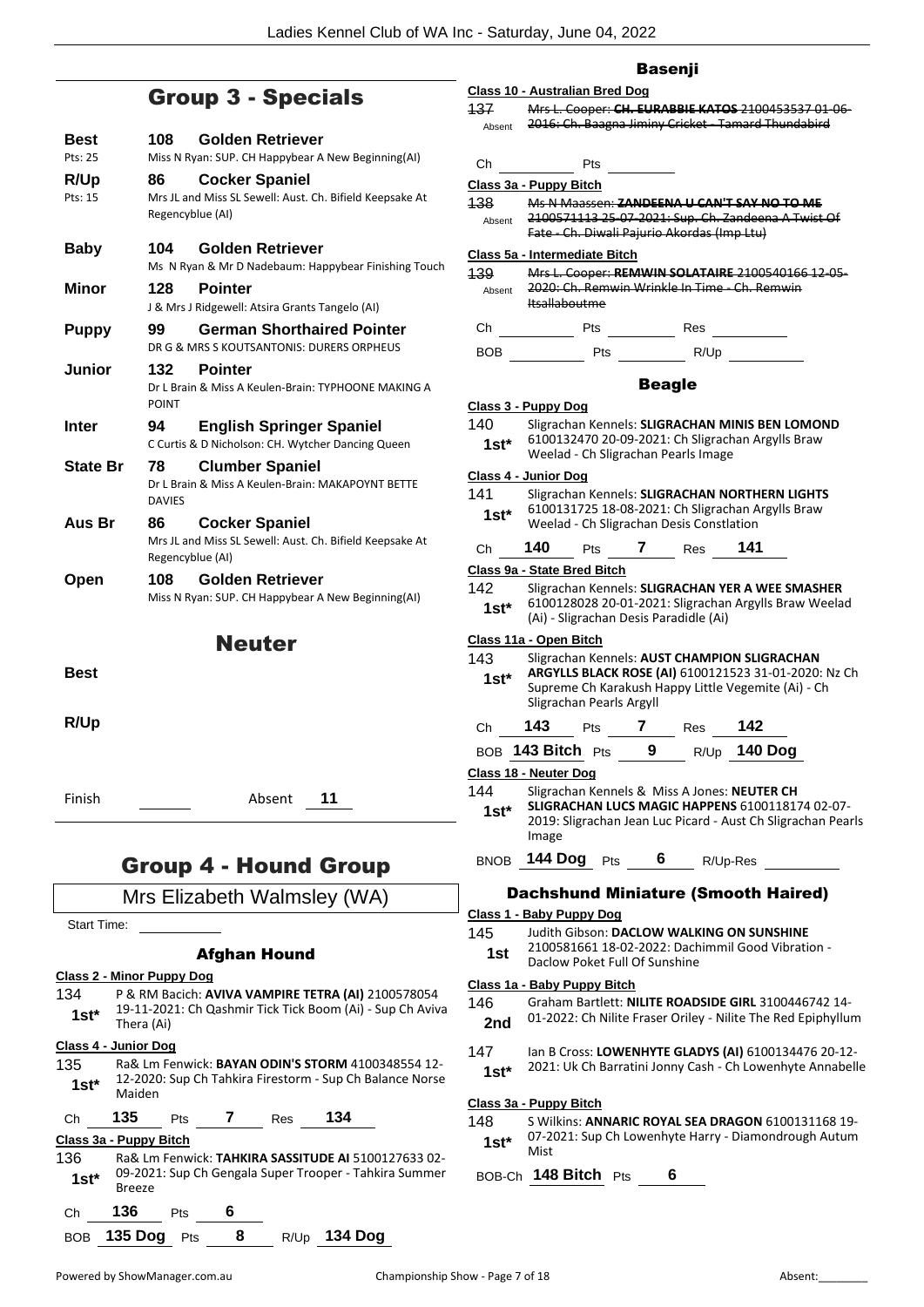#### Greyhound

|                | Class 1 - Baby Puppy Dog                                                                                         |
|----------------|------------------------------------------------------------------------------------------------------------------|
| 149            | Ms Justine Boreham: KANATI STORM MAGIC (AI)                                                                      |
| $1st*$         | 3100447318 29-01-2022: Am Ch Skyhi Breaking The Law                                                              |
|                | (Imp Usa) - Ch Whirlaway Elara Moon                                                                              |
|                | <b>Irish Wolfhound</b>                                                                                           |
|                | Class 5a - Intermediate Bitch                                                                                    |
| 150            | S. Runciman: CUMOCROI AUTUMN OF KENZIE (AI)                                                                      |
| $1st*$         | 6100125286 20-09-2020: Ocoolio Of First Avenue (Bel) - Ch.<br>Fleetwood Lia At Cumocroi (Imp Nzl)                |
|                | BOB-Ch 150 Bitch Pts<br>6                                                                                        |
|                | <b>Pharaoh Hound</b>                                                                                             |
|                | Class 2a - Minor Puppy Bitch                                                                                     |
| <u> 151 - </u> | Alison Chapman: STARBLUSH HAZEY PROSPERPINA                                                                      |
| Absent         | 3100439405 16-10-2021: Ch. Sleykh King In The North-                                                             |
|                | Starblushtimebomb                                                                                                |
| BOB-Ch         | Pts                                                                                                              |
|                | <b>Rhodesian Ridgeback</b>                                                                                       |
|                | Class 3 - Puppy Dog                                                                                              |
| 152            | Tanya Brooker: DRUMRIGEL BIG JAKE 6100133443 25-09-                                                              |
| $1st^*$        | 2021: Drumrigel The Mechanic - Drumrigel I Can Be The<br>One                                                     |
|                | <b>Class 10 - Australian Bred Dog</b>                                                                            |
| 153            | Tanya Brooker: DRUMRIGEL THE MECHANIC 6100127937                                                                 |
| 1st*           | 24-09-2020: Ch Santasi Great Expectations (Ai) - Drumrigel<br>Im Gonna Shine                                     |
| Ch             | 153<br>Pts 7 Res 152                                                                                             |
|                | Class 2a - Minor Puppy Bitch                                                                                     |
| 154            | Mr M & Mrs L Taylor: PHAKAMA DZINZA DANAI                                                                        |
| $1st^*$        | 6100133455 14-10-2021: Grand Ch Santasi Great<br>Expectations - Phakama Chakari Busani                           |
|                | Class 9a - State Bred Bitch                                                                                      |
| 155            | Tanya Brooker: DRUMRIGEL LEXIES GIFT 6100127935 24-                                                              |
| $1st^*$        | 09-2020: Ch Santasi Great Expectations (Ai)Ns (Ai) -<br>Drumrigel Im Gonna Shine                                 |
| Ch             | 154<br>155<br>7 Res<br>Pts                                                                                       |
| <b>BOB</b>     | 153 Dog Pts 9 R/Up 155 Bitch                                                                                     |
|                | <b>Saluki</b>                                                                                                    |
|                | Class 4 - Junior Dog                                                                                             |
| 156            | D SIMPSON & A LANGFORD: ALSHIRA ROBIN                                                                            |
| 1st*           | GOODFELLOW (AI) 2100558385 26-01-2021: Mwinda<br>Zephan (Nzl) - Ch. Dual. Ch. (Lc) Alshira Iolanthe (Ai) Et. Jc. |
|                | Class 11 - Open Dog                                                                                              |
| 157            | Mrs Sheila Timson: SUPREME CH ITSOZI THE JEWEL KEEPER                                                            |
| Absent         | <b>J.C</b> 2100484772 09-10-2017: Sp.Ch.Padtheway It's Your<br>Shout - Sp.Ch.Taejaan Jewel Of The Nile           |
|                | BOB-Ch 156 Dog Pts 6 R/Up-Res                                                                                    |
|                | <b>Whippet</b>                                                                                                   |
|                | Class 1 - Baby Puppy Dog                                                                                         |
| 158            | Ann Robert: ARBEE COONAWARRA 6100134679 04-02-                                                                   |
| 2nd            | 2022: Wingstar Who Shot The Barman - Arbee Poppy                                                                 |
| 159            | Ann Robert: ARBEE GRANGE 6100134678 04-02-2022:                                                                  |
| 3rd            | Wingstar Who Shot The Barman - Arbee Poppy                                                                       |
| 160            | Miss T J Riley: HARROWAY LET THE GAME BEGIN<br>$610013363609 - 12 - 2021$ ; Harroway Blame Game - Ch             |

**Class 3 - Puppy Dog**

161 Louise Alliss: **ANINBRAE JUPITERS JEDI** 6100132876 17-10- Absent 2021: Tatooine Death Wish - Calahorra River Tigris

#### **Class 9 - State Bred Dog**

- 162 Mrs A Ferguson: **ANINBRAE STRUTS LIKE A BOSS**
- 6100114811 08-12-2018: Supch Arjai Like A Criminal 2nd **bluull4811 un-14-40**<br>Calahorra River Tigris
- 163 Ms Pamela Campbell: **CH HARROWAY NIGHT AND DAY** 6100115102 23-12-2018: Ch Harroway Brief Encounter - Ch **1st**\* **b100115102** 23<br>Ondeen Lakme

## Ch **163** Pts **7** Res **162**

#### **Class 1a - Baby Puppy Bitch**

164 Ann Robert: **ARBEE ADELIADE** 6100134673 04-02-2022: Wingstar Who Shot The Barman - Arbee Poppy **2nd**

- 165 Ms Pamela Campbell: **HARROWAY SUBLIME** 6100133634
- 09-12-2021: Harroway Blame Game Ch Harroway French Vanilla **1st\***

#### **Class 2a - Minor Puppy Bitch**

| 166    | Jo Kramer: ARJAI HEART OF GLASS 6100133011 03-11-     |
|--------|-------------------------------------------------------|
| $1st*$ | 2021: Sup Ch Arjai Like A Criminial - Sup Ch Chakrata |
|        | Mistress Matilda                                      |

167 Mrs D & Mr C Reynolds: **ANINBRAE TATOOINES GALAXY** 6100132873 17-10-2021: Tatooine Death Wish - Calahorra River Tigris Absent

#### **Class 4a - Junior Bitch**

- 168 MISS K BELL: **WHIPSIKAL WHAT A RUSH** 6100129886 28- 05-2021: Sup.Ch.Taejaan Caughtin The Act - Arjai Moves Like A Criminal Absent
- 169 Mrs A Ferguson: **ANINBRAE DIVINE CALAMITY** 6100128949 21-03-2021: Supch Taejaan Caughtin The Act - Aninbrae **1st**\* <sup>21-03-2021: Sup<br>Just Like A Song</sup>

#### **Class 5a - Intermediate Bitch**

- 170 Ms Pamela Campbell: **CH HARROWAY VANITY FAIR**
- 6100121261 29-01-2020: Sup Ch Beauroi Blame It Onth **1st**\* b100121261 29-01-2020: Sup Ch Harroway Playing Fair

| Ch | 170                         | <b>Pts</b> | - 8 | Res | 166                   |
|----|-----------------------------|------------|-----|-----|-----------------------|
|    | BOB $170$ Bitch $P$ ts $10$ |            |     |     | R/Up <b>166 Bitch</b> |

## **Class 18a - Neuter Bitch**

- 
- 171 Mrs A Ferguson: **CALAHORRA RIVER TIGRIS** 2100444907 10-01-2016: Supch Rushdale Riverman - Neut Ch Calahorra Harrods **1st\***

BNOB **171 Bitch** Pts **6** R/Up-Res

arroway Blame Game - C Harroway French Vanilla **1st**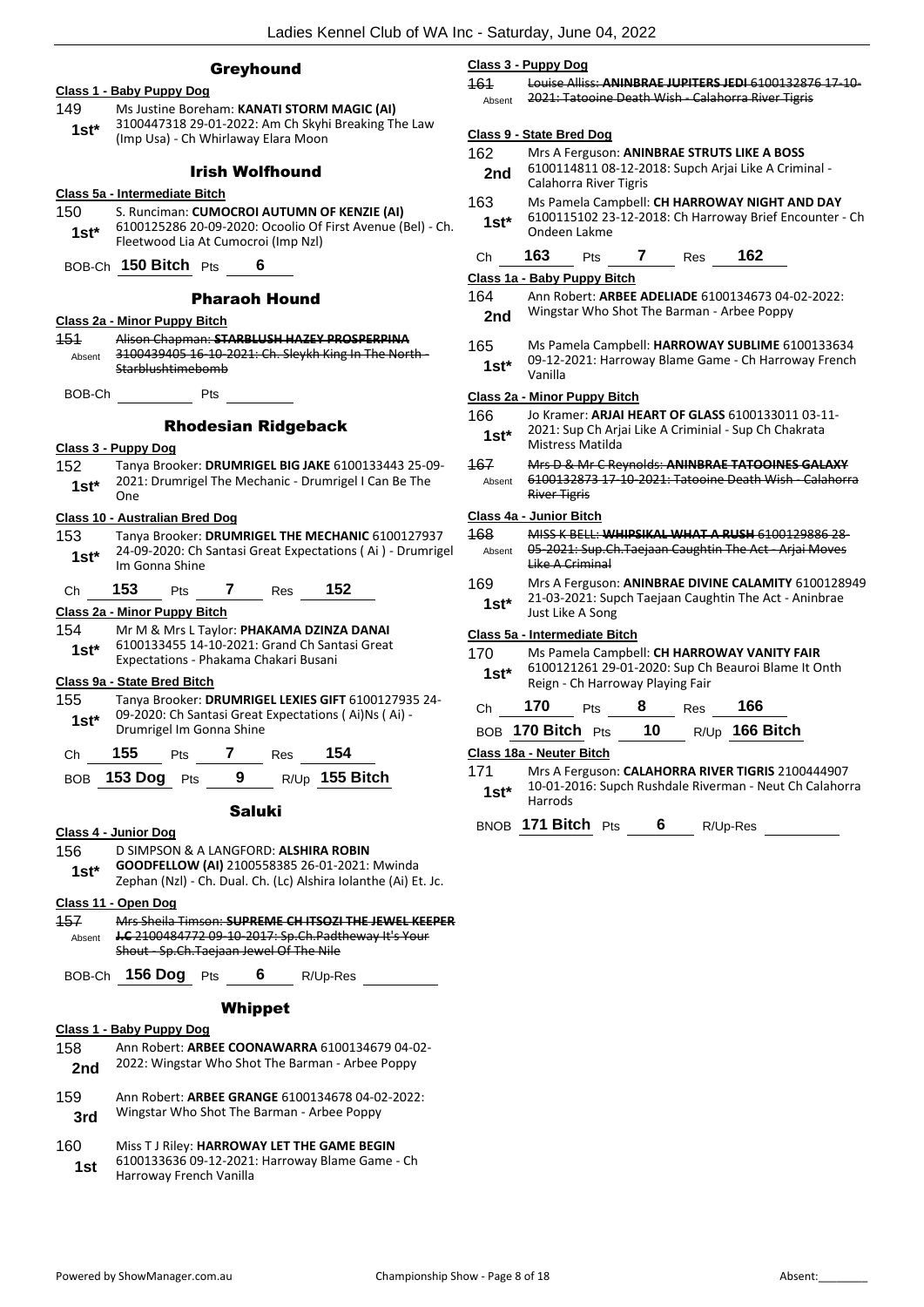## Group 4 - Specials

| Best            | 170              | Whippet                                                                                        |
|-----------------|------------------|------------------------------------------------------------------------------------------------|
| Pts: 24         |                  | Ms Pamela Campbell: Ch Harroway Vanity Fair                                                    |
| <b>R/Up</b>     | 150              | <b>Irish Wolfhound</b>                                                                         |
| Pts: 14         |                  | S. Runciman: Cumocroi Autumn Of Kenzie (AI)                                                    |
| <b>Baby</b>     | 149              | Greyhound<br>Ms Justine Boreham: Kanati Storm Magic (ai)                                       |
| Minor           | 166              | Whippet<br>Jo Kramer: Arjai Heart of Glass                                                     |
| <b>Puppy</b>    | 140              | <b>Beagle</b><br>Sligrachan Kennels: Sligrachan Minis Ben Lomond                               |
| Junior          | 156              | Saluki<br>D SIMPSON & A LANGFORD: ALSHIRA ROBIN<br>GOODFELLOW (AI)                             |
| Inter           | 170              | Whippet<br>Ms Pamela Campbell: Ch Harroway Vanity Fair                                         |
| <b>State Br</b> | 155              | Rhodesian Ridgeback<br>Tanya Brooker: Drumrigel Lexies gift                                    |
| Aus Br          | 153              | <b>Rhodesian Ridgeback</b><br>Tanya Brooker: Drumrigel The Mechanic                            |
| Open            | 143<br>Rose (AI) | <b>Beagle</b><br>Sligrachan Kennels: Aust Champion Sligrachan Argylls Black                    |
|                 |                  | <b>Neuter</b>                                                                                  |
| Best<br>Pts: 7  | 144              | <b>Beagle</b><br>Sligrachan Kennels & Miss A Jones: Neuter Ch Sligrachan<br>Lucs Magic Happens |
| R/Up            | 171              | Whippet<br>Mrs A Ferguson: Calahorra River Tigris                                              |
| Finish          |                  | Absent<br>8                                                                                    |

## Group 5 - Working Dog Group

|                  | Mrs Penny Kelly (WA)                                                                                                                          |
|------------------|-----------------------------------------------------------------------------------------------------------------------------------------------|
| Start Time:      |                                                                                                                                               |
|                  | Australian Cattle Dog                                                                                                                         |
|                  | Class 4 - Junior Dog                                                                                                                          |
| 172<br>Absent    | Mrs S.M. Lippiatt: LANDMASTER MERCY 5100125444 23-<br>03-2021: Ch. Landmaster Show No Mercy - Willowpark<br>Moody Blues                       |
| BOB-Ch           | Pts $\qquad \qquad$                                                                                                                           |
|                  | Australian Kelpie                                                                                                                             |
|                  | Class 1a - Baby Puppy Bitch                                                                                                                   |
| 173 —<br>$1st^*$ | Mrs S Einam: SANDSPRITE BLOSSOM BEACH 6100134204<br>10-01-2022: Sandsprite Sunset Seduction - Gr Ch Huntarush<br><b>Blossom Point</b>         |
|                  | <b>Australian Shepherd</b>                                                                                                                    |
|                  | Class 1 - Baby Puppy Dog                                                                                                                      |
| 1st*             | 174 Jessica Burren: BURSIRIUS RUMBLY IN MY TUMBLY<br>6100133876 25-12-2021: Bursirius To Infinity N Beyond -<br>Blueamble Run Silent Run Deep |
|                  |                                                                                                                                               |

#### **Class 2 - Minor Puppy Dog** 175 M Hondema & A Richardson: **ELLAGANT HAPPY TO SEE YOU** 3100439955 27-09-2021: Ch Ellagant Capture The 1st\* TOO 31004399999 27-09-2021. C<br>Moment - Blueamble Hells Bells **Class 3 - Puppy Dog** 176 Tim Thomas & Belinda West: **OCHAYE GLOBE TROTTER** 4100359582 21-08-2021: Sup Ch Am Ch Impacts Teddy Ruxpin (Imp Usa) - Sup Ch Ochaye New Beginnings Absent **Class 4 - Junior Dog**

### 177 Belinda West: **WILLABAA YOU CAN DREAM IT AT OCHAYE** 3100431736 25-04-2021: Sentikki Absolute Value (Imp Den) 1st\* 3100431736 25-04-2021: Sentikki<br>Ch Sutters Sitting Pretty (Imp Nz) **Class 11 - Open Dog** 178 M Hondema & J Burren: **BURSIRIUS CAN U FEEL THE LOVE (AI)** 6100123814 25-06-2020: Ch Cuebiyar Upping The Ante - Dual Ch (Ro) Bursirius Hakuna Matata Tk.S Adm. Jdm. Sd. Gt. Et. Jc **1st\*** Ch **178** Pts **8** Res **177 Class 4a - Junior Bitch** 179 Sophie Robson: **ELITEVIEW GRAB THE PRIZE AT NORSONIX RA** 3100426484 15-02-2021: Ch Maisilva Rising Empire - T **1st RA 3100426484 15-02-2021: Ch**<br>Ch Eliteview Taking The Lead Ht **Class 9a - State Bred Bitch** 180 Miss J Burren: **BURSIRIUS JUST KEEP SWIMMING RN** 6100130060 11-06-2021: Ch Cuebiyar Upping The Ante (Ai) - Dual Ch (Ro) Bursirius Hakuna Matata Tk.S Adm Jdm Et Jc Rae Gd Sd **1st\* Class 10a - Australian Bred Bitch** 181 Tim Thomas & Belinda West: **CH OCHAYE ROCK MY WORLD** 4100305693 05-04-2018: Am Gr Ch Hk Gr Ch Aus Sup Ch Impacts Pop Rocks Gcg (Imp Hk) - Ch Ochaye Snuffing Else Matters **1st\*** Ch **181** Pts **8** Res **180** BOB **178 Dog** Pts **11** R/Up **177 Dog** Bearded Collie **Class 5a - Intermediate Bitch**

182 Stephenrp ryan & j ryan: **AUST CH SANDYFORD LEADING LADY** 6100124815 11-09-2020: Ch Collard Dreamaker - Grand Ch Silverstarz Belgium Affair Absent

BOB-Ch Pts

## Belgian Shepherd Dog (Malinois)

- **Class 10a - Australian Bred Bitch**
- 183 Sofiana Alford: **CH MALINWORKX DIZZY** 4100308714 04- 06-2018: Vonlindehof Arek (Ai) - Nordenstamm Chase **1st\***

### BOB-Ch **183 Bitch** Pts **6**

#### Border Collie

#### **Class 1 - Baby Puppy Dog**

- 184 Dr. A Smith: **NOBLESTARZZ TURN UP THE LIGHTS** 6100134558 06-02-2022: Ch. Tullaview Turn Me Loose - **2nd** 6100134558 06-02-2022: Ch. Tu<br>Noblestarzz Diamond N Th Bluff
- 185 F.D & H.A Hawkins: **NOBLESTARZZ DONTPANIC JUSTFIRE**
	- 6100134055 07-01-2022: Sup Ch Nahrof Fire When Ready **1st** 6100134055 07-01-2022: Sup Ch Nah<br>Aust Ch Tullacrest Panic At The Disco

#### **Class 4 - Junior Dog**

186 Dr. A Smith: **CAMBRAE MIDNIGHT SKY** 5100124052 21-03- 2021: Ch. Wynnlake A Drop In The Ocean - Ch. Waveney **1st**\* 2021: Ch. Wynniake A Drop<br>Isle Of Skye Ud. Rae. Ad. Jd.

#### **Class 9 - State Bred Dog**

187 Jo Brophy: **CH. NOBLESTARZZ DESTINED FOR LOVE** 6100106799 28-08-2017: Sup. Ch. Tehya Destiny All Told - Ch. Noblestarzz Love At Firstsight Absent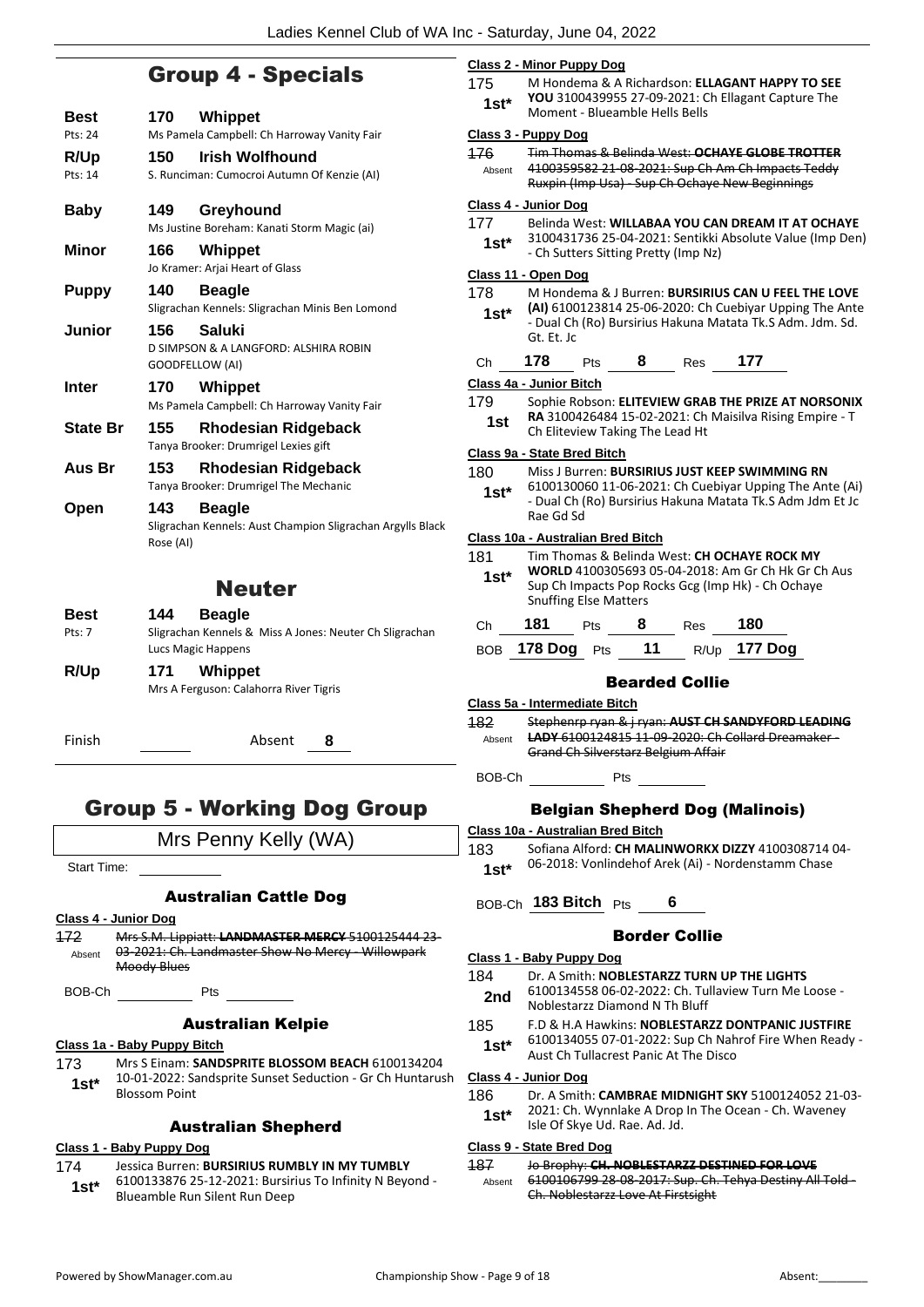|               | Class 11 - Open Dog                                                                                             |            | Class 11a - Open Bitch                                                     |
|---------------|-----------------------------------------------------------------------------------------------------------------|------------|----------------------------------------------------------------------------|
| 188           | Mrs P Smith & Mrs C Spencer: TULLAVIEW TRUTH BE TOLD                                                            | 202        | <b>D&amp;S NORTH:</b>                                                      |
| $1st*$        | (AI) 2100547154 09-09-2020: Nz Ch Waveney Kozmic<br>Eclipse - Ch Tullaview This Much Is True (Ai)               | 1st        | 04-2018: Ker<br>Sky                                                        |
| Ch            | 188<br>7<br>186<br>Pts<br>Res                                                                                   | Ch         | 198<br>Pts                                                                 |
|               | Class 1a - Baby Puppy Bitch                                                                                     | <b>BOB</b> | <b>197 Dog</b><br>P                                                        |
| 189           | Dr. Ambre Smith: NOBLESTARZZ READY AIM PARTY                                                                    |            |                                                                            |
| 1st           | 6100134056 07-01-2022: Sup. Ch. Nahrof Fire When Ready<br>- Ch. Tullacrest Panic At The Disco                   |            | F                                                                          |
|               | Class 2a - Minor Puppy Bitch                                                                                    |            | Class 2a - Minor Puppy                                                     |
| 190           | Dr. A Smith: NOBLESTARZZ LOVE ME TIPSY 6100131854 11-                                                           | 203        | Mrs B & Ms S<br>6100132294                                                 |
| $1st^*$       | 09-2021: Ch. Tullacrest Who Shot The Barman - Ch.                                                               | $1st^*$    | Mirawee Hea                                                                |
|               | Noblestarzz Love At Firstsight Et                                                                               |            | BOB-Ch 203 Bitch                                                           |
|               | Class 5a - Intermediate Bitch                                                                                   |            |                                                                            |
| <b>191</b>    | Jo Brophy: NOBLESTARZZ DEJA BLUE 6100125208 24 09-<br>2020: Multi Ch. Qeltynn The Joker - Noblestarzz Frosted W |            | Ger                                                                        |
| Absent        | <b>Diamonds</b>                                                                                                 |            | Class 3a - Puppy Bitch                                                     |
|               | Class 9a - State Bred Bitch                                                                                     | 204        | D & C Willis:                                                              |
| 192           | Mary McCurdy: NOBLESTARZZ TRIBUTE TO BORDERFAME                                                                 | $1st^*$    | 07-2021: Wu<br>Grandwest Q                                                 |
| Absent        | 6100116331 15-04-2019: Borderfame Touch O Light - Ch.                                                           | 205        | <b>RAEWYN SPE</b>                                                          |
|               | Noblestarzz Love At Firstsight Et.                                                                              | 2nd        | 6100131569                                                                 |
|               | Class 10a - Australian Bred Bitch                                                                               |            | - Madrodish <sup>-</sup>                                                   |
| 193           | Dr. A Smith: NOBLESTARZZ CONFETTI N MY HAIR                                                                     |            | Class 4a - Junior Bitch                                                    |
| $1st^*$       | 6100125248 25-09-2020: Am Gr. Ch Borderton Lou Easy An<br>I A - Ch. Noblestarzz Symphony Oth Wind               | 206        | R Laubsch: BI                                                              |
| Ch            | 190<br>7 Res<br>193<br>Pts                                                                                      | 1st*       | 2021: Wulkaı<br>Bronboreo V                                                |
|               | 9<br>R/Up 190 Bitch                                                                                             |            | BOB-Ch 204 Bitch                                                           |
| <b>BOB</b>    | 188 Dog Pts                                                                                                     |            |                                                                            |
|               | <b>Bouvier des Flandres</b>                                                                                     |            | <b>German Shep</b>                                                         |
|               | Class 4a - Junior Bitch                                                                                         |            | Class 5 - Intermediate                                                     |
| 194           | Mrs J & Mr M Sach: ESTRIK BIG BOOTEE BIRTHA<br>3100425329 11-02-2021: Estrik Saxon - Ch Flandresfarm            | 207        | Mrs J Raven:<br>2020: Ch.Vol:                                              |
| $1st^*$       | Crusn In Nature At Estrik (Ai) (Imp Nz)                                                                         | $1st*$     | Game On                                                                    |
|               | BOB-Ch 194 Bitch Pts                                                                                            |            | Class 1a - Baby Puppy                                                      |
|               | 6                                                                                                               | 208        | Mr M Welloc                                                                |
|               | <b>Collie (Rough)</b>                                                                                           | 2nd        | 12-2021: Wu                                                                |
|               | <b>Class 2 - Minor Puppy Dog</b>                                                                                |            | Vejaja                                                                     |
| 195           | S Mallia and D Wright: ARRANBRAE POLAR ECLIPSE                                                                  | 209        | <b>RAEWYN SPE</b><br>2022: Wulkaı                                          |
| $1st*$        | 6100133366 05-11-2021: Ch Joshwyn It Had To Be Blue -                                                           | $1st*$     |                                                                            |
|               | Schiehallion Beautiful Inblack                                                                                  |            | BOB-Ch 207 Dog                                                             |
|               | Class 3 - Puppy Dog                                                                                             |            |                                                                            |
| 196           | Gary Credaro: ARRANBRAE DUSK TILL DAWN 6100133368<br>05-11-2021: Ch. Joshwyn It Had To Be Blue - Schiehallion   |            | N                                                                          |
|               |                                                                                                                 |            |                                                                            |
| $1st*$        | <b>Beautiful Inblack</b>                                                                                        |            |                                                                            |
|               |                                                                                                                 | 210        |                                                                            |
|               | Class 11 - Open Dog<br>Mrs S Wildman: AUST CH YOUANMI LEAVEAMESAGE                                              | 1st*       |                                                                            |
| $1st^*$       | AFTATHBEEP (AI) 6100118502 27-07-2019: Ch Mcleods                                                               |            |                                                                            |
|               | Kryptonite (Imp Che) - Ch Youanmi Thinking Out Loud (Ai)                                                        |            |                                                                            |
| 197<br>Ch     | 197<br>196<br>8 - 10<br>Pts<br>Res                                                                              |            | Class 1a - Baby Puppy<br>Mrs D. MacD<br>13-01-2022:<br>Uch.Ch.C.I.B<br>Old |
|               | Class 4a - Junior Bitch                                                                                         | 211        | Class 11 - Open Dog<br>Dr Fiona Lace                                       |
|               | Miss A Millar: COLTIE SHEER ELEGANCE AT COZIM                                                                   |            | 6100114429                                                                 |
| 198<br>$1st*$ | 3100426258 05-03-2021: Ch.Coltie Livin The Dream -<br>Ch.Strathaven Pure Elegance                               | $1st*$     | Woolebull Sc                                                               |

199 MRS W S FANCOTE: **BARCOO SHHH ITS YOUKNOW WHO** 6100130304 24-05-2021: Ch Youanmi Leaveamesage Aftatheep(Ai) - Ch Sunnywithachance Ofrain **2nd**

#### **Class 5a - Intermediate Bitch**

| 200    | MRS W S FANCOTE: BARCOO ITS LOST INTHE MAIL          |
|--------|------------------------------------------------------|
| Ahsent | 6100117889 13 06 2019: Ch Barcoo Unfinished Business |
|        | Youanmi Paint By Numbers                             |

#### **Class 10a - Australian Bred Bitch**

201 MRS W S FANCOTE: **CH BARCOO SUNNYWITHACHANCE OFRAIN (AI)** 6100109042 21-12-2017: Ch Mc Leod's **1st\* UFRAIN (AI)** 6100109042 21-12-2017: Ch Mc Leod's<br>Kryptonite (Imp Che) - Barcoo Dun Drinkin Whiskey

#### **Class 11a - Open Bitch**

**CH ALISTONE WORK OF ART** 3100374224 09rrieloch Mr Money Bags - Alistone Fire In The

| ch <b>198</b> | <b>Pts</b> | - 9 | $\mathsf{Res}$ 201 |                                   |
|---------------|------------|-----|--------------------|-----------------------------------|
|               |            |     |                    | BOB 197 Dog Pts 12 R/Up 198 Bitch |

## Finnish Lapphund

#### **Class 2a - Minor Puppy Bitch**

- **25 Laurin: MIRAWEE STARLIGHT MELODY**
- 6100132294 02-10-2021: Ch Ukkonen Sirius Starchaser Ch artsong (Ai) Rn Tk.S Jd Ht Fs.S

## BOB-Ch **203 Bitch** Pts **6**

#### rman Shepherd Dog

| 204 | D & C Willis: GRANDWEST QUEEN KAYLA 6100130745 12- |
|-----|----------------------------------------------------|
|     |                                                    |

- ulkano-Uno Von Schnitzerteam (Imp Hun) -Grandwest Queen Bee **1st\***
- **ENCER: JARRAHHAUS PAINT IT BLACK**
- 26-08-2021: Wulkano-Uno Von Schnitzerteam The Bitch Is Back

#### **Class 4a - Junior Bitch**

206 R Laubsch: **BRONBOREO KARMA AZ** 6100129839 24-04 ano-Uno Von Schnitzerteam (Imp Hun) -1st\* <sup>2021:</sup> Wulkano-U<br>Bronboreo Vejaja

## BOB-Ch **204 Bitch** Pts **8** R/Up-Res **206 Bitch**

## pherd Dog (Long Stock Coat)

#### **Class 5 - Intermediate Dog**

- 207 Mrs J Raven: **CH.ELKALA ROYAL LOGAN** 6100122275 03-04- Iscaro Lenton Brae Cd.Re.Et. - Elkala Aryas
- 

### **Class 1a - Baby Puppy Bitch**

- ck: **BRONBOREO ALL TAT SASS** 6100134386 27ulkano-Uno Von Schnitzerteam - Bronboreo
- 209 RAEWYN SPENCER: **FREINHAUF TESLA** 6100135018 25-01-
- 2022: Wulkano-Uno Von Schnitzerteam Freinhauf Gamble **1st\***

## Pts 6

## lorwegian <mark>Buhun</mark>d

- **Class 1a - Baby Puppy Bitch**
- 20 Donald: **BLACKCOMBE BIBIANA** 5100129765
- Kyon's Urban Legend (Imp Usa) No Rennedal's Brynhild Skjoldmoy (Imp Nor)
	-

## d English Sheepdog

**2211 Br Fionalizioso LET'S GO DUTCH** 

17-11-2018: Youandi Grand Vintage - Ch carlett Spirit

## Ch **211** Pts **6**

#### **Class 2a - Minor Puppy Bitch**

- 212 Dr Fiona Lacey: **MALIZIOSO EYES OF AN ANGEL**
- 6100133403 24-11-2021: Ch Malizioso Let's Go Dutch Ch Woolebull Under The Radar **1st\***

## Ch **212** Pts **6**

BOB **211 Dog** Pts **7** R/Up **212 Bitch**

## Shetland Sheepdog

#### **Class 1 - Baby Puppy Dog**

213 MRS C & MISS E LUXFORD: **AMBERMOON XPELL ALL DOUBTS** 6100134853 23-02-2022: Ch. Ambermoon Heat Of **1st\*** DOUBIS 6100134853 23-02-2022: Ch. Am<br>The Night - Ambermoon On A Witch Hunt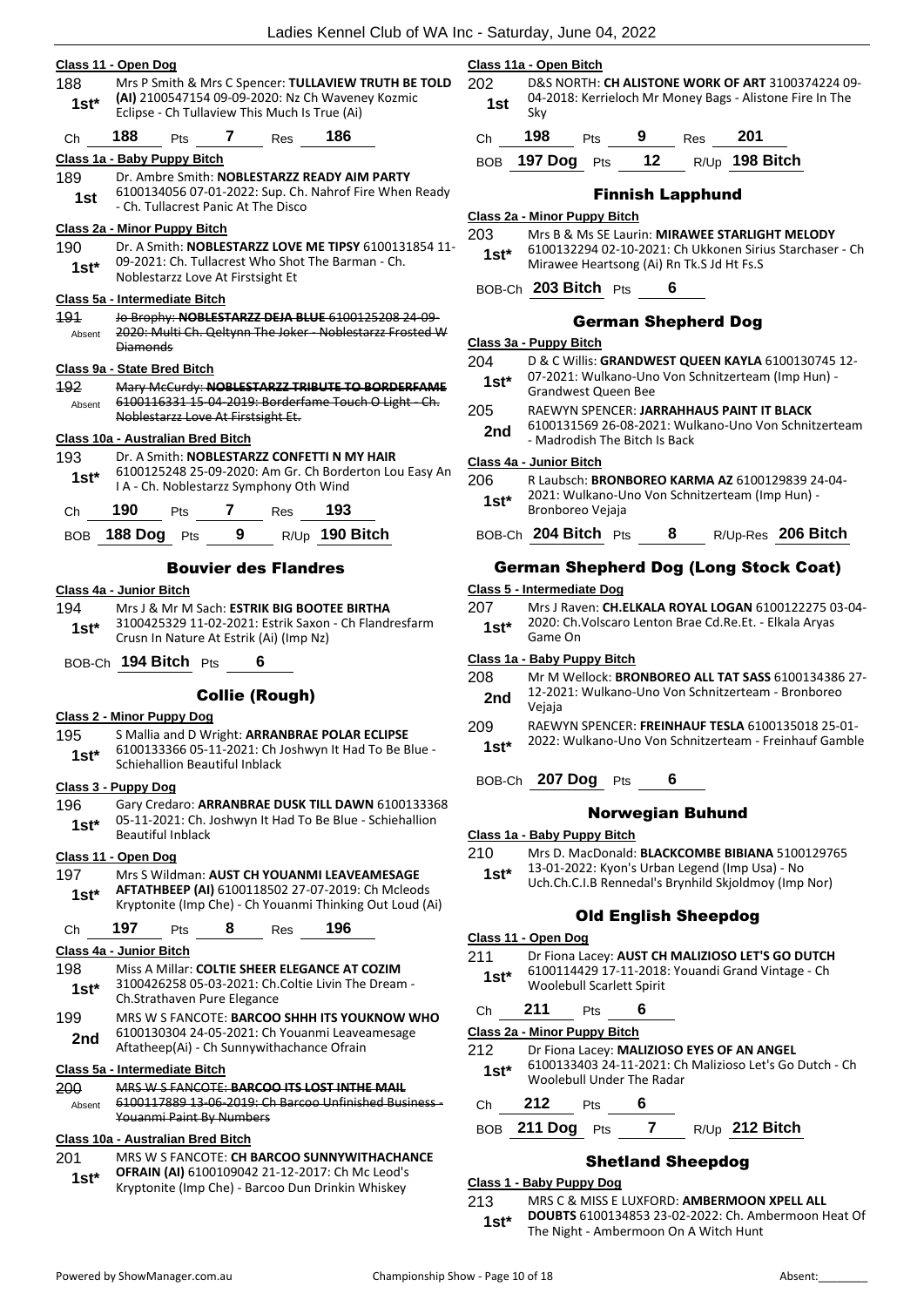|                | Ladies Kennel Club of WA Inc -                                                                                                                              |          |
|----------------|-------------------------------------------------------------------------------------------------------------------------------------------------------------|----------|
|                | Class 4 - Junior Dog                                                                                                                                        |          |
| 214<br>$1st*$  | Mrs G Hesketh: SHATRIN BLESSED BE 4100354384 16-04-<br>2021: Shatrin Praise Be - Shatrin Hold My Halo                                                       |          |
|                | <b>Class 10 - Australian Bred Dog</b>                                                                                                                       | F        |
| 215<br>$1st^*$ | F.D. & H.A. Hawkins: AUST CH LOUANDA HOT SUMMER<br>NIGHTS 3100381991 20-09-2018: Aust Ch Louanda Dare To<br>Differ - Uk Ch Lavika Summer Time (Jw) (Imp Uk) | F        |
|                | Class 11 - Open Dog                                                                                                                                         |          |
| 216<br>$1st^*$ | MRS C & MISS E LUXFORD: CH. AMBERMOON HEAT OF THE<br>NIGHT 6100103915 23-02-2017: Sup. Ch. Ambermoon Hear<br>Me Roar - Ch. Ambermoon Fashioned In Sable     |          |
| Ch             | 215<br>8<br>216<br><b>Pts</b><br>Res                                                                                                                        | ľ        |
|                | Class 1a - Baby Puppy Bitch                                                                                                                                 |          |
| 217<br>1st     | MRS C & MISS E LUXFORD: AMBERMOON AND JUST LIKE<br><b>THAT 6100134854 23-02-2022: Ch. Ambermoon Heat Of</b><br>The Night - Ambermoon On A Witch Hunt        |          |
|                | Class 5a - Intermediate Bitch                                                                                                                               |          |
| 218<br>1st*    | J L Mitchell: YASDNIL WHISPERS IN THE BREEZE<br>6100126424 15-11-2020: Ch Aerten I Did It My Way -<br>Yasdnil Whispers In The Dark                          |          |
| 219<br>2nd     | Mrs S Wildman & Mrs S & Ms J Van Dinter: SUNLAND<br><b>SUMMER WIND 6100126771 04-12-2020: Shelbronze</b><br>Winds Of Change - Sunland Shes Sittin Pretty    |          |
|                | Class 10a - Australian Bred Bitch                                                                                                                           |          |
| 220<br>1st     | Mrs G Hesketh: AUST CH GLENMIRA DIAMOND KEEPSAKE<br>6100119401 23-10-2019: Ch Hartly Keep Commenting - Ch<br>Neut Ch Glenmira Hope Diamond                  |          |
| Ch             | 220<br>8<br>218<br>Res<br><b>Pts</b>                                                                                                                        |          |
|                | R/Up 220 Bitch<br>BOB 215 Dog Pts 11                                                                                                                        |          |
|                | Class 18a - Neuter Bitch                                                                                                                                    |          |
| 221<br>$1st^*$ | F.D. & H.A. Hawkins: JMELL TH WIZARDS FIRST SPELL<br>6100084865 05-11-2013: Aust Ch Kismet So Uwant Tsee Th<br>Wizard - Jmell Too Cool                      | F        |
|                | BNOB 221 Bitch Pts<br>6<br>R/Up-Res                                                                                                                         |          |
|                |                                                                                                                                                             |          |
|                | <b>Welsh Corgi (Pembroke)</b>                                                                                                                               |          |
| 222<br>$1st*$  | Class 2a - Minor Puppy Bitch<br>Mrs L Evans: TREHILYN SKYE HI SPARKLES 6100132010 20-<br>09-2021: Ch. Trehilyn Take It Easy - Ch. Trehilyn Touch The        | f        |
|                | Skye (Ai)                                                                                                                                                   |          |
| 223            | Class 3a - Puppy Bitch<br>S.M.Lippiatt: WESTEND DOCKERS DARE TO DREAM                                                                                       |          |
| Absent         | 6100131033 19-07-2021: Llamcorg Stars Kandy Man-<br>Westend Back To Bransby                                                                                 |          |
|                | BOB-Ch 222 Bitch Pts 6 R/Up-Res                                                                                                                             |          |
|                |                                                                                                                                                             | СI<br>22 |

## Group 5 - Specials

| Best<br>Pts: 25        | <b>Border Collie</b><br>188<br>Mrs P Smith & Mrs C Spencer: TULLAVIEW TRUTH BE TOLD<br>(AI) |
|------------------------|---------------------------------------------------------------------------------------------|
| R/Up<br>Pts: 15        | <b>Bouvier des Flandres</b><br>194<br>Mrs J & Mr M Sach: Estrik Big Bootee Birtha           |
| <b>Baby</b>            | <b>Border Collie</b><br>185<br>F.D & H.A Hawkins: Noblestarzz Dontpanic Justfire            |
| Minor                  | 175<br><b>Australian Shepherd</b><br>M Hondema & A Richardson: Ellagant Happy To See You    |
| <b>Puppy</b>           | 204<br>German Shepherd Dog<br>D & C Willis: Grandwest Queen Kayla                           |
| Junior                 | <b>Bouvier des Flandres</b><br>194<br>Mrs J & Mr M Sach: Estrik Big Bootee Birtha           |
| Inter                  | 218<br><b>Shetland Sheepdog</b><br>J L Mitchell: Yasdnil Whispers In The Breeze             |
| <b>State Br</b>        | 180<br><b>Australian Shepherd</b><br>Miss J Burren: Bursirius Just Keep Swimming RN         |
| Aus Br                 | Collie (Rough)<br>201<br>MRS W S FANCOTE: CH BARCOO SUNNYWITHACHANCE<br>OFRAIN (AI)         |
| Open                   | 188<br><b>Border Collie</b><br>Mrs P Smith & Mrs C Spencer: TULLAVIEW TRUTH BE TOLD<br>(AI) |
|                        | <b>Neuter</b>                                                                               |
| Best<br>Pts: 6<br>R/Up | 221<br><b>Shetland Sheepdog</b><br>F.D. & H.A. Hawkins: Jmell Th Wizards First Spell        |
| Finish                 | Absent<br>8                                                                                 |

## Group 6 - Utility Group

Start Time:

## Akita

#### **Class 2a - Minor Puppy Bitch**

224 Mr. A.Hartanto & Mrs. J. Wiltshire: **RYERSON I WANT THAT ONE (AI)** 7100050043 03-10-2021: Irl.Ch , Uk. Ch. Melodor **1st\*** ONE (AI) 7100050043 03-10-2021: Irl.Ch, Uk. Ch. Melodor<br>All Hell Broke Loose (Uk) - Aust. Ch. Ryerson Pearl Harbour

#### **Class 5a - Intermediate Bitch**

225 Mr. Ali Hartanto: **SENDOSAN PROVIDENCE (IMP. FRANCE)** LOF54124/773 22-09-2019: Triumf Sibiri Magnat (Usa) - Sendosan Naevia **1st\***

## BOB-Ch **225 Bitch** Pts **7** R/Up-Res **224 Bitch**

## Bernese Mountain Dog

**Class 2 - Minor Puppy Dog**

226 Mr D May: **SCHALLENBERG WHO U GUNNA CALL (AI) (IMP NZ)** 10080-2021 26-11-2021: Gr Ch Schallenberg I Am Giant **1st<sup>\*</sup> NZ**) 10080-20<br>05753-2017

#### **Class 4 - Junior Dog**

227 Mr D & Mrs G May & Mrs R Jackson: **SENNEN CATCH EM BY SURPRISE** 6100129730 28-04-2021: Ch Sennen Kodak **1st\*** SURPRISE 6100129730 28-04-2021: Ch Sei<br>Moment - Sennen Isnt She Something (Ai)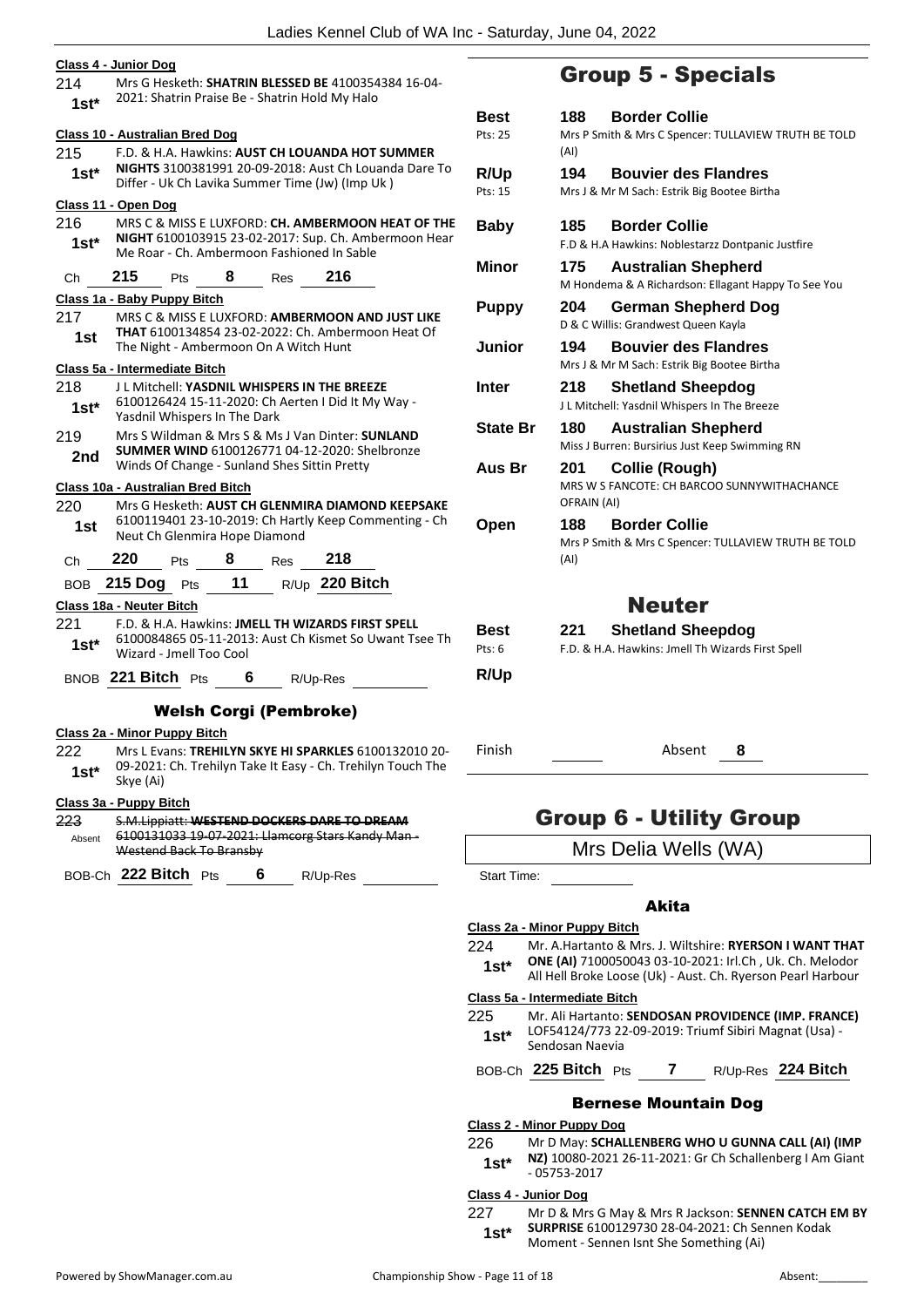| 228            | R & K Berwick & R Catt: ALPENHUND ZERO TO HERO                                                                                                                                                                                       |  |  |  |  |
|----------------|--------------------------------------------------------------------------------------------------------------------------------------------------------------------------------------------------------------------------------------|--|--|--|--|
| 2nd            | 5100122435 05-01-2021: Alpenhund Baron Of Bern -                                                                                                                                                                                     |  |  |  |  |
|                | Alpenhund Indianna                                                                                                                                                                                                                   |  |  |  |  |
|                | Class 11 - Open Dog                                                                                                                                                                                                                  |  |  |  |  |
| 229            | R&K Berwick & May: SUPREME CH. SENNEN OOPS I DID IT                                                                                                                                                                                  |  |  |  |  |
| $1st^*$        | AGAIN 6100113934 19-10-2018: Sennen Villain N                                                                                                                                                                                        |  |  |  |  |
|                | Vagabonds (Ai) - Lionhearts May The Odds Be In Ur Favour<br>At Sennen (Imp Usa)                                                                                                                                                      |  |  |  |  |
|                |                                                                                                                                                                                                                                      |  |  |  |  |
| Ch             | 9 Res 227<br>229 $P$ ts                                                                                                                                                                                                              |  |  |  |  |
|                | Class 2a - Minor Puppy Bitch                                                                                                                                                                                                         |  |  |  |  |
| 230            | Miss Joanne Versteeg & Mrs Cheryl Hancock: BERNABOUT                                                                                                                                                                                 |  |  |  |  |
| 1st.           | IN THE SPOTLIGHT 6100044517 02-12-2021: Terra De Bern<br>Around The World - Ch Bernabout Great Expectations                                                                                                                          |  |  |  |  |
|                |                                                                                                                                                                                                                                      |  |  |  |  |
| 231.           | Class 5a - Intermediate Bitch<br>Mr D & Mrs G May & Mrs R Jackson: SENNEN YES IAM                                                                                                                                                    |  |  |  |  |
|                | WICKED 6100124998 21-08-2020: Sennen Organised Crime                                                                                                                                                                                 |  |  |  |  |
| $1st^*$        | - Ch. Sennen Little Bit Wicked                                                                                                                                                                                                       |  |  |  |  |
| Ch             | 231 Pts 7 Res 230                                                                                                                                                                                                                    |  |  |  |  |
|                | BOB 229 Dog Pts 11 R/Up 227 Dog                                                                                                                                                                                                      |  |  |  |  |
|                |                                                                                                                                                                                                                                      |  |  |  |  |
|                | Class 18a - Neuter Bitch                                                                                                                                                                                                             |  |  |  |  |
| 232            | Miss J Versteeg & Mrs C Hancock: AUST CH BERNABOUT<br><b>CHARM OFFENSIVE 6100095457 18-10-2015: Aus Ch.</b>                                                                                                                          |  |  |  |  |
| 1st $^{\star}$ | Sennen Bad To The Bone - Aus Ch Bernabout Berning                                                                                                                                                                                    |  |  |  |  |
|                | Ambition                                                                                                                                                                                                                             |  |  |  |  |
|                | BNOB 232 Bitch $Pts$ 6 R/Up-Res                                                                                                                                                                                                      |  |  |  |  |
|                |                                                                                                                                                                                                                                      |  |  |  |  |
|                | <b>Cane Corso</b>                                                                                                                                                                                                                    |  |  |  |  |
|                | <u> Class 2 - Minor Puppy Dog</u>                                                                                                                                                                                                    |  |  |  |  |
| 233            | Karl Edwards: TERRAVALLEY VADER 2100579162 04-11-                                                                                                                                                                                    |  |  |  |  |
| $1st^*$        | 2021: Bobar Custodi Nos - Redgladiator Valeria                                                                                                                                                                                       |  |  |  |  |
|                |                                                                                                                                                                                                                                      |  |  |  |  |
| Ch             | 233<br>6 <sup>1</sup><br><b>Pts</b>                                                                                                                                                                                                  |  |  |  |  |
|                | Class 2a - Minor Puppy Bitch                                                                                                                                                                                                         |  |  |  |  |
| 234            | Fiona Blakeney: REDGLADIATOR MCBELLA 210011576113                                                                                                                                                                                    |  |  |  |  |
|                | Absent 12-11-2021: Jazz Dei Vitturi - Unique Custodi Nos                                                                                                                                                                             |  |  |  |  |
|                |                                                                                                                                                                                                                                      |  |  |  |  |
|                | Class 4a - Junior Bitch                                                                                                                                                                                                              |  |  |  |  |
| 235            | Mr C and Mrs S Lyon: ITACOR FAITH 2100557216 07-12-                                                                                                                                                                                  |  |  |  |  |
| $1st^*$        | 2020: Grizzly Umbra De Coloseum - Itacor Luna Blu                                                                                                                                                                                    |  |  |  |  |
|                |                                                                                                                                                                                                                                      |  |  |  |  |
|                | Class 5a - Intermediate Bitch<br>BELINDA ALLEN: REDGLADIATOR ISABELLA 2100547770 23-                                                                                                                                                 |  |  |  |  |
| 236            | 08-2020: Srb.Ch.Varon Custodi Nos (Imp Srb) - Redgladiator                                                                                                                                                                           |  |  |  |  |
| $1st^*$        | Danielle                                                                                                                                                                                                                             |  |  |  |  |
|                | Class 10a - Australian Bred Bitch                                                                                                                                                                                                    |  |  |  |  |
| 237 -          | Mr C and Mrs S Lyon: ITACOR PAGANI 2100557204 09-12-                                                                                                                                                                                 |  |  |  |  |
| $1st^*$        | 2020: Grizzly Umbra De Coloseum - Itacor Paris                                                                                                                                                                                       |  |  |  |  |
|                |                                                                                                                                                                                                                                      |  |  |  |  |
| Ch             | 236 Pts 8 Res 235                                                                                                                                                                                                                    |  |  |  |  |
|                | BOB 236 Bitch Pts 9 R/Up 235 Bitch                                                                                                                                                                                                   |  |  |  |  |
|                |                                                                                                                                                                                                                                      |  |  |  |  |
|                | <b>Neapolitan Mastiff</b>                                                                                                                                                                                                            |  |  |  |  |
|                | Class 3a - Puppy Bitch                                                                                                                                                                                                               |  |  |  |  |
| 238.           | Vivian Veljacich: TOAWHAIAPU AROHA MANUKA 09083-                                                                                                                                                                                     |  |  |  |  |
| Absent         | 2021 13-08-2021: Toawhaiapu Thors Kaha Tane - Italiano                                                                                                                                                                               |  |  |  |  |
|                | Aroha Tamaiti                                                                                                                                                                                                                        |  |  |  |  |
|                | BOB-Chell and the state of the state of the state of the state of the state of the state of the state of the state of the state of the state of the state of the state of the state of the state of the state of the state of<br>Pts |  |  |  |  |
|                |                                                                                                                                                                                                                                      |  |  |  |  |
|                | <b>Newfoundland</b>                                                                                                                                                                                                                  |  |  |  |  |
|                | <b>Class 9 - State Bred Dog</b>                                                                                                                                                                                                      |  |  |  |  |
| 239            | Miss N Ryan: CH. HAPPYBEAR LOOK WHO'S TALKING(AI)                                                                                                                                                                                    |  |  |  |  |
| 1st*           | 6100118793 16-08-2019: Am. Ch Oukaya Forever Louder                                                                                                                                                                                  |  |  |  |  |
|                | Than Words At Paramount 'N' Bowater - Ch Happybear<br>Precious Gem                                                                                                                                                                   |  |  |  |  |
|                |                                                                                                                                                                                                                                      |  |  |  |  |
| BOB-Ch         | 239 Dog Pts<br>6                                                                                                                                                                                                                     |  |  |  |  |

|                                                                  | <b>Rottweiler</b>                                                                    |  |  |  |  |  |
|------------------------------------------------------------------|--------------------------------------------------------------------------------------|--|--|--|--|--|
|                                                                  | Class 1 - Baby Puppy Dog                                                             |  |  |  |  |  |
| 240                                                              | A Godsell & K O'Brien: TYKERNA TOTAL RECALL                                          |  |  |  |  |  |
| Absent                                                           | 5100129770 22-12-2021: Taneven Arturo (Imp Uk) -                                     |  |  |  |  |  |
|                                                                  | <b>Tykerna Reality Bites</b>                                                         |  |  |  |  |  |
|                                                                  | Class 4 - Junior Dog                                                                 |  |  |  |  |  |
| 241                                                              | Mrs N S McNamara: KAURILAND TOP GUN AT BROOKVALE                                     |  |  |  |  |  |
| Absent                                                           | 054882021 02-04-2021: Ch Sahne Code Red - Ch Brookvale                               |  |  |  |  |  |
|                                                                  | Jude At Kauriland                                                                    |  |  |  |  |  |
|                                                                  | Class 11 - Open Dog                                                                  |  |  |  |  |  |
| 242                                                              | A godsell & kerryn o'brien: CH TYKERNA WAR MACHINE                                   |  |  |  |  |  |
| Absent                                                           | 5100094048 17-04-2016: Lex Vom Haus Edelstein (Hrv) -<br><b>Tykerna Kiss This</b>    |  |  |  |  |  |
| Сh                                                               | Res<br>Pts                                                                           |  |  |  |  |  |
|                                                                  | Class 4a - Junior Bitch                                                              |  |  |  |  |  |
| 243                                                              | Sharon Gossage: JAMZAABA VZ OPALS N PEARLS (AI)                                      |  |  |  |  |  |
|                                                                  | Absent 6100126746 17-12-2020: Vicco Rott-House Covic (Imp Srb)                       |  |  |  |  |  |
|                                                                  | <del>Jamzaaba Heaven Is (Ai)</del>                                                   |  |  |  |  |  |
|                                                                  | Class 5a - Intermediate Bitch                                                        |  |  |  |  |  |
| 244                                                              | K O'Brien And A Godsell: TYKERNA MIDNIGHT SKY                                        |  |  |  |  |  |
| Absent                                                           | 5100121195 24-09-2020: Tykerna Psycho Circus (Ai)-<br><b>Tykerna Stir Of Echos</b>   |  |  |  |  |  |
|                                                                  | Class 9a - State Bred Bitch                                                          |  |  |  |  |  |
| 245                                                              | Haley Shaw: VONHALLA INDI 6100113226 21-09-2018:                                     |  |  |  |  |  |
|                                                                  | Amboss Vom Kummelsee (Imp Deu) - Vonhalla Candi                                      |  |  |  |  |  |
| $1st^*$                                                          |                                                                                      |  |  |  |  |  |
|                                                                  | Class 10a - Australian Bred Bitch                                                    |  |  |  |  |  |
| 246                                                              | Sharon Gossage: JAMZAABA VZ NEVERMIND 6100126104                                     |  |  |  |  |  |
| 03-11-2020: Vonzennith Yull - Ch Jamzaaba Daring With<br>$1st^*$ |                                                                                      |  |  |  |  |  |
|                                                                  | Destiny                                                                              |  |  |  |  |  |
| Ch 246                                                           | Pts 7 Res 245                                                                        |  |  |  |  |  |
|                                                                  | BOB 246 Bitch Pts 7 R/Up 245 Bitch                                                   |  |  |  |  |  |
|                                                                  |                                                                                      |  |  |  |  |  |
| <b>Samoyed</b>                                                   |                                                                                      |  |  |  |  |  |
|                                                                  | Class 5 - Intermediate Dog<br>247 Ms V Chan: HINASEA HAVE IT MY WAV 3100418906 05-11 |  |  |  |  |  |
|                                                                  |                                                                                      |  |  |  |  |  |

247 Ms Y Chen: **LUNASEA HAVE IT MY WAY** 3100418906 05-11- 2020: C.I.B. Hrv Ch. Itl. Ch. Swiss. Ch. Fin Ch. Sup Ch. Lunasea Love Me Like Money (Ai) - C.I.B. Am. Gr Ch. Fin. Ch. Sup Ch. Smiling Snowball Luminous Pandora (Imp Usa) Absent

## Ch Pts

## **Class 3a - Puppy Bitch**

248 Ms Y Chen: **LUNASEA PRETTY LITTLE LIAR (AI)** 3100435549 27-07-2021: Can Ch. Vanderbilt'S Tell Me No Lies (Imp Usa) - Am Gr Ch. Fin Ch. C.I.B. Sup Ch. Smiling Snowball Luminous Pandora (Imp Usa) **1st\***

- Ch **248** Pts **6**
- BOB **248 Bitch** Pts **6** R/Up

#### Schnauzer

#### **Class 2 - Minor Puppy Dog**

- 249 CAROL FILBEY: **DOENITZ ANDREYE VICH (AI)** 3100438943 11-10-2021: Nichi Stradivarius At Miccosukees (Imp Uk) - **2nd** 11-10-2021: Nicholas
- 250 Mrs RJ Mather: **AUGAPFEL EARTHEN SOURCE EDGAR**
	- 6100133298 10-11-2021: Ch. Doenitz Storm Chaser (Iid) **1st** b100133298 10-11-2021: Ch. Doe<br>Ch. Fruhling Carribean Miss Nina

#### **Class 4 - Junior Dog**

- 251 CAROL FILBEY: **ALEMANNISCH CONTE** 4100356548 26-05-
	- 2021: Nichi Stradivarius At Miccosukees (Imp Uk) **1st** <br>**1st Alemannisch Shift Jubilation**

#### **Class 10 - Australian Bred Dog**

252 CAROL FILBEY: **FRUHLING SOLID ROCK** 6100111251 01-04-

2018: Ch Fruhling Always Ready Dexter - Ch Doenitz Rita T **1st\***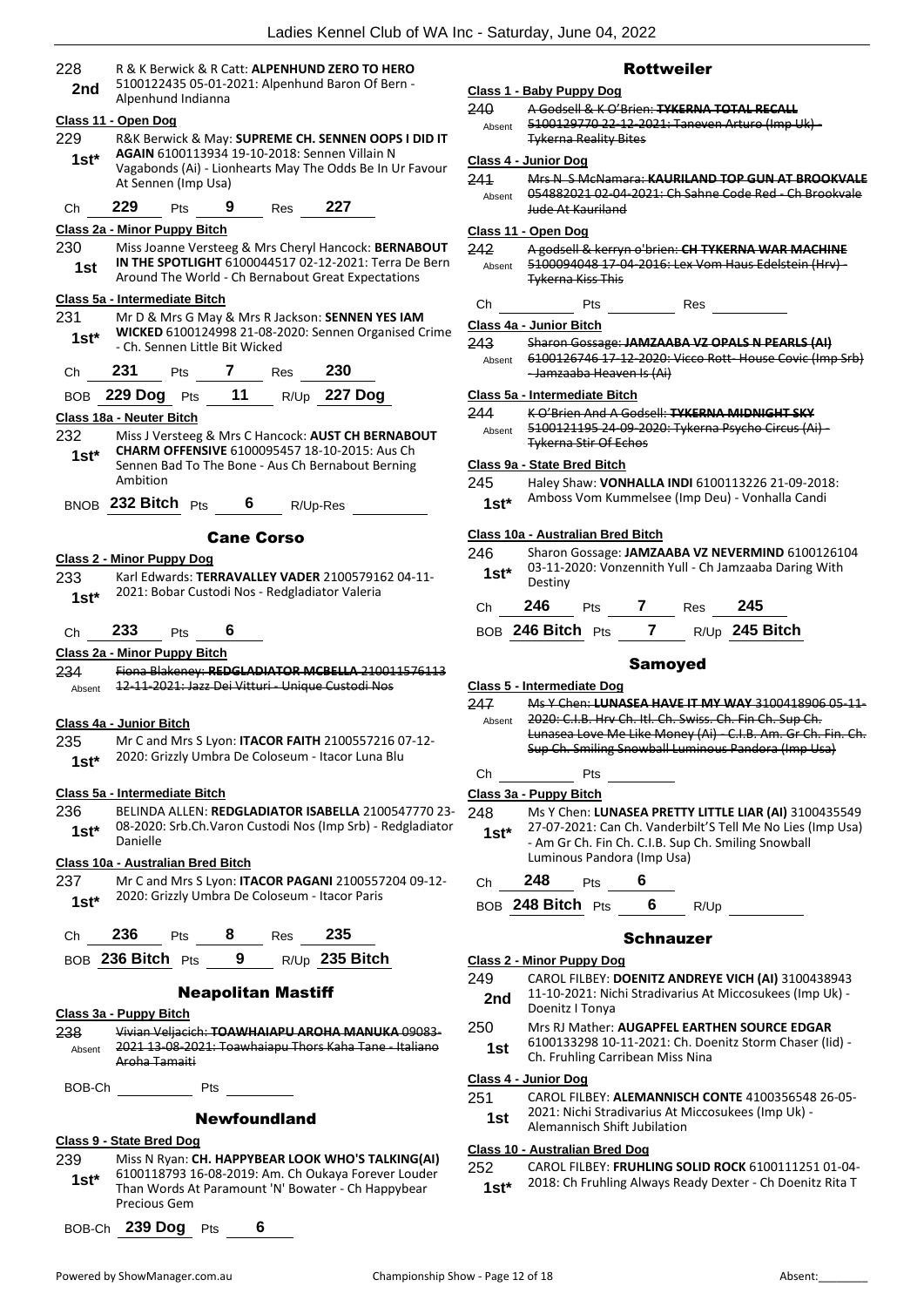| Class 11 - Open Dog                                                          |                                                                                |                                  |                 |                                      |                                                                                                             |  |
|------------------------------------------------------------------------------|--------------------------------------------------------------------------------|----------------------------------|-----------------|--------------------------------------|-------------------------------------------------------------------------------------------------------------|--|
| 253                                                                          | CAROL FILBEY: CH. FRUHLING SHADES OF TARGET                                    |                                  |                 |                                      |                                                                                                             |  |
| Absent                                                                       | 6100071993 17-05-2011: Ch. Top Target Nikolay(Imp Russ)<br>-Ch.Doenitz Angelic |                                  |                 |                                      |                                                                                                             |  |
| Ch                                                                           | 252                                                                            |                                  |                 | Pts 9 Res 250                        |                                                                                                             |  |
|                                                                              |                                                                                | Class 2a - Minor Puppy Bitch     |                 |                                      |                                                                                                             |  |
| 254                                                                          |                                                                                |                                  |                 |                                      | Mrs RJ Mather: AUGAPFEL HEAVENLY SISTA 6100133296                                                           |  |
| 2nd                                                                          |                                                                                |                                  |                 |                                      | 10-11-2021: Ch. Doenitz Storm Chaser (Iid) - Ch. Fruhling                                                   |  |
|                                                                              |                                                                                | Carribean Miss Nina              |                 |                                      |                                                                                                             |  |
| 255                                                                          |                                                                                |                                  |                 |                                      | Mrs RJ Mather: AUGAPFEL TRIUMPHANT MISS TASHA<br>6100133291 10-11-2021: Ch. Doenitz Storm Chaser (lid) -    |  |
| $1st*$                                                                       |                                                                                | Ch. Fruhling Carribean Miss Nina |                 |                                      |                                                                                                             |  |
| Class 4a - Junior Bitch                                                      |                                                                                |                                  |                 |                                      |                                                                                                             |  |
| 256                                                                          |                                                                                |                                  |                 |                                      | Mrs RJ Mather: FRUHLING AVANT GARDE ARIELLE                                                                 |  |
| 1st*                                                                         |                                                                                | Carribean Miss Nina              |                 |                                      | 6100132438 02-01-2021: Fruhling Solid Rock - Ch. Fruhling                                                   |  |
|                                                                              |                                                                                | Class 9a - State Bred Bitch      |                 |                                      |                                                                                                             |  |
| 257                                                                          |                                                                                |                                  |                 |                                      | CAROL FILBEY: FRUHLING SHES NO ANGEL 6100111249 01-                                                         |  |
| $1st^*$                                                                      | т                                                                              |                                  |                 |                                      | 04-2018: Ch Fruhling Always Ready Dexter - Ch Doenitz Rita                                                  |  |
|                                                                              |                                                                                |                                  |                 | Ch 257 Pts 9 Res 255                 |                                                                                                             |  |
|                                                                              |                                                                                |                                  |                 |                                      | BOB 257 Bitch Pts 13 R/Up 255 Bitch                                                                         |  |
|                                                                              |                                                                                |                                  |                 | <b>Schnauzer (Miniature)</b>         |                                                                                                             |  |
|                                                                              |                                                                                | <b>Class 2 - Minor Puppy Dog</b> |                 |                                      |                                                                                                             |  |
| 258                                                                          |                                                                                |                                  |                 |                                      | Chelsea Jeffries: EGOIST STORMFRONT SHAZAM I AM                                                             |  |
| $1st^*$                                                                      |                                                                                |                                  |                 |                                      | 5100128990 01-11-2021: Ch. Repitition'S Lord Of The Rings                                                   |  |
|                                                                              |                                                                                | - House Kazak Randori            |                 |                                      |                                                                                                             |  |
| Class 4 - Junior Dog                                                         |                                                                                |                                  |                 |                                      |                                                                                                             |  |
| 259                                                                          |                                                                                |                                  |                 |                                      | Ms P Cook: QUINABBY MAVERICK 2100561827 06-04-<br>2021: Aberhard Spencer Saucepot - Australite Aurora Greta |  |
| 1st                                                                          |                                                                                |                                  |                 |                                      |                                                                                                             |  |
| Ch                                                                           | 258                                                                            |                                  |                 | Pts 7 Res 259                        |                                                                                                             |  |
|                                                                              |                                                                                | Class 1a - Baby Puppy Bitch      |                 |                                      |                                                                                                             |  |
| 260 —                                                                        |                                                                                |                                  |                 |                                      | Ms P Cook: ELVENSONG LUCCA 6100134938 02-02-2022:                                                           |  |
| 1st*                                                                         |                                                                                | Emrik Merlin - Elvensong Lilli   |                 |                                      |                                                                                                             |  |
| 261                                                                          |                                                                                |                                  |                 |                                      | Ms P Cook: ELVENSONG MAGGIE MAY 6100134939 02-02-                                                           |  |
| 2nd                                                                          |                                                                                |                                  |                 | 2022: Emrik Merlin - Elvensong Lilli |                                                                                                             |  |
|                                                                              | Class 2a - Minor Puppy Bitch                                                   |                                  |                 |                                      |                                                                                                             |  |
| 262.                                                                         |                                                                                |                                  |                 |                                      | Ms P Cook: ELVENSONG ALEXIS 6100133223 08-11-2021:                                                          |  |
| Elvensong Nugget - Elvensong Nugget<br>1st                                   |                                                                                |                                  |                 |                                      |                                                                                                             |  |
|                                                                              | Class 4a - Junior Bitch                                                        |                                  |                 |                                      |                                                                                                             |  |
| 263                                                                          |                                                                                |                                  |                 |                                      | Ms M Douglas & Ms J Williams: REISENHUND EXQUISITE                                                          |  |
| <b>BLACK EV</b> 2100563224 04-04-2021: Ger.Jr Ch. Hrv. Jr Ch. Itl.<br>$1st*$ |                                                                                |                                  |                 |                                      |                                                                                                             |  |
|                                                                              | Jr Ch. Vento_ N Di Monte Gentile (Imp Ita) - Saleryder Little<br>Miss Magro    |                                  |                 |                                      |                                                                                                             |  |
| Ch                                                                           | 263                                                                            |                                  | Pts 7           | Res                                  | 262                                                                                                         |  |
|                                                                              |                                                                                | BOB 263 Bitch Pts                | 9               |                                      | R/Up 258 Dog                                                                                                |  |
|                                                                              |                                                                                |                                  | <b>Contract</b> |                                      |                                                                                                             |  |

## Siberian Husky

#### **Class 4 - Junior Dog**

- 264 Mr M and Mrs J Boase: **AUST CH CANYONLANDS MADE FROM LEGENDS** 3100434820 20-06-2021: Sup Ch Icepower
- **1st\*** FRUM LEGENUS 3100434820 20-06-2021: Sup Ch Icependent The Benchmark Ch Canyonlands Once In A Blu Moon

BOB-Ch **264 Dog** Pts **6**

#### St. Bernard

## **Class 1 - Baby Puppy Dog**

265 VAL KENNING: **CHRYSTLEPARK STILL CRUZING** 6100134042 31-12-2021: Chrystlepark Easy On The Eye - Chrystlepark New Sensation Absent

#### **Class 4 - Junior Dog**

266 MS GEORGIA SMITH: **ACCROPOLIS HOWD U LIKE ME NOW** 6100129529 14-04-2021: Am Ch Cache Retreat Iron Horse (Imp Usa) - Ch Accropolis Adictd Totha Shndig **1st\***

#### **Class 5 - Intermediate Dog**

267 Mrs V M Kenning: **CHRYSTLEPARK ROAM AROUND WORLD** 6100122557 09-04-2020: Grand. Ch. Allsaint Iwriggle Bring **1st** buolizzon 09-04-2020: Grand. Ch. Alisan<br>It On (Ai) - Ch. Chrystlepark New Sensation

#### **Class 10 - Australian Bred Dog**

268 Mrs T A PRALL: **NYRANDA WAY OUT WEST** 6100115477 31- 01-2019: Gousto Moloss Soul (Imp Srb) - Ch Nyranda Special Edition Absent

#### **Class 11 - Open Dog**

269 Ms K & Mr M Slender: **GRD. CH. ALLSAINT IWIGGLE BRING IT ON (AI)** 4100275192 10-06-2016: Ch New Sage Bring It On At Sylvenus (Imp Usa) - Moresnow Tikkimaloh **1st\***

| <b>Ch</b> | 269 | Pts | 8 | Res | 266 |  |
|-----------|-----|-----|---|-----|-----|--|
|           |     |     |   |     |     |  |

#### **Class 4a - Junior Bitch**

- 270 MS GEORGIA SMITH: **ACCROPOLIS DANCN WITHTHE DEVIL** 6100129530 14-04-2021: Am Ch Cache Retreat Iron Horse (Imp Usa) - Ch Accropolis Adictd Totha Shndig **1st**
	-
- 271 VAL KENNING: **CHRYSTLEPARK AMBER** 6100127705 25-01- 2021: Chrystlepark Winners N Losers - Chrystlepark Louisiana Absent

| Ch 270          | <b>Pts</b> | - 6 | Res |                |
|-----------------|------------|-----|-----|----------------|
| BOB 269 Dog Pts |            | - 9 |     | $R/Up$ 266 Dog |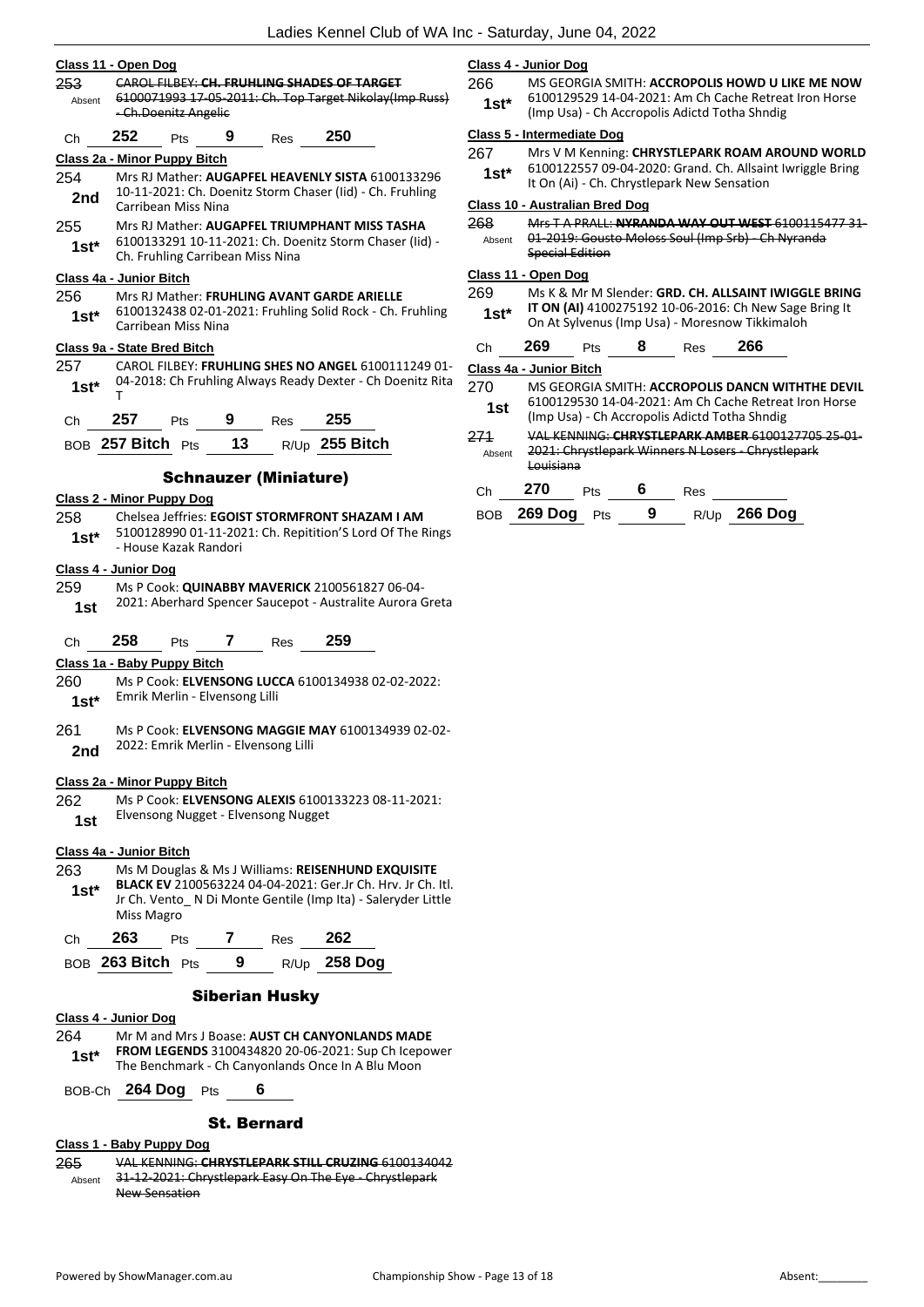Ch Pts

## Group 6 - Specials

| Best            | <b>Newfoundland</b><br>239                                                                                |
|-----------------|-----------------------------------------------------------------------------------------------------------|
| Pts: 25         | Miss N Ryan: Ch. HAPPYBEAR LOOK WHO'S TALKING(AI)                                                         |
| R/Up            | <b>Siberian Husky</b><br>264                                                                              |
| Pts: 15         | Mr M and Mrs J Boase: Aust Ch Canyonlands made from<br>legends                                            |
| <b>Baby</b>     | <b>Schnauzer (Miniature)</b><br>260                                                                       |
|                 | Ms P Cook: Elvensong Lucca                                                                                |
| Minor           | <b>Schnauzer (Miniature)</b><br>258<br>Chelsea Jeffries: Egoist Stormfront Shazam I Am                    |
| <b>Puppy</b>    | 248<br>Samoved                                                                                            |
|                 | Ms Y Chen: Lunasea Pretty Little Liar (AI)                                                                |
| Junior          | <b>Siberian Husky</b><br>264<br>Mr M and Mrs J Boase: Aust Ch Canyonlands made from<br>legends            |
| <b>Inter</b>    | 225<br>Akita                                                                                              |
|                 | Mr. Ali Hartanto: Sendosan Providence (imp. France)                                                       |
| <b>State Br</b> | <b>Newfoundland</b><br>239<br>Miss N Ryan: Ch. HAPPYBEAR LOOK WHO'S TALKING(AI)                           |
| Aus Br          | <b>Schnauzer</b><br>252<br>CAROL FILBEY: FRUHLING SOLID ROCK                                              |
| Open            | <b>Bernese Mountain Dog</b><br>229<br>R&K Berwick & May: Supreme Ch. Sennen OOPS I DID IT<br><b>AGAIN</b> |
|                 | <b>Neuter</b>                                                                                             |
| Best            | <b>Bernese Mountain Dog</b><br>232                                                                        |
| Pts. R          | Miss I Versteeg & Mrs C Hancock: Aust Ch Bernahout                                                        |

| Pts: $6$ | Miss J Versteeg & Mrs C Hancock: Aust Ch Bernabout |
|----------|----------------------------------------------------|
|          | Charm Offensive                                    |

**R/Up**

Finish Absent **12**

## Group 7 - Non-Sporting Group

Ms Eva Fekete (WA)

Start Time:

#### Boston Terrier

**Class 2a - Minor Puppy Bitch**

272 Mrs L G Chandler: **LORGARY TERRA FIRMA** 6100131999 25- 09-2021: Littletux Boss Dog - Merryjay Bostn Peanut Brittle **1st\***

BOB-Ch **272 Bitch** Pts **6**

## British Bulldog

## **Class 3 - Puppy Dog**

273 Kelly Hamilton: **CELTICPRYDE ROBERT THE BRUCE** 6100130040 08-06-2021: Mintobulls The Chad - Flameabull 1st<sup>\*</sup> b100130040<br>Louise Nash

Ch **273** Pts **6**

**Class 5a - Intermediate Bitch**

274 S Brittain & T Keedwell: **BRISTOLBULL BABBIT AT TDK'S** 5100120271 17-08-2020: Ch Tdksbulldogs Wallie - Tdk's Kadi Absent

- BOB **273 Dog** Pts **6** R/Up Chow Chow **Class 1 - Baby Puppy Dog** 275 Ms N Rhodes & Sherae Knls: **SHERAE BLACK SPIRIT DRAGON** 6100134532 19-02-2022: Sherae Polabear In **1st\*** DRAGON 6100134532 19-02-2022: Sherae<br>Cream Jeans - Sherae Levis Blue Baby Blue **Class 5 - Intermediate Dog** 276 Mrs J A Williams: **SENGE PAWPRINTS OF A LION TO BLUELORD** 3100416672 02-10-2020: Touchofchow Rufn **1st\*** BLUELORD 3100416672 02-10-2020: Touchorchow<br>Ona Jet Plane [ Ai ] - Chowleigh Starry Starry Night Ch **276** Pts **6 Class 1a - Baby Puppy Bitch** 277 Miss N Rhodes & Sherae Kennels: **SHERAE RED LION IM TAFFY** 6100134540 23-02-2022: Sherae Aussie Willi Red **2nd IAFFY 6100134540 23-02-2022: Sherae Aus**<br>Duds (Ai) - Sherae Blu Lotus Wearsa Bonnet 278 Sherae Knls & Ms N Rhodes: **SHERAE RED DRAGON DANCER** 6100134539 23-02-2022: Sherae Aussie Willi Red Duds (Ai) - Sherae Blu Lotus Wearsa Bonnet **1st Class 3a - Puppy Bitch** 279 SHERAE KNLS & Miss N Rhodes: **SHERAE FUNKY MONKEY ON ICE** 6100130709 22-07-2021: Sherae Cream Funky 1st\* **ON ICE 6100130709 22-07-2021: S**<br>Monkey (Ai) - Sherae Ice From Fire Ch **279** Pts **6** BOB **276 Dog** Pts **7** R/Up **279 Bitch** Dalmatian **Class 1 - Baby Puppy Dog** 280 CANDICE JACKSON: **DALHAYVIN REINDEER GAMES** 6100133916 25-12-2021: Sup Gr Ch Ibadan Crowned Prince **1st**\* b100133916 25-12-2021: Sup Gr Ch Ibadan<br>Of Crime - Ch Carijlyte Dancn Inth Moonlite **Class 11 - Open Dog** 281 MS M ROBERTS: **CH WINTERFALLS MIDNIGHT COWBOY** 4100315887 07-12-2018: Sup Ch Paceaway Top Gun (Ai) - **1st** 4100315887 07-12-2018: Sup Ch Pace<br>Sup Ch Paceaway Ticket To The Starz Ch **281** Pts **6 Class 4a - Junior Bitch** 282 CANDICE JACKSON: **DALHAYVIN MIDNIGHT MELODY (AI)**
- 6100129299 30-04-2021: Nz Sup Ch Cristabo Tails By Candlelite (Nzl) - Ch Carijlyte Dancn Inth Moonlite **1st\***

#### **Class 11a - Open Bitch**

|        |                    |            |                                        | MC M RORERTS: CHIDREME CH WINTEREALLS SOME LIKE IT |
|--------|--------------------|------------|----------------------------------------|----------------------------------------------------|
| Absent |                    |            |                                        | HOT 4100302681 06 01 2018: Sup Ch Paceaway Top Gun |
|        |                    |            | (Ai) - Sup Ch Paceaway Xclusive Ticket |                                                    |
| C.h    | 282                | Pts        | Res                                    |                                                    |
|        | <b>BOB</b> 281 Dog | <b>Pts</b> |                                        | $R/Up$ 282 Bitch                                   |

#### French Bulldog

- **Class 3 - Puppy Dog**
- 284 T.Zapantis B.Simpson: **THEANO RIP WHEELER** 6100132622 01-11-2021: Ch Abiaan Rebel Boy - Theano Khaleesi **1st\***

#### **Class 4 - Junior Dog**

- 285 Karen Herriott Partridge: **GALERIE MR WHISKY** 6100127349 27-12-2020: Nz Ch Centaine Aint Misbehaving At Galerie
- **2nd** 27-12-2020: No Christme Aint M<br>(Imp Nzl) Galerie Maybe Baby (Ai)
- 286 Mrs G Westaway: **BELLEFRENCHI GENUINE ROLEX**
	- 6100130952 23-07-2021: Ch George Clooney De Solure Ch Bellefrenchi Vivienne **1st\***

### **Class 10 - Australian Bred Dog**

287 Ms C Owens: **CH YVEAFRENCHIE A KIND OF MAGIC** 6100115036 06-01-2019: Sup Ch Theano Lauriot Junior - Ch Asplendour G La Glitter **1st\***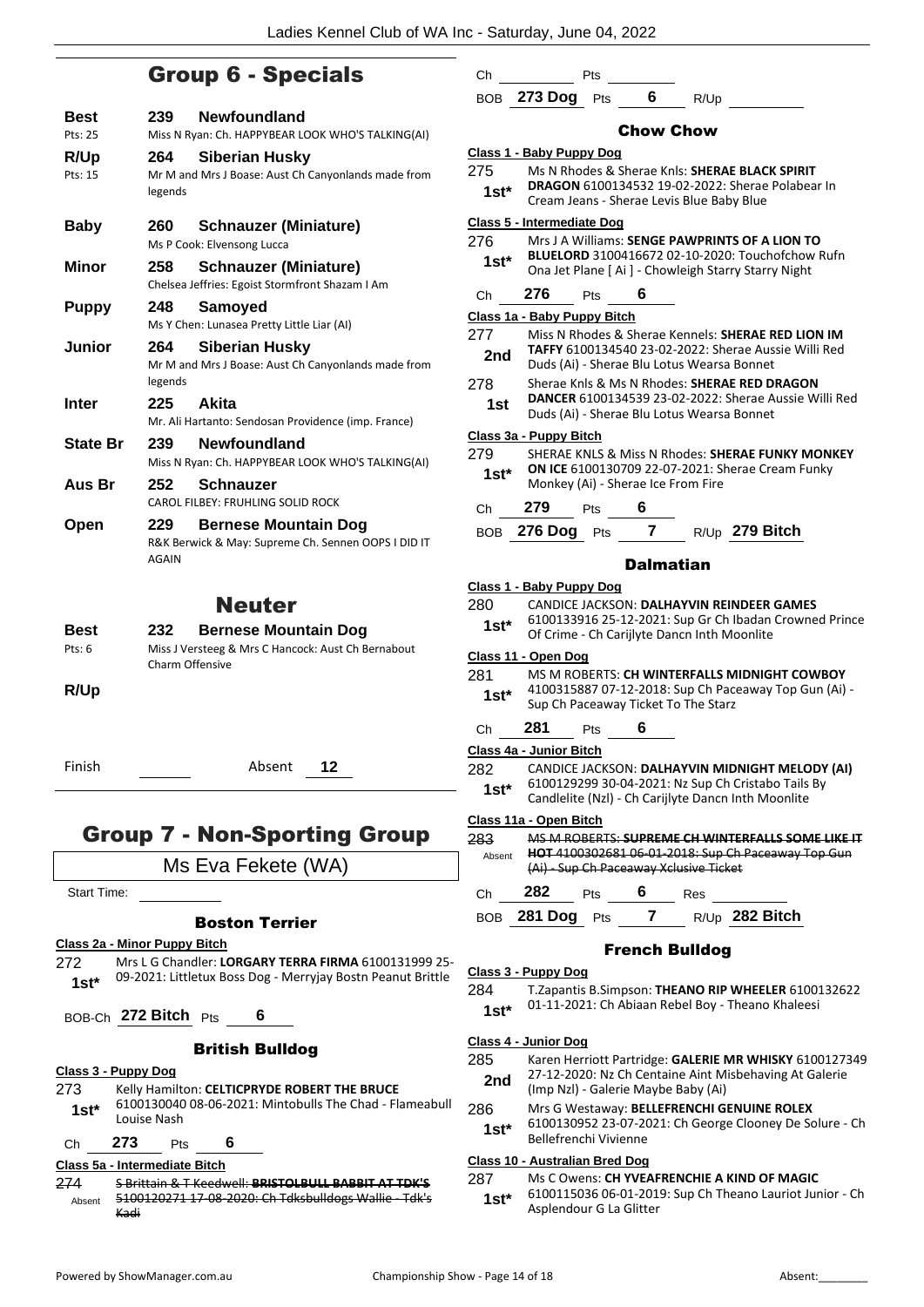|                                                    | Class 11 - Open Dog                                                                                               |  |  |  |  |  |
|----------------------------------------------------|-------------------------------------------------------------------------------------------------------------------|--|--|--|--|--|
| 288                                                | Miss T Zapantis & Mr B Simpson: CH THEANO STUART                                                                  |  |  |  |  |  |
| 1st                                                | LITTLE 6100110399 26-03-2018: Wilson De Soleure (Imp<br>Che) - Theano Meg                                         |  |  |  |  |  |
| Сh                                                 | 284<br>10<br>287<br>Pts<br>Res                                                                                    |  |  |  |  |  |
|                                                    | Class 1a - Baby Puppy Bitch                                                                                       |  |  |  |  |  |
| 289                                                | Mrs A Travia: FRENCHLIX WANDERLUST 6100134884 12-                                                                 |  |  |  |  |  |
| 1st*                                               | 02-2022: Bandandra Travellin Man - Batnbull Zelda Von<br>Lucifer                                                  |  |  |  |  |  |
| 290                                                | T.Zapantis B.Simpson: THEANO MISS ADELLE 6100134124                                                               |  |  |  |  |  |
| 2nd                                                | 31-12-2021: Theano Wes - Theano Calli                                                                             |  |  |  |  |  |
|                                                    |                                                                                                                   |  |  |  |  |  |
|                                                    | Class 2a - Minor Puppy Bitch                                                                                      |  |  |  |  |  |
| 291                                                | Haley Shaw: VONHALLA BISCUIT 6100133185 10-11-2021:<br>Theano Wes - Vonhalla Macy                                 |  |  |  |  |  |
| $1st^*$                                            |                                                                                                                   |  |  |  |  |  |
| 292                                                | T.Zapantis B.Simpson: THEANO VERRY ELLEEGANT                                                                      |  |  |  |  |  |
| 2nd                                                | 6100132621 01-11-2021: Ch Abiaan Rebel Boy - Theano                                                               |  |  |  |  |  |
|                                                    | Khaleesi                                                                                                          |  |  |  |  |  |
|                                                    | Class 5a - Intermediate Bitch<br>Haley Shaw: VONHALLA CLOVER 6100124044 10-05-2020:                               |  |  |  |  |  |
| 293<br>Absent                                      | Ti Caprio Leo De Soleure (Imp Che) - Vonhalla Macy                                                                |  |  |  |  |  |
|                                                    |                                                                                                                   |  |  |  |  |  |
| 294                                                | Ms C Owens: CH YVEAFRENCHIE BONNIE BOO 6100125802                                                                 |  |  |  |  |  |
| 1st*                                               | 26-10-2020: George Clooney De Soleure (Imp Che) - Ch<br>Asplendour G La Glitter                                   |  |  |  |  |  |
| 295                                                | Ms J Mesure: TRESOR CRUELLA DVILLE (AI) 4100333845                                                                |  |  |  |  |  |
| Absent                                             | 05 02 2020: Rus Gr Ch Am Ch Fin Ch Rockydell Homewood                                                             |  |  |  |  |  |
|                                                    | Mission Impossible (Imp Usa) - Ch Tresor Novena (Ai)                                                              |  |  |  |  |  |
|                                                    | Class 11a - Open Bitch                                                                                            |  |  |  |  |  |
| 296                                                | K & S WINTER: <b>AUS CH BRITBULL TIME TURNER</b>                                                                  |  |  |  |  |  |
| $1st*$                                             | 6100117328 14-05-2019: Ch Trèsor Aston - Sis Ch Britbull<br>Luna Lovegood                                         |  |  |  |  |  |
| Сh                                                 | 294<br>9<br>296<br><b>Res</b><br><b>Pts</b>                                                                       |  |  |  |  |  |
| <b>BOB</b>                                         | 14<br>R/Up 294 Bitch<br><b>284 Dog</b><br>Pts                                                                     |  |  |  |  |  |
|                                                    |                                                                                                                   |  |  |  |  |  |
|                                                    | <b>Great Dane</b>                                                                                                 |  |  |  |  |  |
|                                                    | <b>Class 2 - Minor Puppy Dog</b>                                                                                  |  |  |  |  |  |
| 297                                                | M Wasley: CYMROZ POINT OF IMPACT 6100132650 25-10-<br>2021: Stordansk Blaze Ov Glory - Cymroz For The Love Of     |  |  |  |  |  |
| 1st*                                               | Ivey                                                                                                              |  |  |  |  |  |
|                                                    | Class 3 - Puppy Dog                                                                                               |  |  |  |  |  |
| 298                                                | A and M Furst: TUXDANES TAKE A BOW (AI) 6100132891                                                                |  |  |  |  |  |
| Absent                                             | 25-10-2021: Am Gdch Rosecran's Larger Than Life - Ch<br>Tuxdanes Lady Luck (Ai)                                   |  |  |  |  |  |
|                                                    | Class 5 - Intermediate Dog                                                                                        |  |  |  |  |  |
| 299                                                | Mrs D Turner: ALARIQUS CONQUER THE WORLD                                                                          |  |  |  |  |  |
| $1st*$                                             | 6100124258 21-07-2020: Grand Royal'S Invincible Caesar (                                                          |  |  |  |  |  |
|                                                    | Swe) - Ch Alariqus Anastacia Royale (Ai)                                                                          |  |  |  |  |  |
|                                                    | <b>Class 10 - Australian Bred Dog</b>                                                                             |  |  |  |  |  |
| Mrs M Wasley: AUST CH CYMROZ DOG OF THUNDER<br>300 |                                                                                                                   |  |  |  |  |  |
| $1st*$                                             | 6100110651 22-04-2018: Dainoak Aussie Alliance (Imp Uk) -<br>Cymroz Hollys Legacy (Ai)                            |  |  |  |  |  |
| Ch                                                 | 300<br>299<br>8<br>Res<br>Pts                                                                                     |  |  |  |  |  |
|                                                    | Class 2a - Minor Puppy Bitch                                                                                      |  |  |  |  |  |
| 301                                                | A and M Furst: TUXDANES LEADING LADY (AI) 6100132893                                                              |  |  |  |  |  |
| Absent                                             | 25-10-2021: Am Gdch Rosecran's Larger Than Life - Ch                                                              |  |  |  |  |  |
|                                                    | Tuxdanes Lady Luck (Ai)                                                                                           |  |  |  |  |  |
| 302                                                | M Wasley: CYMROZ ALIVE N KICKIN 6100132651 25-10-<br>2021: Stordansk Blaze Of Glory (Ai) - Cymroz Fir The Love Of |  |  |  |  |  |
| 1st                                                | <b>Ivey</b>                                                                                                       |  |  |  |  |  |
|                                                    | Class 3a - Puppy Bitch                                                                                            |  |  |  |  |  |

303 M Wasley: **VANDOWN FRUE VALDA** 2100570733 28-08- 2021: Cymroz Butzen Von Bismarck - Mafimfi Luna **1st\***

| Absent      |                          | 6100124256 21-07-2020: Grand Royal'S Invincible<br>(Swe) - Ch Alarigus Anastacia Royale (Ai)                             |    |                                     |                                                                                                          |  |  |
|-------------|--------------------------|--------------------------------------------------------------------------------------------------------------------------|----|-------------------------------------|----------------------------------------------------------------------------------------------------------|--|--|
| 305<br>1st  |                          | Mrs M Wasley: CYMROZ GOLDEN LIGHT 6100122606 23-<br>04-2020: Ch. Cymroz Dog Of Thunder - Ch. Cymroz Crack In<br>The Code |    |                                     |                                                                                                          |  |  |
| Сh          | 303                      | Pts                                                                                                                      |    | <b>Res</b>                          | 302                                                                                                      |  |  |
| <b>BOB</b>  | <b>300 Dog</b>           | Pts                                                                                                                      | 11 | R/Up                                | <b>299 Dog</b>                                                                                           |  |  |
|             | Class 18a - Neuter Bitch |                                                                                                                          |    |                                     |                                                                                                          |  |  |
| 306         |                          |                                                                                                                          |    |                                     | Ms R McLean & Mr I Barclay: AUST CH & NEUT CH                                                            |  |  |
| $1st*$      |                          |                                                                                                                          |    | Royal's Foxy Charlotte Corday (Swe) | ALARIQUS ANASTACIA ROYALE (AI) 6100099183 30-05-<br>2016: Int Ch Euro Power Boy Toy (Imp Fin) - Ch Grand |  |  |
| <b>BNOB</b> | 306 Bitch                | Pts                                                                                                                      |    |                                     | R/Up-Res                                                                                                 |  |  |

## Japanese Spitz

| Class 11 - Open Dog |  |  |
|---------------------|--|--|
|                     |  |  |

- 307 Mrs N Thornett: **AUST CH.DAESDAEMAR GET THE PICTURE AT TOMIDACHI** 2100522016 25-06-2019: Sup Ch **1st\***
	- Daesdaemar Rebel Rebel Ch Daesdaemar Truly Madly Deeply
- Ch **307** Pts **6**

**Class 5a - Intermediate Bitch**

## **Class 1a - Baby Puppy Bitch**

- 308 Mrs N Thornett: **TOMIDACHI DIAMONDS N PEARLS**
- 6100134233 25-01-2022: Ch Daesdaemar Get The Picture At Tomidachi - Ch Tomidachi Mystical Pursuit **1st\***

## **Class 5a - Intermediate Bitch**

- 309 Mrs N Thornett: **AUST. CH.DAESDAEMAR THE LOOK OF** 
	- **LOVE AT TOMIDACHI** 2100533046 28-12-2019: Sup Ch Daesdaemar Rewrite The Stars - Ch Daesdaemar Rebel Heart **1st\***

### **Class 9a - State Bred Bitch**

310 Mrs N Thornett: **AUST CHTOMIDACHI MYSTICAL PURSUIT** 6100114029 27-11-2018: Grd Ch Daesdaemar Hot Pursuit - Ch Tomidachi Shizukese N Chowa Absent

## Ch **309** Pts **6** Res

BOB **309 Bitch** Pts **7** R/Up **307 Dog**

#### Keeshond

#### **Class 9 - State Bred Dog**

#### 311 M Holland: **CH. AXSOLLONTE A MOMENT IN TIME**

6100117299 30-04-2019: Aust Supreme Ch Leifhond All Eyes On Excelsior - Aust Ch Hunkeedori Fylmylifeaxsollonte **1st\***

#### Ch **311** Pts **6**

#### **Class 10a - Australian Bred Bitch**

- 312 M Holland: **CH. AXSOLLONTE TIME AFTER TIME**
- 6100117295 30-04-2019: Aust Supreme Ch Leifhond All Eyes On Excelsior - Ch Hunkeedori Fylmylifeaxsollonte **1st\***

## Ch **312** Pts **6**

BOB **311 Dog** Pts **7** R/Up **312 Bitch**

#### **Class 18 - Neuter Dog**

313 Holland M: **SUPREME CH. HUNKEEDORI LIFE ON THE EDGE** 2100401099 05-02-2014: Sup Ch Calivale Katch Me If U Kan Et - Ch Calivale Private Eye **1st\***

BNOB **313 Dog** Pts **6** R/Up-Res

## Lhasa Apso

#### **Class 5 - Intermediate Dog**

314 Ms L Taylor: **ANOKI ITS A KINDA MAGIC** 6100124899 30- 08-2020: Gr Ch Anoki Rueben James - Ch Zaland Black Velvet Absent

- 
- 
-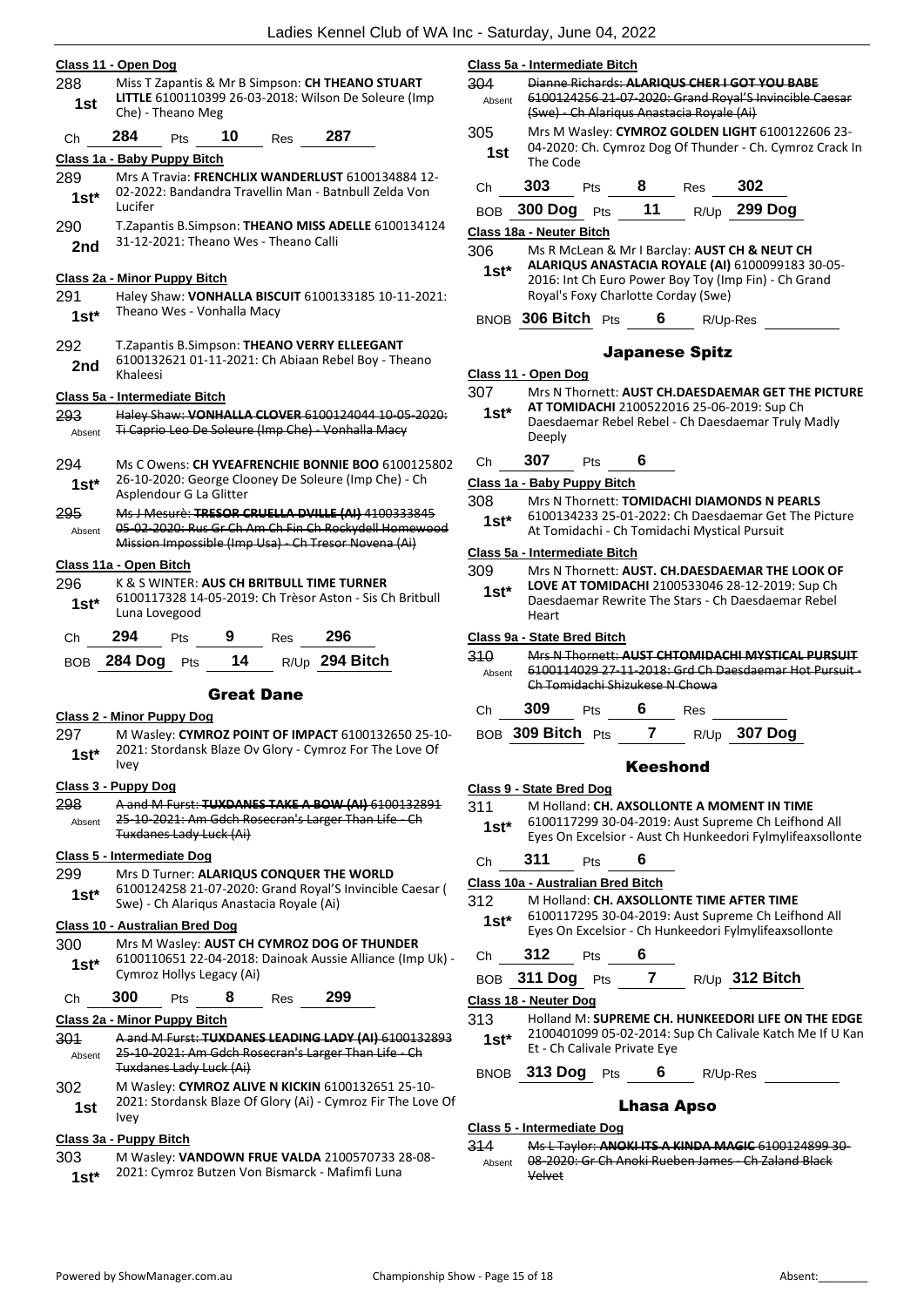| Ch             | Pts                                                                                                                                                                                                      | Ch                            |
|----------------|----------------------------------------------------------------------------------------------------------------------------------------------------------------------------------------------------------|-------------------------------|
|                | Class 9a - State Bred Bitch                                                                                                                                                                              | Class 3a                      |
| 315<br>$1st^*$ | Ms K P Mansell: KAILASA THOUSAND SPLENDID SUNS (AI)<br>6100116530 22-02-2019: Am Ch Tabu Pa Sera Sharil Holy<br>Toledo ! (Usa) - Ger Jr Ch/Aust Ch Tienschan's Wal-Le-Wa                                 | 327<br>1st                    |
| 316<br>Absent  | Kangmar (Imp Deu)<br>Ms L Taylor: AUST CH ANOKI KISHMA ASHE 6100124898<br>30 08 2020: Gr Ch Anoki Rueben James Ch Zaland Black<br>Velvet                                                                 | Class 4a<br>328<br>1st*       |
| 317<br>1st*    | Class 10a - Australian Bred Bitch<br>Ms K P Mansell: CH KAILASA STEPPING ON STARDUST<br>6100109138 12-12-2017: Sup.Ch.Kailasa Affair Oth Heart -<br>Ch.Ger.Jr.Ch.Tienschan's Wal-Le-Wa Kangmar (Imp Deu) | 329<br>2nd<br><u>Class 9a</u> |
| Ch             | 317 Pts 7 Res 315                                                                                                                                                                                        | 330                           |
|                | BOB 317 Bitch Pts 7 R/Up 315 Bitch                                                                                                                                                                       | 1st*                          |
|                | <b>Poodle (Standard)</b><br>Class 4 - Junior Dog                                                                                                                                                         | Ch<br>BOB                     |
| 318<br>1st     | Jacqueline Mort: SYLVENUS I OWN IT 6100131916 30-08-<br>2021: Sup Ch Jurado Rocket Man For Wazzky - Ch Sylvenus<br><b>Singular Sensation</b>                                                             | Class 5                       |
|                | Class 11 - Open Dog                                                                                                                                                                                      | 331                           |
| 319<br>$1st^*$ | G.Russell & M.Vanhoe: BOUFFANT IM STILL STANDING<br>6100124308 30-06-2020: Ch.Picardy Stand Your Ground -<br>Ch.Bouffant The Colour Purple                                                               | 1st*                          |
|                | 319                                                                                                                                                                                                      | Class 9                       |
| Ch             | Pts 7 Res 318                                                                                                                                                                                            | 332                           |
| 320<br>Absent  | Class 2a - Minor Puppy Bitch<br>G.Russell & M.Vanhoe: BOUFFANT SENORITA ROSA<br>6100131989 20-09-2021: Noxas Accidentally In Love -                                                                      | $1st^*$<br>Ch                 |
|                | Ch. Bouffant Tickle My Fancy                                                                                                                                                                             | Class 4a                      |
| 321<br>$1st^*$ | Class 3a - Puppy Bitch<br>Mrs J Mort: SYLVENUS ART OF TRUST 6100131911 30-08-<br>2021: Sup.Jurado Rocket Man For Wazzky - Ch Sylvenus<br><b>Singular Sensation</b>                                       | 333<br>$1st^*$                |
|                | Class 4a - Junior Bitch                                                                                                                                                                                  | Ch                            |
| 322<br>$1st^*$ | MS JC AINSWORTH: MARECHAL CHAMPAGNE TASTE AT<br>ARTIZAN 2100563371 10-03-2021: Ch Artizan First<br>Impressions - Ch Amore Bello Evelasting Of Marechal(Imp                                               | BOB                           |
|                | Rus)                                                                                                                                                                                                     | Class 4                       |
| 323<br>$1st*$  | Class 5a - Intermediate Bitch<br>Clare Morefield: AUFAIT FASHIONISTA 3100414567 08-08-<br>2020: Am Ch Bar-None Riding Shotgun - Bis Ch Aufait Fox                                                        | 334<br>1st*                   |
|                | On The Run                                                                                                                                                                                               | Class 10                      |
| Ch             | 322<br>8<br>321<br>Pts<br>Res                                                                                                                                                                            | 335                           |
|                | BOB 319 Dog Pts 10 R/Up 322 Bitch                                                                                                                                                                        | 1st*                          |
|                | <b>Poodle (Miniature)</b>                                                                                                                                                                                | Ch                            |
|                | Class 1a - Baby Puppy Bitch                                                                                                                                                                              | Class 5a                      |
| 324            | Mrs AEM Howell: PUDELIAN FOCUS ON ME 6100134737                                                                                                                                                          | 336                           |
| $1st*$         | 17-01-2022: Ch Danrith Focal Point - Pudelian Mistress Of<br>Magic                                                                                                                                       | $1st^*$                       |
|                | Class 5a - Intermediate Bitch                                                                                                                                                                            | Ch                            |
| 325            | Ms D Stiles: PUDELIAN WHICH WITCH IS WHICH                                                                                                                                                               | <b>BOB</b>                    |

6100126930 28-11-2020: Ch Pudelian Last Of The Mohicans **1st**\* 6100126930 28-11-2020: Ch Pud<br>Ch Myflair Voo Doo Devils Child

BOB-Ch **325 Bitch** Pts **6**

## Poodle (Toy)

## **Class 3 - Puppy Dog**

#### 326 Raylene Watson: **ARGENOIR XPRESSO MARTINI**

4100358332 20-07-2021: Ch Toydior Grande Mochachino - Ch Silkyelk Turkish Tequila **1st\***

## Ch **326** Pts **6**

## **Class 3a - Puppy Bitch**

327 Karlyermai Kennels: **SCHAU PERZIAN PRINCEZZ AT KARLYERMAI** 2100567049 08-06-2021: Schau Blue Ice - Ch Jazel Shazam

### **Class 4a - Junior Bitch**

| 328    | Linda Nicholls: CH TRAILEE MISS HIGH SOCIETY           |
|--------|--------------------------------------------------------|
| $1st*$ | 6100129102 19-04-2021: Ch Zazzin Playin With Fire - Ch |
|        | Jenuin Lily Black                                      |

- 329 Raylene Watson: **TOYDIOR STARANISE** 2100568028 09-05-
- 2021: Toydior Ck Into You Clooney Toydior Taquila Sunrise

### **Class 9a - State Bred Bitch**

| 330    | Raylene Watson: SYLVENUS MAZ IKEEN 6100129664 05-                   |
|--------|---------------------------------------------------------------------|
| $1st*$ | 05-2021: Ch Sylvenus Art Of Illusion - Ch Sylvenus Step<br>Right Up |

- Ch **328** Pts **9** Res **329**
- BOB **328 Bitch** Pts **10** R/Up **329 Bitch**

#### Shih Tzu

#### **Class 5 - Intermediate Dog**

331 Miss RL Fox: **TZUPHORIA ENCHANTED FOREST** 6100123361

15-05-2020: Tzunami Its Magic I Tell Ya - Yinggnay Out Of **The Woods** 

## **Class 9 - State Bred Dog**

| 332 | Ms L Booth: TZUPHORIA ENCHANTED DREAMS |  |
|-----|----------------------------------------|--|
|-----|----------------------------------------|--|

6100123362 15-05-2020: Tzunami Its Magic I Tell Ya - **Yingyang Out Of The Woods** 

| Ch | - 331 | Pts |  | Res | -332 |
|----|-------|-----|--|-----|------|
|----|-------|-----|--|-----|------|

#### **Class 4a - Junior Bitch**

| 333    | Amy Rattray: TZUPHORIA EBONY ROSE 6100130336 09-05-     |
|--------|---------------------------------------------------------|
| $1st*$ | 2021: Tzunami Its Magic I Tell Ya - Yinggnay Out Of The |
|        | Woods                                                   |

- Ch **333** Pts **6**
- BOB **331 Dog** Pts **8** R/Up **332 Dog**

#### Tibetan Terrier

#### **Class 4 - Junior Dog**

- 334 Mrs S Pratt & Ms P Ellis: **TIBETOES IMAGINE** 2100561057
- 17-03-2021: Catch The Wind Erbosedition{Imp Svk) **Tibetoes Take My Breath Away**

#### **Class 10 - Australian Bred Dog**

- 335 Ms C Chapman & Mr A Reid: **CH ARYED SUIT ABLY ATTIRED (AI)** 3100335868 01-12-2015: Uk.Ch. Alilahs Xtra Well
- Dressed At Waterley (Imp Uk) Aryed What U Want

## Ch **334** Pts **7** Res **335**

### **Class 5a - Intermediate Bitch**

- 336 Ms C Chapman & Mr A Reid: **CH ARYED PIECE OF THE PUZZLE** 3100401315 06-11-2019: Ch Aryed Suit Ably Attired (Ai) - Aryed We Like To Parti (Ai) **1st\***
- Ch **336** Pts **6**
- BOB **334 Dog** Pts **8** R/Up **336 Bitch**

## Xoloitzcuintle Miniature

#### **Class 2a - Minor Puppy Bitch**

- 337 J Z DINIS: **WAZZAT REVA** 6100132591 30-10-2021: Ch
	- Amico Antico Illarion Ch Guayaba (Alvarez) Imp Mex **1st\***

### BOB-Ch **337 Bitch** Pts **6**

## Xoloitzcuintle Intermediate

## **Class 5 - Intermediate Dog**

338 Mrs.J.Dinis: **WAZZAT PANCHO PROSPERO** 6100125879 07- 11-2020: Nor.Ch.Local Hero'Slenno - Ch.Guabaya(Alvarez)(Mex) **1st\***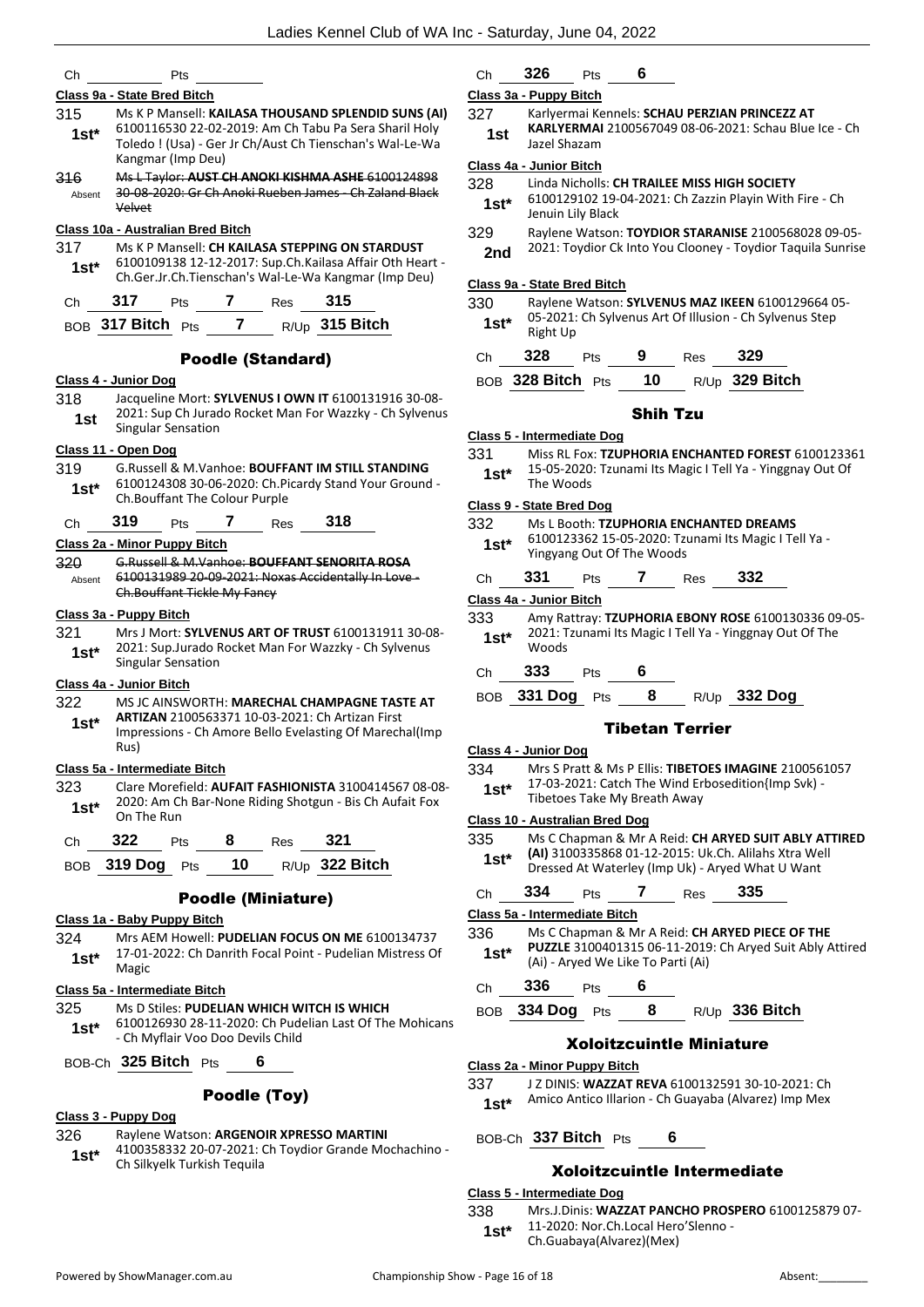BOB-Ch **338 Dog** Pts **6**

#### Xoloitzcuintle Standard

## **Class 18a - Neuter Bitch**

- 339 Elaine Richards: **AUST CH AUST NEUTER CH WAZZAT ILIANA** 6100113929 24-11-2018: Dk.Ch.Fin.Ch.Int.Ch.No Uch.Se.Ch.Ch.Camote (Alvarez)(Imp Nor) - Ch.Wazzat Citlali **1st\***
- BNOB **339 Bitch** Pts **6**

## Group 7 - Specials

- **Best 319 Poodle (Standard)**
- Pts: 25 G.Russell & M.Vanhoe: Bouffant Im Still Standing
- **R/Up 281 Dalmatian**
- Pts: 15 MS M ROBERTS: Ch Winterfalls Midnight Cowboy
- **Baby 308 Japanese Spitz**
- Mrs N Thornett: Tomidachi Diamonds N Pearls **Minor 337 Xoloitzcuintle Miniature**
	- J Z DINIS: Wazzat Reva
- **Puppy 284 French Bulldog** T.Zapantis B.Simpson: Theano Rip Wheeler
- **Junior 286 French Bulldog**
	- Mrs G Westaway: Bellefrenchi Genuine Rolex
- **Inter 276 Chow Chow** Mrs J A Williams: Senge Pawprints Of A Lion To Bluelord
- **State Br 311 Keeshond** M Holland: CH. Axsollonte A Moment in Time
- **Aus Br 300 Great Dane** Mrs M Wasley: Aust Ch CYMROZ DOG OF THUNDER
- **Open 319 Poodle (Standard)** G.Russell & M.Vanhoe: Bouffant Im Still Standing

## Neuter

**Best 313 Keeshond** Pts: 8 Holland M: Supreme CH. HUNKEEDORI LIFE ON THE EDGE **R/Up 306 Great Dane** Ms R McLean & Mr I Barclay: Aust CH & Neut CH Alariqus Anastacia Royale (AI)

Finish Absent **11**